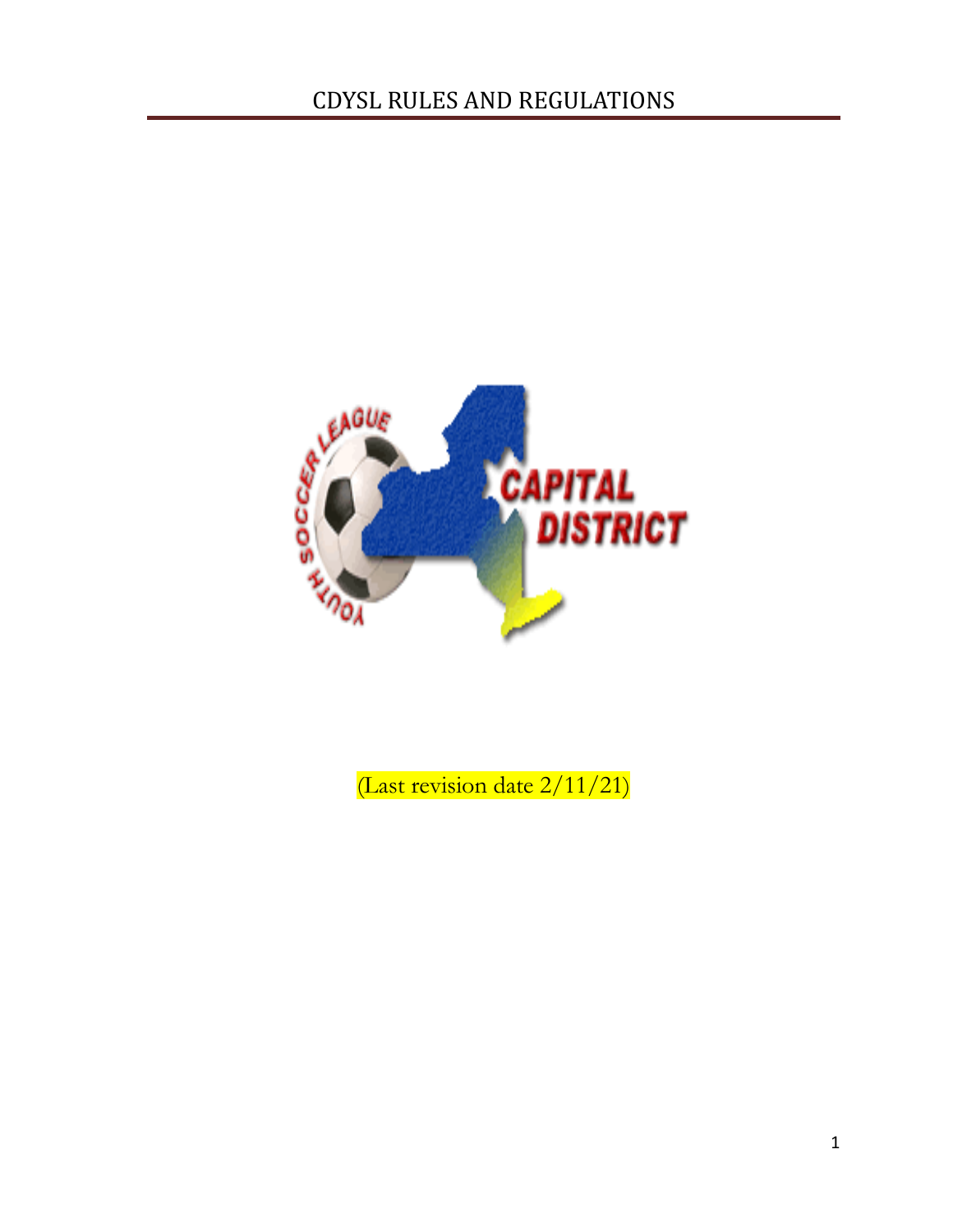# *TABLE OF CONTENTS*

| <u>Section</u> |                                                       | <u>Page</u>                                |
|----------------|-------------------------------------------------------|--------------------------------------------|
| I.             | <b>Player and Team Regulations</b>                    | $5 - 7$                                    |
|                | A. Age Groups/Cut-off Date                            | $\mathfrak s$                              |
|                | <b>B.</b> Number of Travel Players                    | $\overline{5}$                             |
|                | C. Participation and Restrictions                     | 6                                          |
|                | D. Team Tryouts and Poaching                          | $\boldsymbol{\delta}$                      |
|                | E. League PDA/State ODP Tryouts                       | $\overline{7}$                             |
| II.            | <b>Registration and Fees for Players and Coaches</b>  | $7 - 8$                                    |
|                | A. Youth Players                                      | $\overline{z}$                             |
| В.             | Date of Registration                                  | $\begin{array}{c} 7 \\ 7 \\ 7 \end{array}$ |
|                | C. Player Registration                                |                                            |
|                | D. Proof of Age                                       |                                            |
|                | E. Coaches' Registration/License Requirement          | $7 - 8$                                    |
|                | F. Risk Management                                    | $\mathcal S$                               |
|                | G. False Registration                                 | 8                                          |
| III.           | Recreation Plus Leagues, Clubs, Teams and Players     | $8-9$                                      |
|                | A. Recreational Plus League                           | 8-9                                        |
|                | <b>B.</b> League Rules for Recreation Plus            | 9                                          |
| IV.            | <b>Game Rules and Regulations</b>                     | $9-14$                                     |
|                | A. FIFA Rules                                         | 9                                          |
|                | B. Special Playing Rules for U08, U10 and U12 Players | 9                                          |
|                | C. The Fall Season                                    | 9                                          |
|                | D. The Spring Season                                  | 10                                         |
|                | E. Traditional Days & Time of Play                    | 10                                         |
|                | F. Fields                                             | 11                                         |
|                | G. Schedule of Games                                  | 11                                         |
|                | H. Requests for No-play Dates                         | 11                                         |
| I.             | <b>Game Forfeitures</b>                               | 11                                         |
| $\int$         | <b>Game Cancellations and Related Matters</b>         | $11 - 12$                                  |
| К.             | Score Reporting                                       | 12                                         |
| L.             | Determination of Standings                            | $12 - 13$                                  |
|                | M. Fees and Fines                                     | 13                                         |
|                | N. Officials                                          | $13 - 14$                                  |
| О.             | Game Roster                                           | 14                                         |
| Р.             | Accumulation of Yellow/Red Cards                      | 14                                         |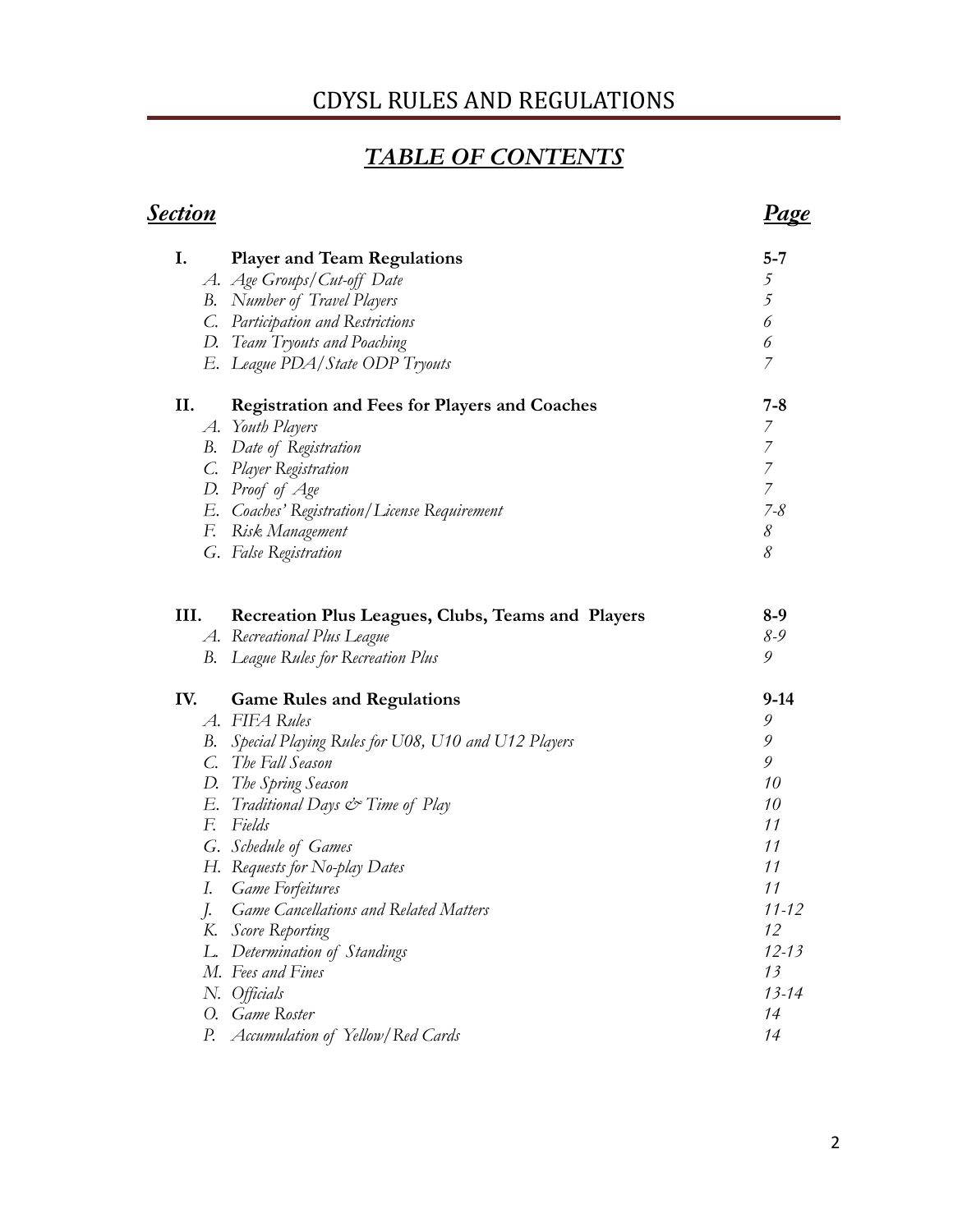| <u>Section</u> |                                                | Page      |
|----------------|------------------------------------------------|-----------|
| V.             | <b>Rules Affecting Referees</b>                | 15        |
|                | A. Laws of the Game                            | 15        |
|                | <b>B.</b> Referee Fees                         | 15        |
|                | C. Duration of the Game and Ball Size          | 15        |
|                | D. Coaching-Substitution-Other                 | 16        |
|                | E. Referee Report(s)                           | 17        |
|                | F. Referee Protection                          | 17        |
|                | G. Referee Assignments                         | 17        |
| VI.            | <b>Grievance Procedure</b>                     | $17 - 18$ |
|                | A. Arbitration                                 | $17 - 18$ |
|                | B. <i>Appeal</i>                               | 18-19     |
| VII.           | <b>Procedure for New Clubs</b>                 | $19 - 20$ |
|                | A. Club seeking membership status              | $19 - 20$ |
|                | <b>B.</b> Letter of Intent                     | 20        |
|                | C. Accepting a club membership                 | $20 - 21$ |
| VIII.          | <b>Process for Accepting Guest Team</b>        | $21 - 22$ |
|                | A. Guest Team Definition                       | 21        |
|                | <b>B.</b> Application Process                  | 21        |
|                | C. Final Steps                                 | $21 - 22$ |
| IX.            | <b>Conduct and Miscondut</b>                   | $22 - 26$ |
|                | A. Zero Tolerance Policy                       | 22        |
| В.             | <b>Behavior Expectations</b>                   | $22 - 23$ |
| C.             | Codes of Conduct                               | $23 - 25$ |
|                | D. Enforcement                                 | 25        |
|                | E. Reporting Procedures                        | 25        |
| F.             | Zero Tolerance Enforcement Committee           | $25 - 26$ |
| X.             | <b>Administrative Rules</b>                    | $26 - 28$ |
|                | A. Executive Committee                         | $26 - 27$ |
| В.             | <b>Good Standing</b>                           | 27        |
|                | C. Attendance at General Meetings of the Board | 28        |
|                | D. Finance                                     | 28        |
| XI.            | Programs                                       | 28-29     |
| A.             | Coaching Education                             | 28        |
| В.             | <b>Exceptional Seniors</b>                     | 28        |
| C.             | LODP/PDA                                       | 28        |
| D.             | TOP Soccer                                     | 29        |
| Е.             | Mini Workshop                                  | 29        |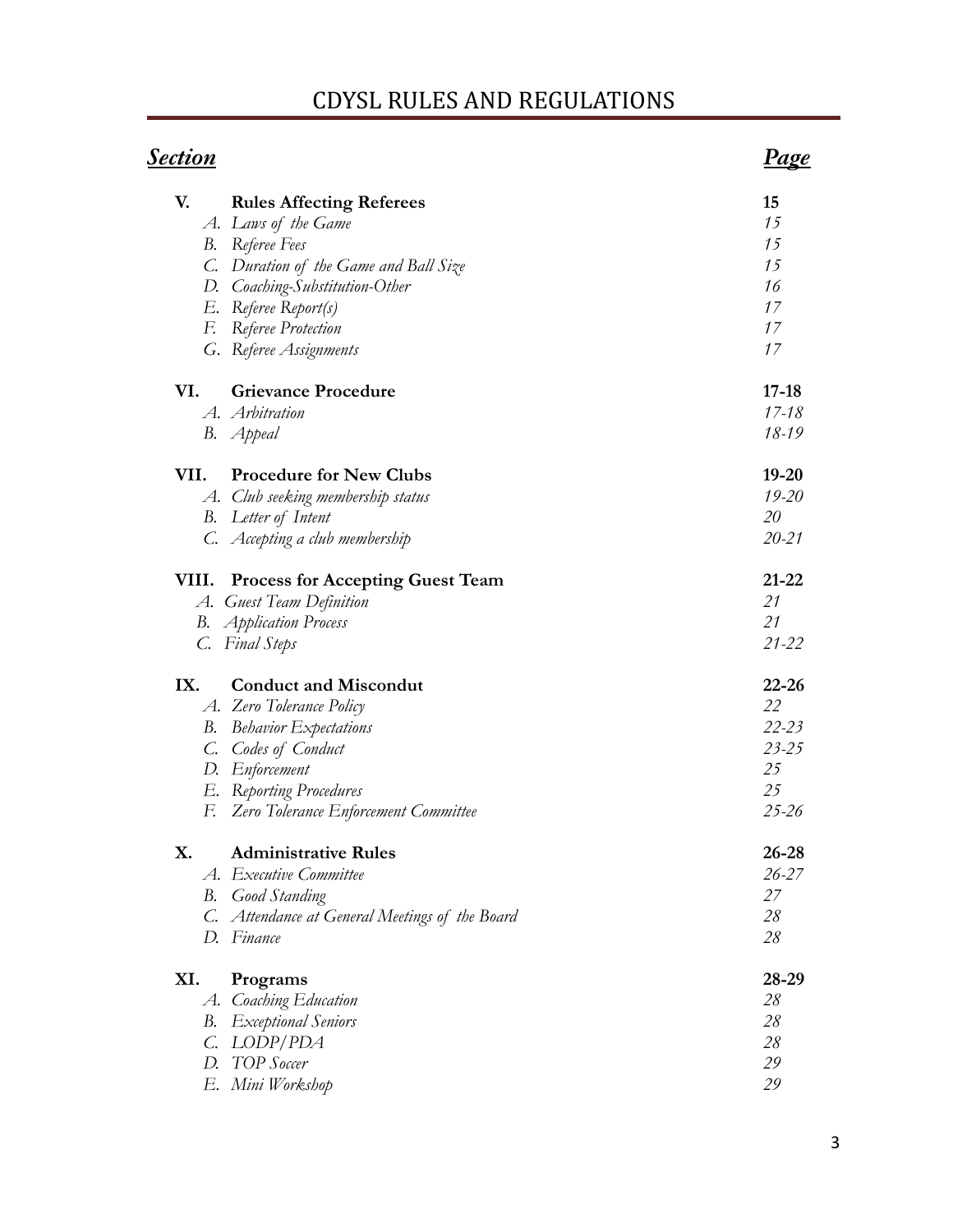| XII.<br><b>Forms</b><br>A. Confidentiality Agreement/Conflict of Interest<br>Whistleblower Policy<br>В.                                                                        | 29-32<br>$29 - 31$<br>$31 - 32$          |
|--------------------------------------------------------------------------------------------------------------------------------------------------------------------------------|------------------------------------------|
| XIV. Guest Player Policy<br>A. Limitations<br><b>B.</b> Player Eligibility<br>C. Registration Procedure for CDYSL League Guest Players<br>D. Game Situations for Guest Players | $32 - 35$<br>32<br>33<br>34<br>$34 - 35$ |
| <b>Appendixes A-D2</b>                                                                                                                                                         | 35-49                                    |
| <b>Appendix A</b> <i>Club Abbreviations</i>                                                                                                                                    | 35                                       |
| <b>Appendix B</b> Schedule of Fees and Fines                                                                                                                                   | $36 - 38$                                |
| <b>Appendix C</b> Coaching and Refereeing License Programs                                                                                                                     | $39-40$                                  |
| <b>Appendix D2</b> USYSA 08U and 10U Small-sided and Modified Playing Rules                                                                                                    | 41-48                                    |
| <b>Appendix D2</b> USYSA 12U Small-sided and Modified Playing Rules                                                                                                            | 48-49                                    |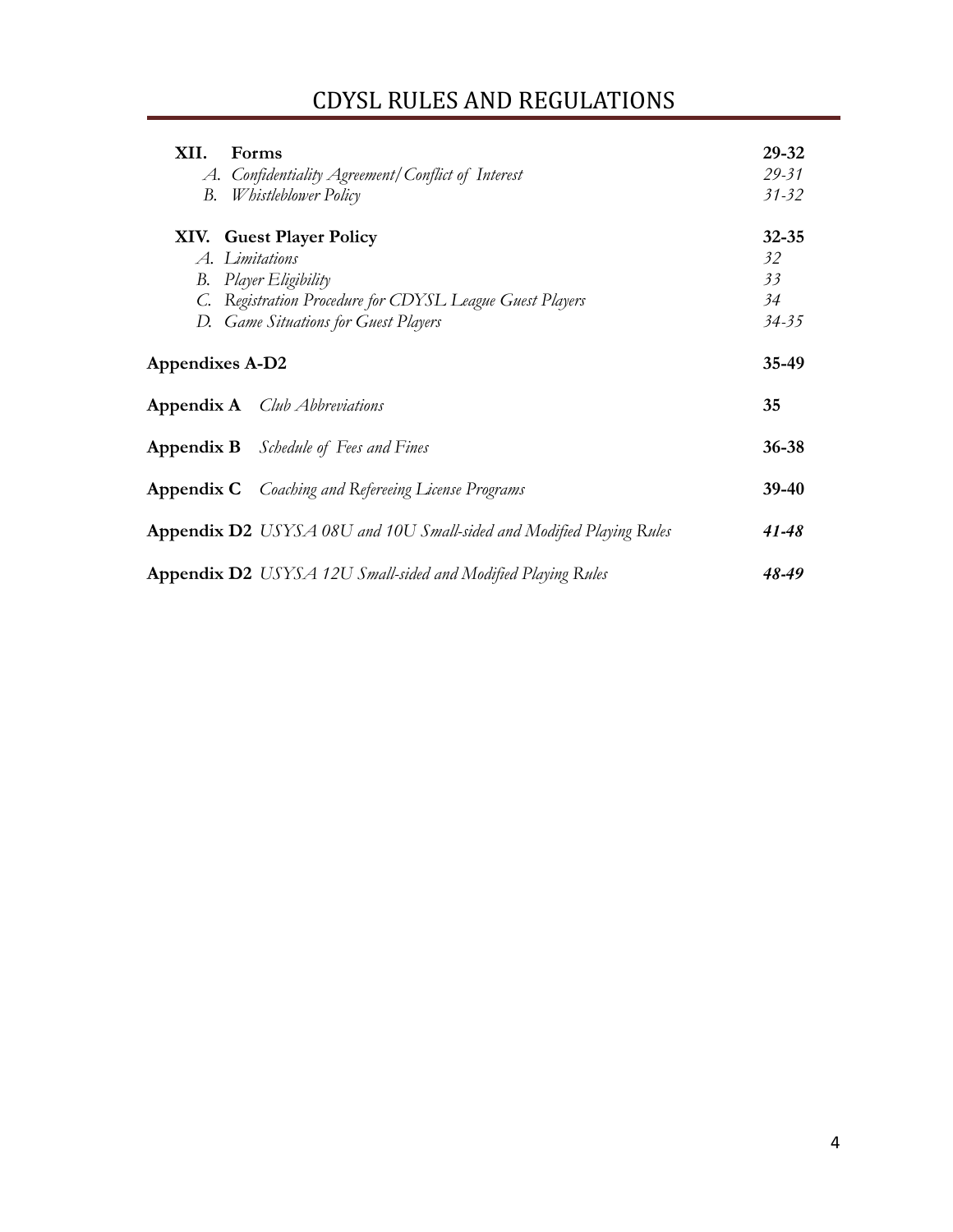#### *I. PLAYER AND TEAM REGULATIONS*

#### *A. Age Groups*:

Where possible these age groups should be operational for both boys and girls. The CDYSL Games Committee will determine annually what age groups will be available for play.

Age divisions shall be comprised of youth players who are of age on or before the last day of December of the current year-

- (1) 19 years of age and under\*
- (2) 18 years of age and under\*
- (3) 17 years of age and under.
- (4) 16 years of age and under.
- (5) 15 years of age and under.
- (6) 14 years of age and under.
- (7) 13 years of age and under.
- (8) 12 years of age and under.
- (9) 11 years of age and under.
- (10) 10 years of age and under.
- (11) 8 years of age and under.
- (12) 6 years of age and under.

\*Risk Management required. See Risk Management Section of the Rules

#### *B. Number of Travel Players:*

- 1. 08U and 10U are permitted to roster up to 14 players, 12U teams are permitted to roster up to 18 players (14 if playing in some leagues such as State Cup), 13U-19U are permitted to roster up twenty-two (22) players for League play. This does not apply to the National Cup or any other USYSA sanctioned tournaments or games.
- 2. No team 11U or higher may register fewer than seven (7) players. Special rules for 08U-- 10U roster sizes and team composition are outlined in Appendix D.
- 3. Any team playing a player who is over age for their team/bracket shall forfeit the game(s) in which that player has taken part.
- 4. All players registered on a team are permitted to dress and play in CDYSL games. This does not apply to the National Cup or any other USYSA sanctioned tournaments or games.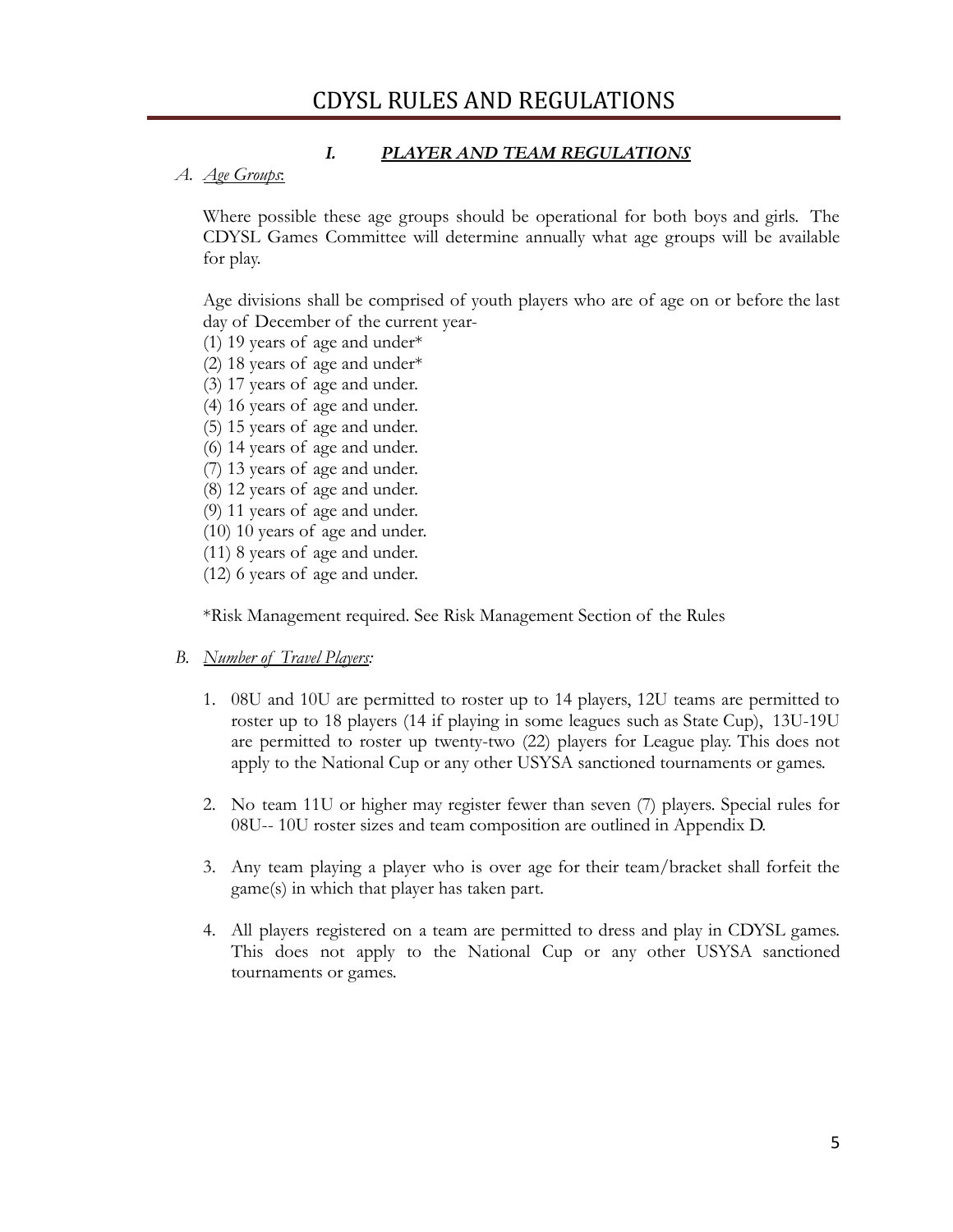#### *C. Participation and Restrictions:*

- 1. In the case of a player being ejected from a CDYSL Spring league game (i.e., Issued a red card), the team shall play the remainder of the game with one less player. The ejected player shall serve one game suspension in the game immediately following the game in which the player was ejected. His/her name should be clearly marked on the roster when serving the suspension. This applies to State Cup tournament games as well.
- 2. Each team shall be represented at the field of play by a registered coach (19 years old or over), registered assistant coach, registered trainer and/or manager. Only properly registered personnel will be allowed  $\Theta$  on the team bench during a game. Coaches need to be licensed and Risk Management completed. A Coach of club representative not on the team's roster can fill in as team coach as long as they are rostered with the club and have gone through the same Risk Management process.
- 3. CDYSL promotes, for the "good of the game", that every player should play at least half of every game.

#### *D. Team Tryouts and Poaching: (Updated 2/11/2021*

Teams may not conduct tryouts prior to June  $20<sup>th</sup>$  of that current season. However, no team or club shall seek a player's commitment to a team or club prior to July 25 (or August 1<sup>st</sup> for those teams competing in Fall State Cup games), whether orally or in writing, through payment of money, or otherwise. No member club or team shall discourage or forbid a player from participation in any tryout during this time. Once a player has registered with, and made a commitment to a club/team, the player should not be poached to change clubs, unless the player seeks it out themselves. It will be at the discretion of the original registered club whether that player will be released to play with another club. A Registered player is one that has registered on a club's registration website and has made an initial payment. Poaching would include but is not limited to contact or invitation to try-out/practice or invitation to join a club via phone, text, email, in person or social media.

No team, whether through its coaching staff, players, parents or guardians, responsible officer or any other representatives, is permitted to induce a presently registered player to leave his or her team to transfer to and play with another CDYSL team during the current season year. Allegations of poaching shall be subject to a hearing by the Arbitration Committee, which will set penalties, if any.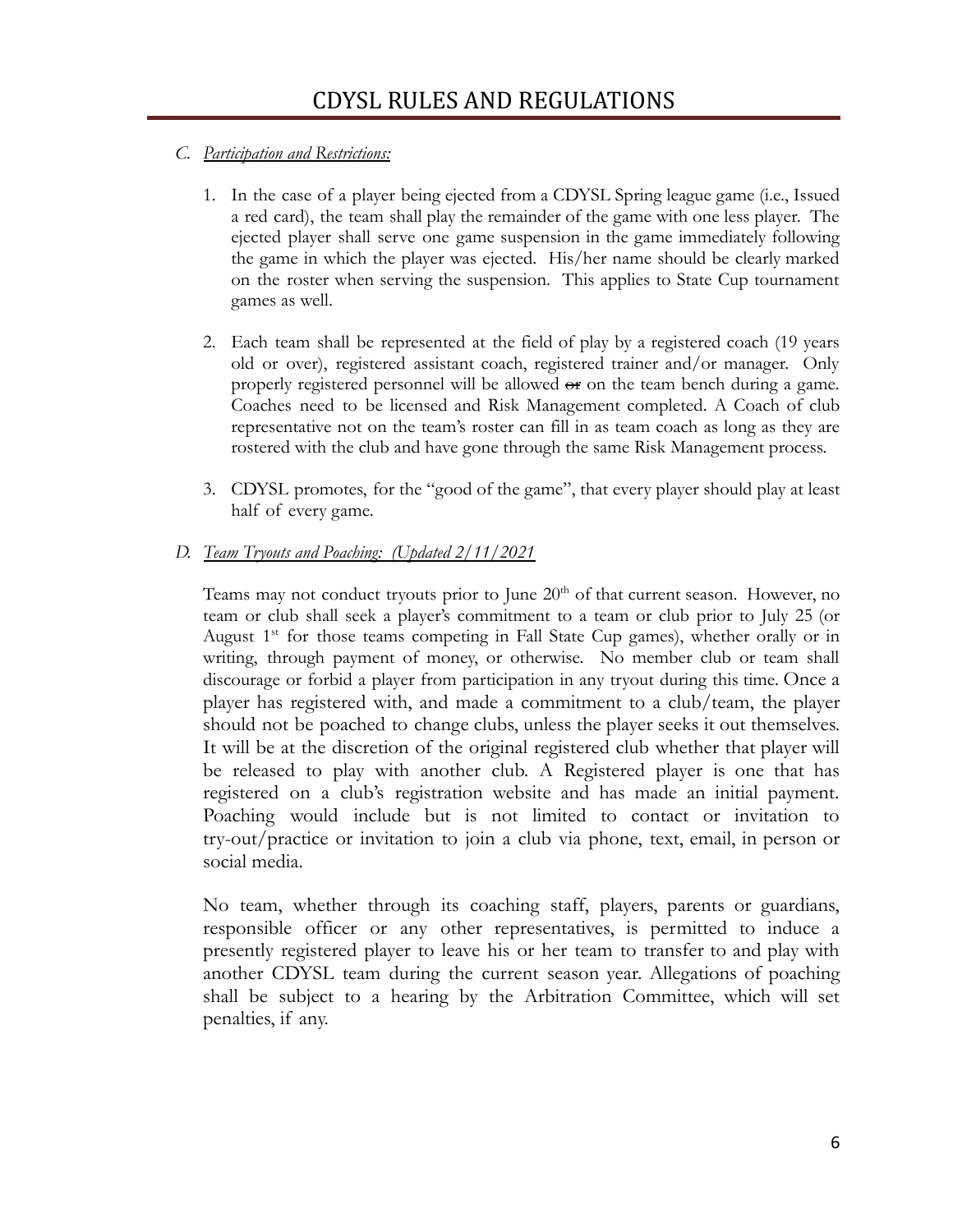#### E. *League PDA/State ODP Tryouts*:

No Club or coach shall forbid or discourage any player from trying out or participating in the League PDA or in the State Olympic Development Program (ENYYSA ODP). The League PDA shall in return, make reasonable efforts to avoid conflicts.

#### *II. REGISTRATION AND FEES FOR PLAYERS AND COACHES*

#### *A. Youth Players:*

A youth player is one who has not reached the age of 20 years prior to December 31st of the current seasonal year. A player who reaches his/her nineteenth (19) birthday on or after December 31st of the seasonal year shall compete as a youth player for the entire seasonal year.

#### *B. Date of Registration:*

All players shall be designated as registered by a club once registration and initial payment has been made to such club.

- *C. Player Registration:*
	- 1. Players will be registered with CDYSL's Registrar on a form approved by the ENYYSA.
	- 2. A Player registration fee will be charged, and it shall be set annually in the budget that is approved by the Board of Directors.
- *D. Proof of Age:*

Proof of age shall consist of a birth certificate, board of health records, passport, or alien registration card issued by the U.S. Government, or certificate of Naturalization issued by the Immigration and Naturalization Service. Each member should provide such proof of age in the Got Sport registration system in order to be approved on the roster.

#### *E. Coaching Registration/Licensing Requirements:*

- 1. Head coaches and assistant coaches listed on a CDYSL travel, recreation plus, tournament team and State Cup rosters shall hold a soccer coaching license. Once provided, this documentation will be kept on file by the CDYSL office for future verification.
- 2. New coaches in CDYSL will have until the end of their first seasonal year (ending August 31) to obtain a license. They must complete the online portion before being registered and have one year to complete the in-person portion of the license. If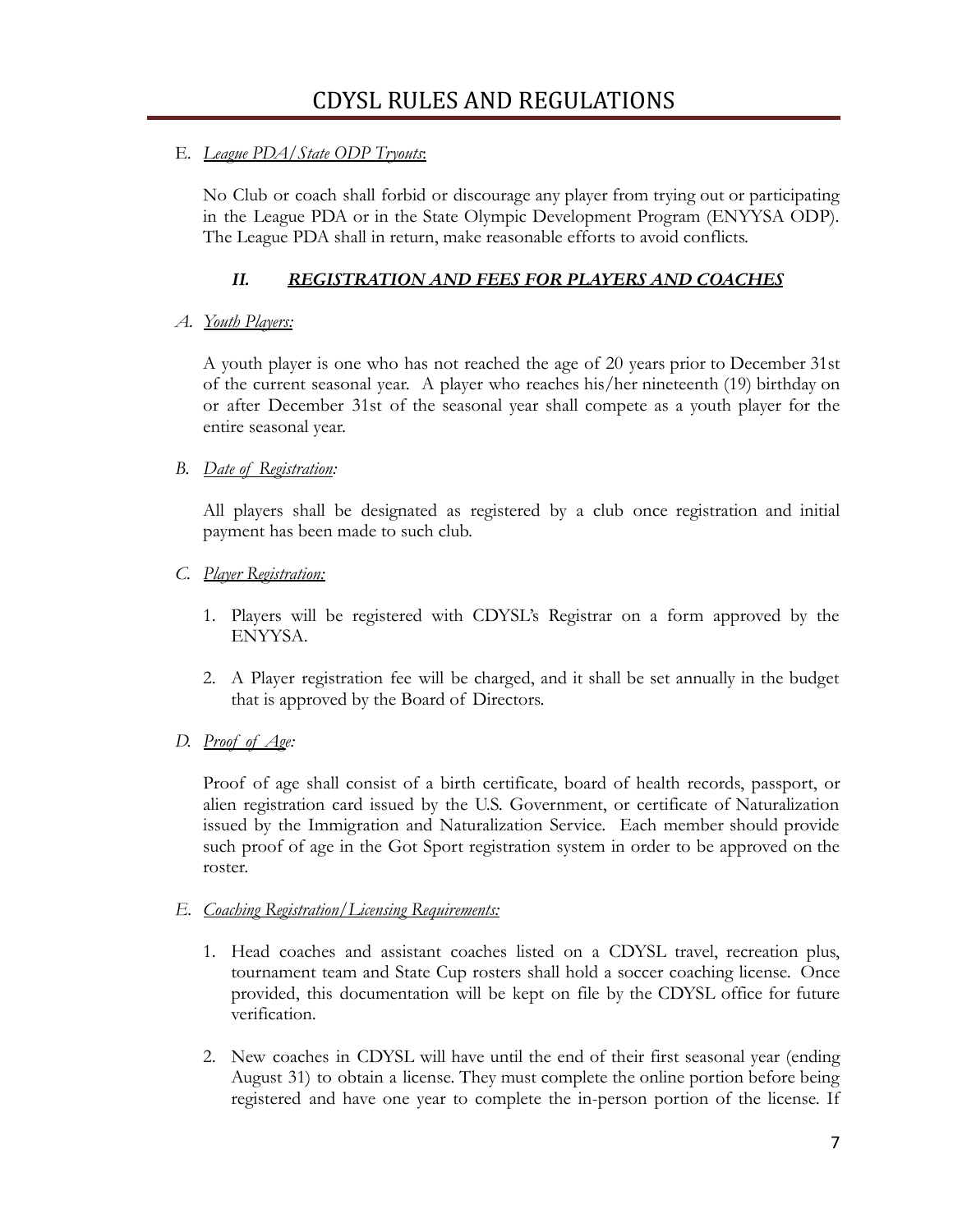that year falls within the CDYSL Spring Season, it needs to be completed prior to registering a coach on the team roster for the Spring CDYSL league.

- a. A coach may request, in writing, a temporary waiver of this requirement. Such requests will be evaluated by a Coaching Committee consisting of the  $1<sup>st</sup>$  and  $2<sup>nd</sup>$ Vice Presidents of CDYSL, the games committee chair, and the league operations director. This Coaching Committee shall evaluate the merits of such a waiver, and determine its length. Such approvals may only occur with unanimous approval of the Coaching Committee. The maximum time for such a waiver shall be one year.
- b. Coaches covered by provisions "1" and "2" above, may be placed on a probationary status, the scope of which shall be determined by the coaching committee.
- c. The Games Committee may recommend actions regarding such individuals on probationary status if grievances are filed against them. The Coaching Committee may institute additional requirements on probationary coaches, such as attendance at informational/educational sessions.

3. The Games Committee will also evaluate coaching certifications submitted from Soccer Organizations, other than those listed below in Appendix C, on a case by case basis. Coaches holding such licenses would be approved for CDYSL rostering only when the coaching committee is in majority agreement.

#### *F. Risk Management:*

All registered coaches, managers, trainers, players 18 years of age or older, or any adult coming in contact with players who need to be registered should complete the 3-part background check on GotSport, clubs will be billed by the CDYSL office Timely information on the Risk Management procedures may be found on the league web site.

*G. False Registration:*

Any team playing an illegally registered player shall forfeit all the games in which the illegal player has participated in and may be sanctioned.

#### *III. RECREATION PLUS LEAGUES, CLUBS, TEAMS AND PLAYERS*

A. Recreation Plus League - An intra-club or inter league in which:

In order to promote the sport of soccer within the CDYSL and its outlying areas, it has been deemed advantageous for the League to recognize the United States Youth Soccer Association (USYSA) definition of "Recreation PlusLeagues, Clubs and Teams":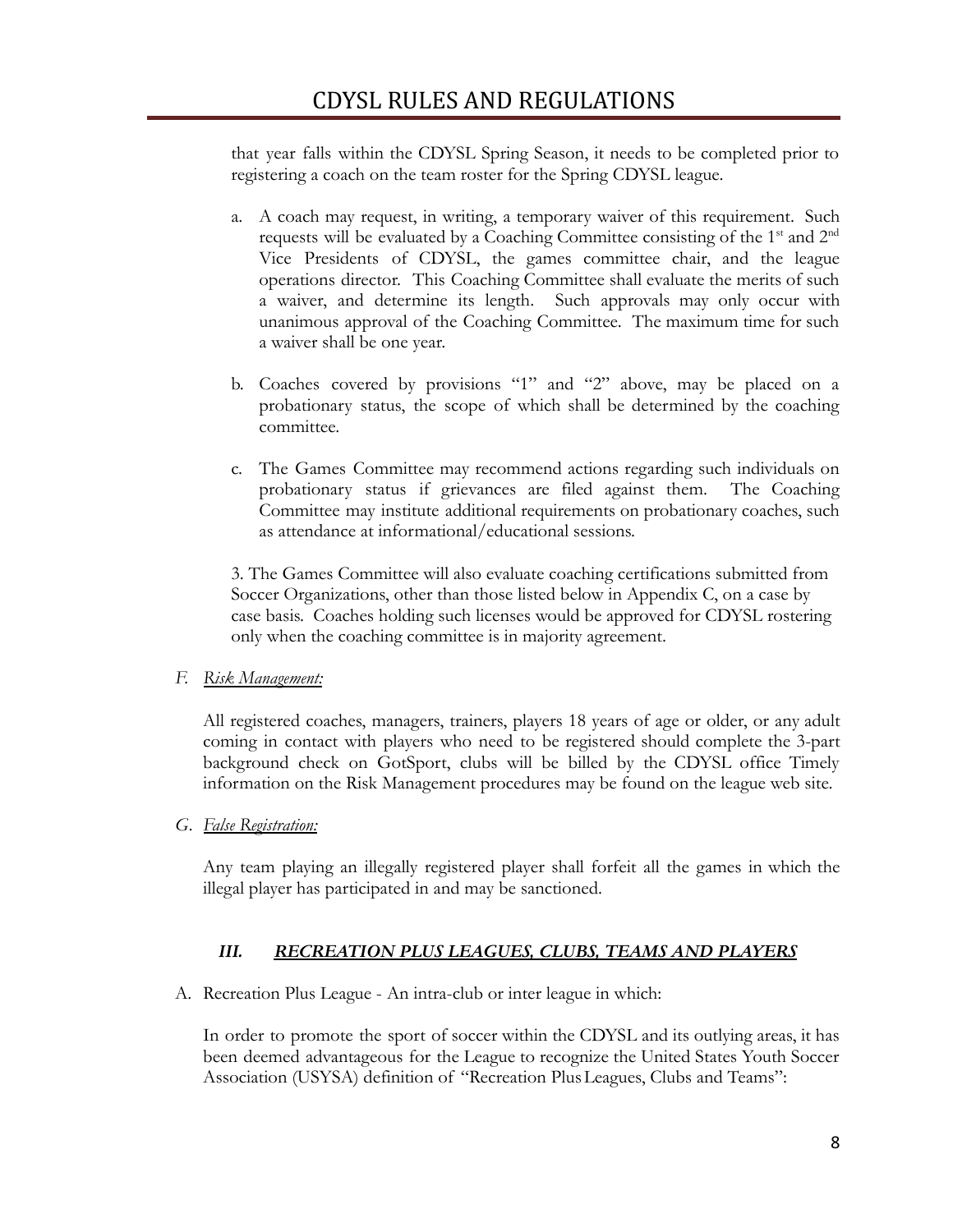- 1. The use of tryouts, invitations, recruiting or any like process to roster players selectively to any team on the basis of talent or ability is prohibited.
- 2. The club or clubs administering the league accept as participants in the league any and all eligible youths (subject to reasonable terms of registration); and the league does not otherwise meet the definition of recreational league.
- B. *League Rules for Recreation Plus*:

CDYSL will accept recreational plus teams and clubs with the following additional regulations. They will:

- 1. Pay the recreational plus rate as established by ENYYSA.
- 2. Pay the additional rate as established by CDYSL.
- 3. Have player passes and rosters distinctly marked "Recreation Plus". These passes will be surrendered to CDYSL prior to transferring to a Travel team.
- 4. Pay a total transfer cost that is the additional amount up to the travel player fee, plus the processing fee for reissuing cards and rosters.
- 5. Be permitted to play in any Recreational or Recreational Plus League or tournament as defined and regulated by the rules of USYSA.
- 6. Be permitted to play sanctioned travel team tournaments.
- 7. Not be permitted to play travel tournaments outside the governance of CDYSL.

### *IV. GAME RULES AND REGULATIONS*

*A. FIFA Rules:*

Except as provided by USYSA or ENYYSA or specified herein, the most recently revised FIFA "Laws of the Game" shall apply to all competitions.

*B. Special Playing Rules for 08U, 10U and 12U Players:*

CDYSL has generally adopted the rules of USYSA for 08U-10U play. Modifications for both age groups as they affect CDYSL league play is found under Appendix D1. 12U will be found under Appendix D2.

*C. The Fall Season:*

There may be a fall season consisting of Rec Plus and/or travel teams for 08U-14U.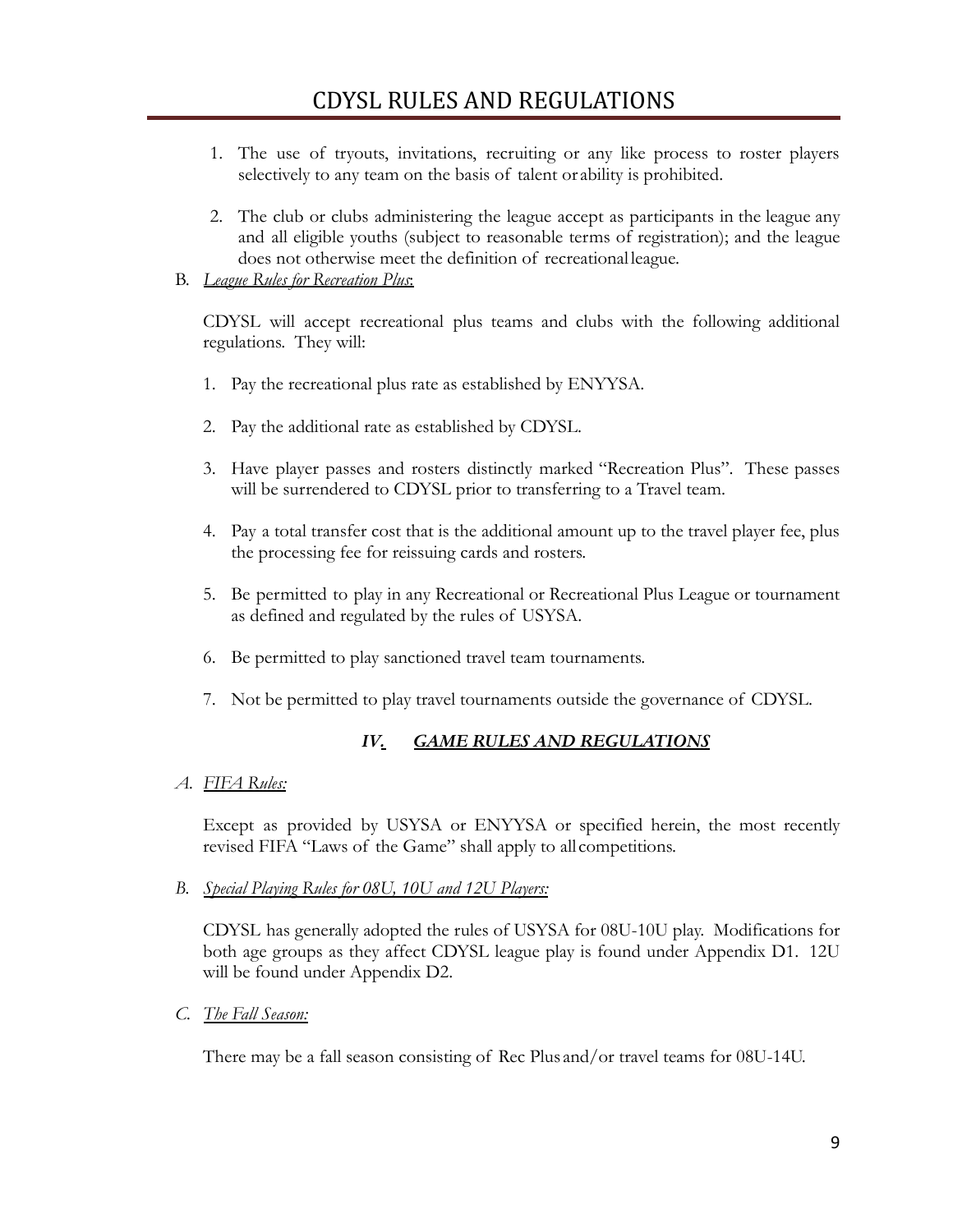#### *D. The Spring Season:*

- 1. The Number of Games and Length of Season
	- a. All teams in 08U through 17U divisions will be scheduled to play a ten (10) game season.
	- b. The number/format of games for 18U-19U divisions will be determined after team commitments have been compiled. Coaches will be called together to determine the number of games to play (no more than 10 games) and how best to set up schedules to accommodate. (i.e.: small formats, fewer games, etc.)

c. The season will commence play in April and end not later than July 15.

- 2. It will be determined prior to the start of the Spring season if games will be scheduled to be played on Mother's Day (Sunday), Father's Day (Sunday) or during the Memorial Day weekend (Friday through Monday).
- 3. Actual Play Dates will be updated and approved by the Games Committee each year.
- 4. Team placement will be determined by the Games Committee in accordance with the general criteria based on the team commitment forms.
- *E. Traditional Days & Time of Play:*

BOYS GIRLS

08U-Fri/6:30 and Sat or Sun PM U08-F/6:30 and Sat or Sun PM

● Longer distances to be scheduled on weekend

● Longer distances to be scheduled on weekend

| 11U&12U Sun/5:45 and Tues/6:30                    | 11U&12U Sun/5:45 and Wed/6:30       |
|---------------------------------------------------|-------------------------------------|
| 13U&14U Sun/5:45 and Thurs/6:30                   | 13U&14U Sun/4:15 and Wed/6:30       |
| 15U&16U Sun/2:45 and Tues/6:30                    | 15U&16U Sun/2:45 and Wed/6:30       |
| 17U&18U Tues or Fri/6:30 and Sun/1:00<br>Sun/1:00 | Fi/6:30<br>and<br>17U&18U<br>Mon or |

19U - To be determined after U19 Coaches meeting

*To accommodate problems with field availability, teams may be scheduled to play on alternate days.*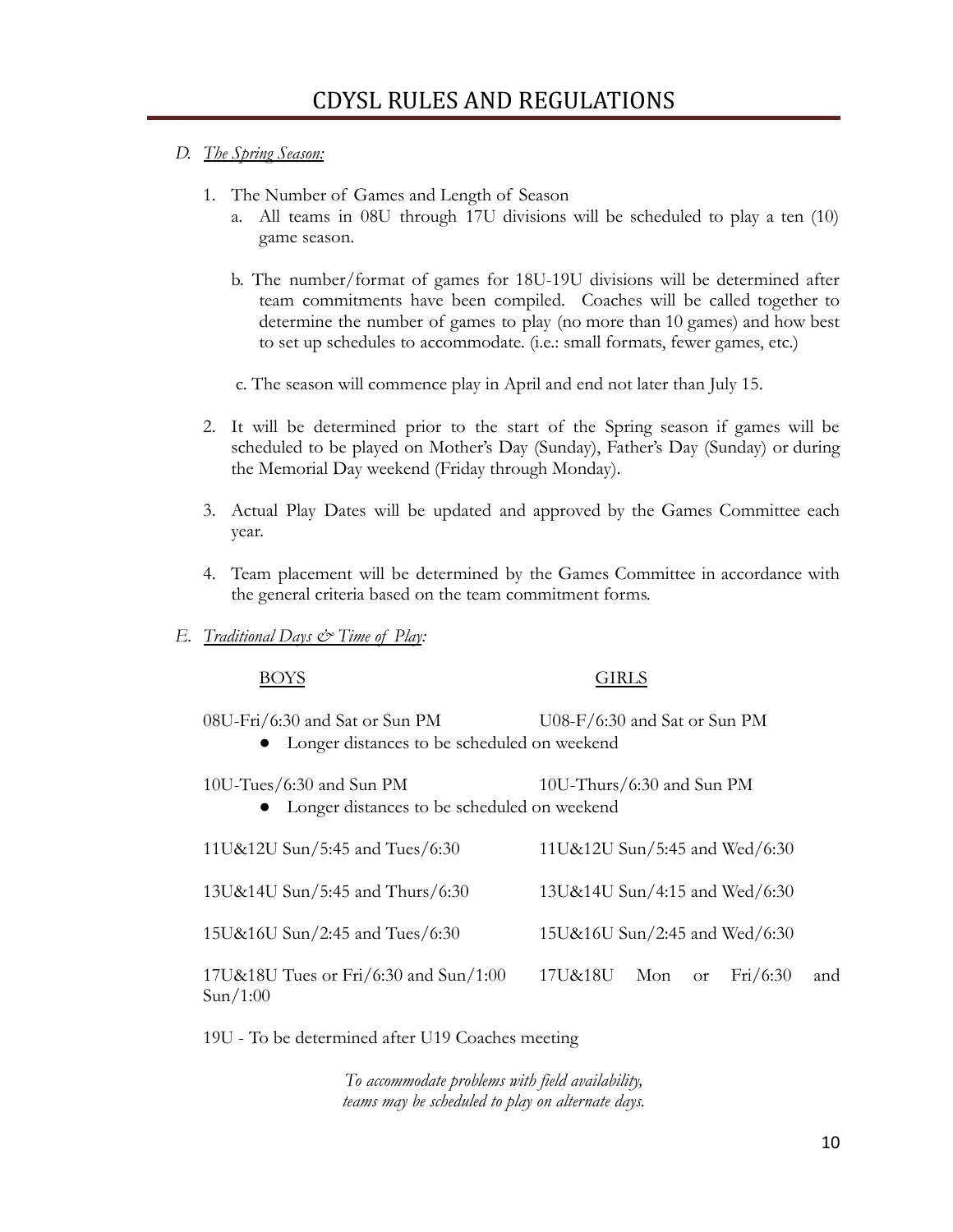#### *F. Fields:*

Each club should provide one appropriate home field for every two teams playing on the same day and time. Any variations or special circumstances will be addressed by the Games Committee.

#### *G. Schedule of Games:*

The schedule will include date, time and location. There will be a two week free grace period prior to the start of the season as designated by the CDYSL office for rescheduling games for free.

#### *H. Requests for No-play Dates:*

Requests for "No Play" dates at the time of team commitmentwill not be honored.

#### I. *Game Forfeitures*:

Failure to play on the scheduled date will result in a forfeit for the offending team plus a fine and referee's fees. Should both teams fail to appear, the game will be recorded as a forfeit for both (no score) and each will be fined and pay half the referee's fee.

J. *Game Cancellations and Related Matters*:

1. State Cup Games and Region I League Play:

Any team unable to play due to a State Cup tournament or Regional game play is excused from the two weeks' time limit and written requirement. If coaches cannot agree on a replay date, time and location, the Games Committee will assign one.

2. Weather:

Games not played due to circumstances beyond control of either team (ex. Weather) will be rescheduled. If the coaches cannot agree on a new date, time, and location, the Games Committee will assign one.

3. No Referee:

Should no referee appear for a scheduled game and the coaches cannot agree on a substitute, the game will be rescheduled with the Games Committee. If the coaches cannot agree on a date, time, and location, the Games Committee will assign one.

4. Attending a Tournament:

If a team chooses to play a tournament, both coaches must agree in writing to the Games Committee including the rescheduled game date. The onus is on the team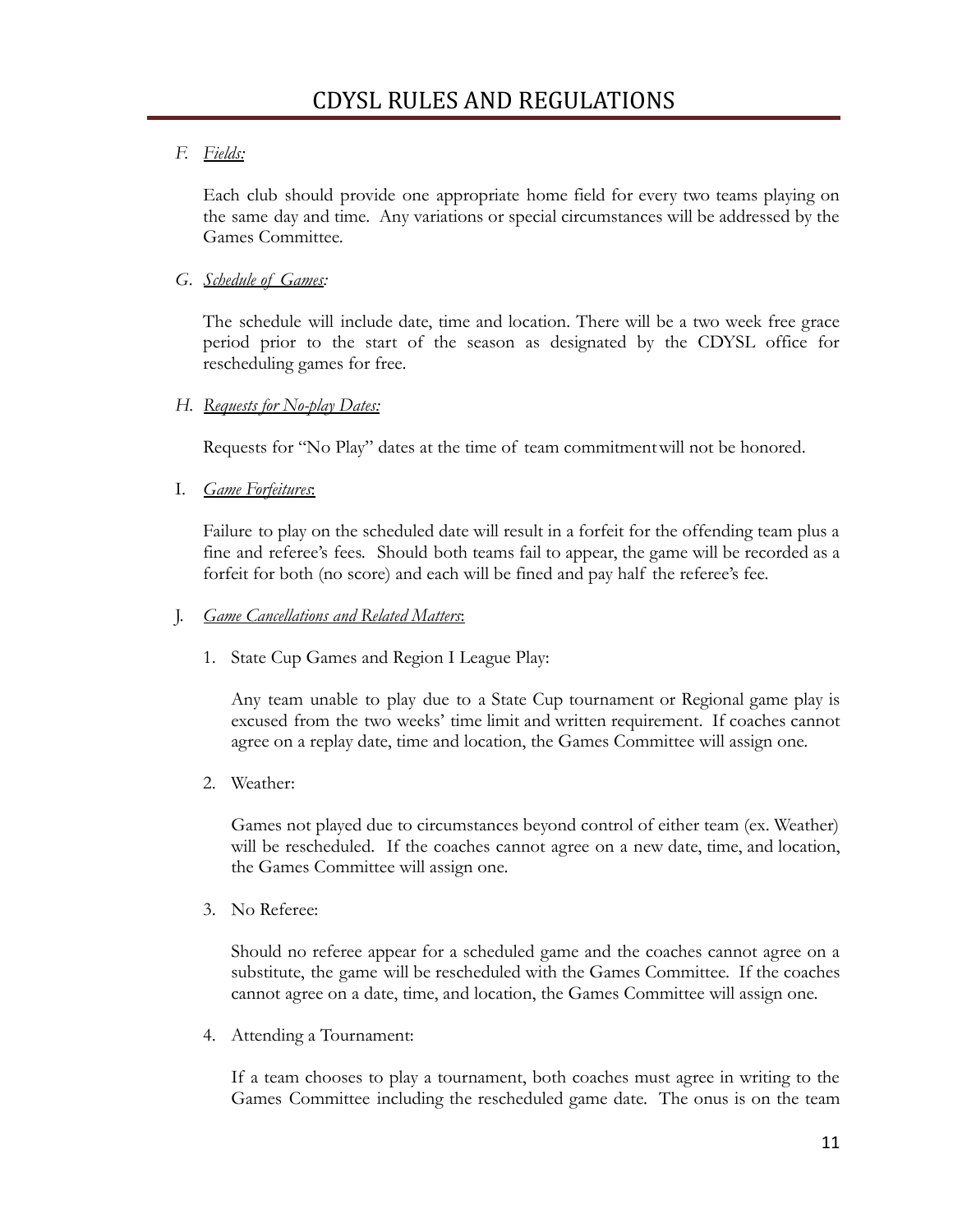playing in the tournament. If both teams do not agree, the forfeit goes to the team attending the tournament. Fines & Fees still apply

5. Delay of Game:

Any team delaying the start of a scheduled game more than thirty minutes without the sanction of the referee shall forfeit the game. Fines & Fees still apply

6. Withdrawal from the League:

If a team withdraws from play after final divisional placements are determined, their games will be recorded as forfeits. The Games Committee shall make every effort to attempt to restore the ten (10) game season for the remainder of the division. Fines & Fees still apply

7. Game Rescheduling:

Games not played due to weather conditions, referee non appearance or State Cup play, Regional play or ENYPL play shall be rescheduled within two (2) weeks of the original play date as long as referee's are given the appropriate notice. Any game not rescheduled within the two week period will be considered a forfeit by the Games Committee. The rules for Rescheduling Games can be located on the CDYSL website under the Coach Manual for each season.

8. ODP Players:

Any team with three (3) or more State and/or Regional ODP players may reschedule when in conflict.

- *K. Score Reporting:*
	- 1. Both teams are responsible for reporting the final score using the scoring system provided by the League.
	- 2. Dispute of any score or game result will be resolved by the referee. If no referee was present, the Games Committee will rule.
- *L. Determination of Standings:*
	- 1. Teams (11U and above) will be awarded points as follows: Win 3; Tie 1; Loss 0. The team having the greatest number of points in their division at the end of the season will be the champion.
	- 2. Subsequent places will be determined by points in descending order. If two or more teams have the same number of points, placement will be determined based on the following tiebreaker rules: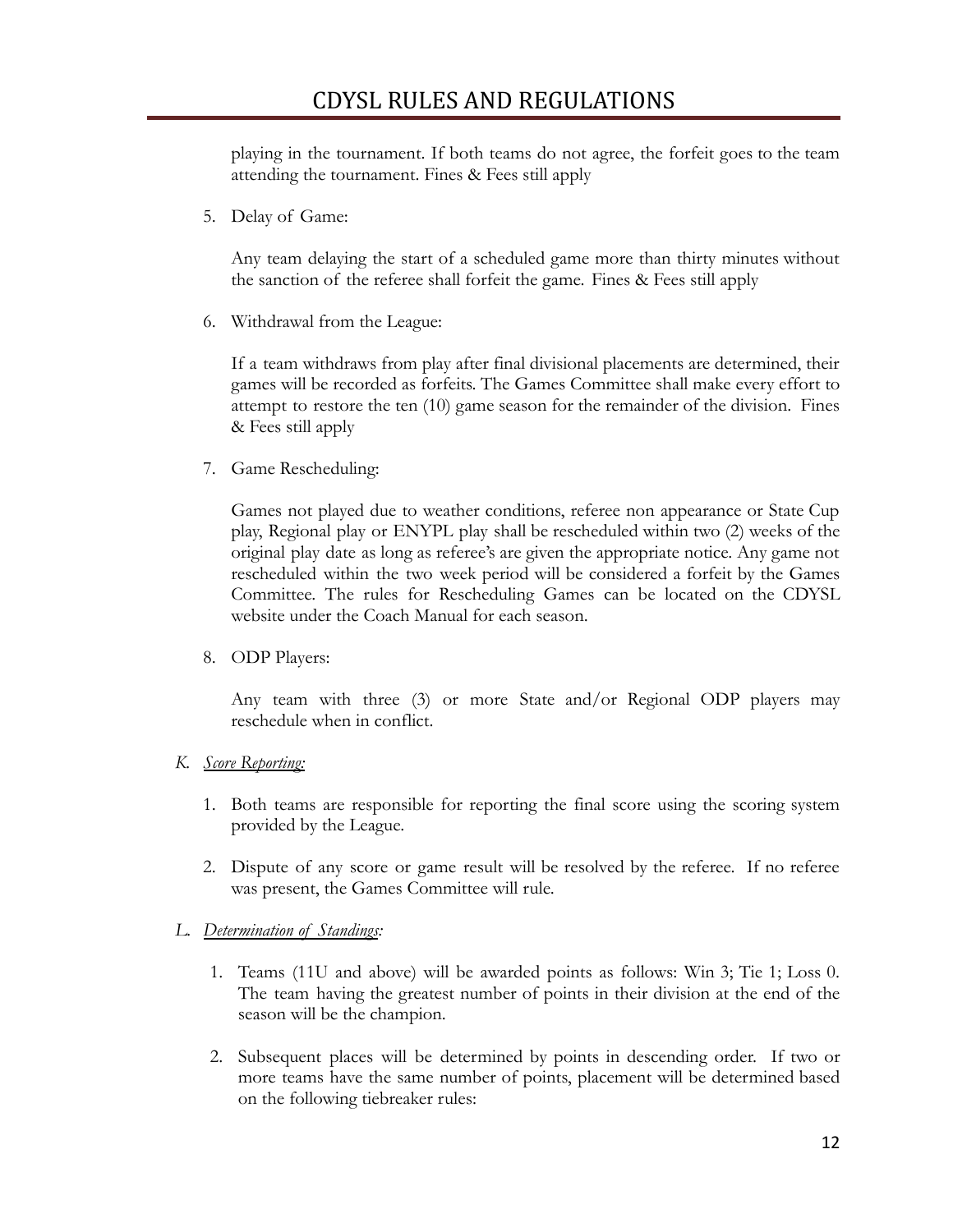- a. Head to head play of the teams involved.
- b. If still tied, Team with fewest goals allowed.
- c. If still tied, Team with the most number of wins (the other team(s) will take second or third).
- d. If still tied, Team with the least number of losses.
- e. If still tied, Teams will share their place of finish.

#### *M. Fees and Fines:*

- 1. Each team must pay the appropriate fees in amounts listed in Appendix C.
- 2. Clubs must pay the appropriate team fees as set by the game committee at the time they commit a team to play for the season. Failure to do so will make them ineligible to complete for that season.
- 3. Teams are responsible for one half the referees' fee at each game, to be paid before starting the game. If one team forfeits, the team forfeiting is responsible for the entire fee, payable to CDYSL
- 4. Any team withdrawing after the withdrawal date will be fined as set by CDYSL (See Appendix C for amount). If the team withdraws after scheduling, they will be carried on the schedule with all games recorded as forfeits. No forfeit fines will be levied unless withdrawal occurs within two weeks of scheduled games. In that case, fines will apply for the two weeks period, and other fees and fines may be imposed (Appendix C).
- 5. Any Club failing to pay all assessed fees and fines prior to the Annual General meeting will be considered not in good standing until such time as those obligations are met.

#### *N. Officials:*

- 1. The League will use CDRef referees for all its games. In case of a shortage of CDRef referees, the Referee Assignor may draw from other groups organized in the area.
- 2. If a referee is assisted by club linesmen, their ONLY duty is to signal the referee when the ball is out of play.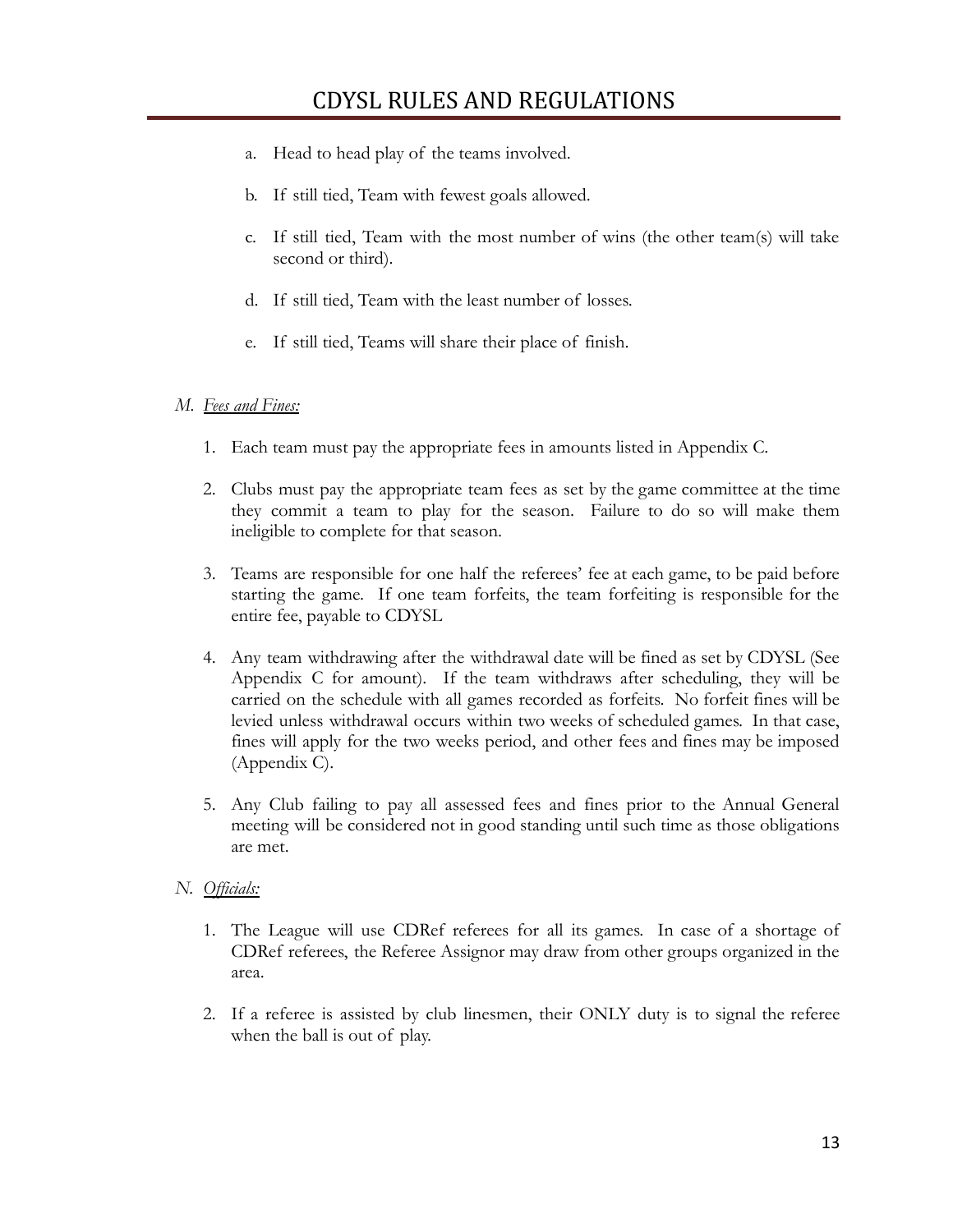- 3. Teams wishing to have assistant referees must request them from the Games Referee Assignor from the League. The extra expenses will be borne by the requesting club.
- 4. Should the referee be more than thirty (30) minutes late or completely absent, the game shall be considered cancelled unless both coaches agree to have another person or persons officiate the game. If such a person or persons is chosen, they will have the full power of a referee and therefore no game protest will be permitted.
- 5. In addition to players, referees may give yellow or red cards to coaches. If a coach is unruly or is not able to control the bench or sidelines, the coach may receive a yellow or red card. If a coach is given a red card, they must leave the premises. If there is only one coach on the sidelines and not a registered and risk managed coach/manager that can take over, the game is ended. CDYSL may impose fines or penalties for any coach that receives a red card.

#### *O. Game Roster:*

- 1. Each coach must provide the referee with a copy of the League approved Game roster which must include the CDYSL watermark. The referee shall keep one copy. A second copy of the roster shall be given to the opposing coach. Approved Roster shown on a cell phone or tablet will be allowed. Coach is responsible to provide a physical or digital copy of the roster if a yellow/redcard is issued.
- 2. All players shall be listed on this roster along with their uniform numbers. Player(s) serving a game suspension must be so marked on this roster.

#### *P. Accumulation of Red and Yellow Cards:*

- 1. Each Yellow card is worth one point.
- 2. Each Red card is worth three points.
- 3. Any three point accumulation will result in a one-game suspension.
- 4. Any six point accumulation will result in an additional one game suspension.
- 5. Any nine point accumulation will result in the player being suspended for the remainder of the season.
- 6. Suspensions not served will carry over to the following year and will be administered by the League.

It is the responsibility of the coach to see thatthe player is serving the suspension. Rosters will be compared for games where suspensions are to be served and if the suspension was not served, further action may be taken by the Games Committee.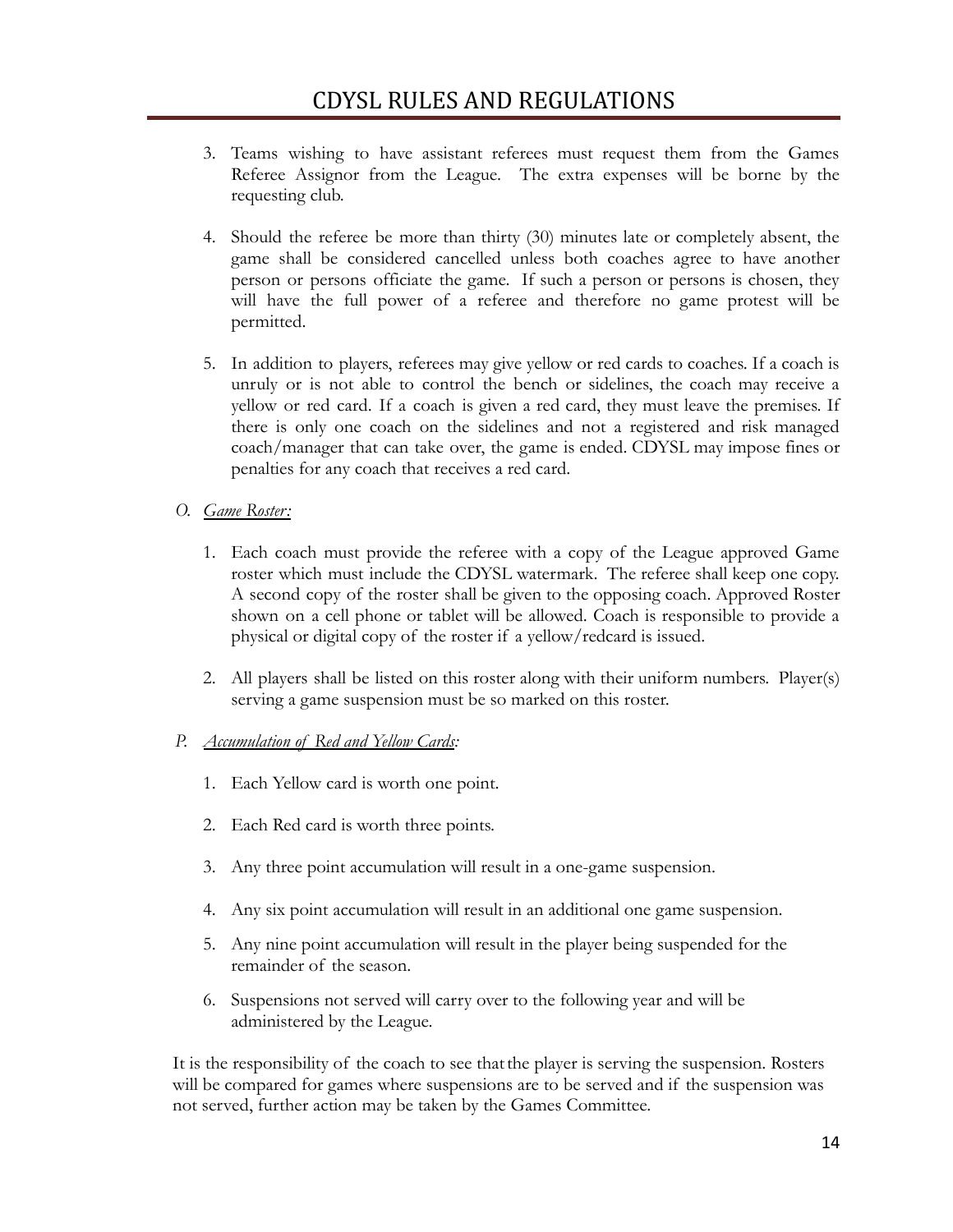#### *V. RULES AFFECTING REFEREES*

#### *A. Laws of the Game:*

The rules of play, for all contests sanctioned by the League, shall be the last revised FIFA "LAWS OF THE GAME" with those variations recommended or mandated by the USSF, USYSA or as otherwise set forth in these rules (Special Rules for 08U-12U See Appendix D1 and D2).

#### *B. Referee Fees:*

- 1. The referee shall receive the fee as set forth in the current fee schedule established by ENYYSA as posted under Forms & Documents on the CDYSL website.
- 2. Payment of the fees shall be made in accordance withLeague policy.
- 3. A referee is entitled to a full fee, if a game is not played due to the failure of one of the competing teams to make an appearance at the time set for kick-off, or within the extension period set forth by the League. Any team that delays the start of a scheduled game more than 30 minutes shall forfeit the game and shall pay the full referee fee.
- 4. If a game in progress is called off by the referee for reasons covered by the Laws of the Game, the fee due shall be retained by the referee in accordance with League policies.
- 5. The referee, upon arrival at the grounds, shall be the sole judge as to the fitness of the field of play. If the referee finds the fields unplayable, the game shall be postponed or forfeited in accordance with the league policy. The referee shall receive one-half of the game fees as stated above.
- 6. The referee is entitled to a full fee for games cancelled within 48 hours of game time, with the exception of weather-related or field condition cancellations.

#### *C. Duration of the Game and Ball Size:*

| 1. Duration and Ball Size: |                                       |
|----------------------------|---------------------------------------|
| 19U                        | Two-45-minute halves; Ball size #5    |
| 17U&18U                    | Two-45-minute halves; Ball size #5    |
| 15U&16U                    | Two-40-minute halves; Ball size #5    |
| 13U&14U                    | Two-35-minute halves; Ball size #5    |
| 11U&12U                    | Two-30-minute halves; Ball size #4    |
| 10U                        | Two-25-minute halves; Ball size #4    |
| 08U                        | Four-12-minute quarters; Ball size #3 |
|                            |                                       |

2. No overtime periods shall be played in League competition.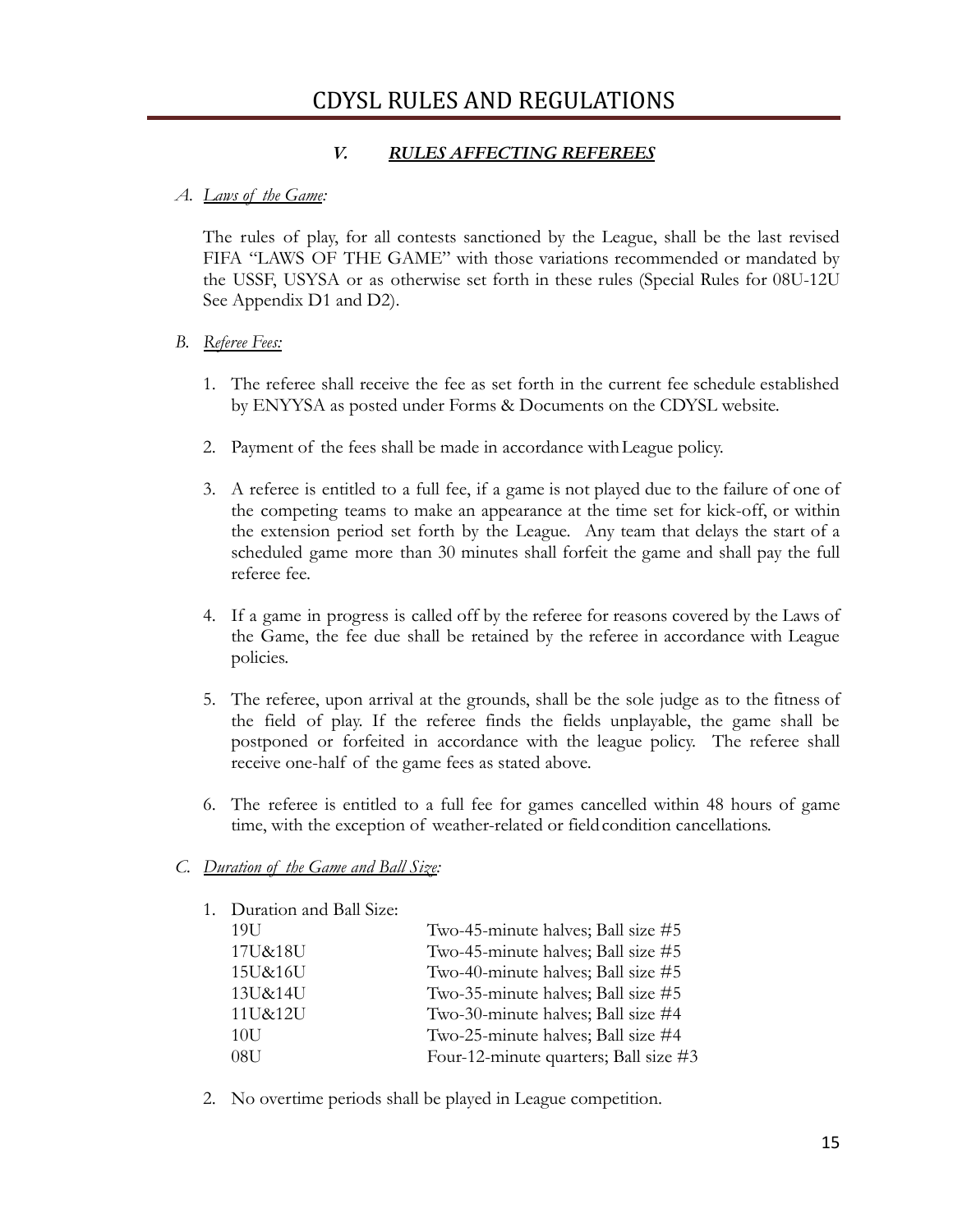#### *D. Coaching-Substitution-Other:*

- 1. Coaching. Giving direction to own team or points on strategy and positioning is permitted provided:
	- a. It occurs from the touch line of the team side ofthe field only
	- b. No mechanical devices are used
	- c. The tone of the voice is informative and sportsmanlike
	- d. No coach, substitute or player is to use profanity
	- e. No coach or player incites, in any manner, disruptive behavior
- 2. No one is permitted behind the goal line, unless there is a spectator line.
- 3. Substitutions
	- a. Prior to either team's throw-in if substitutes are properly occupying the substitution area, and the possession team is also substituting
	- b. Prior to the goal kick by either team
	- c. After a goal, by either team
	- d. After an injury, by either team when the referee stops play (a like number)
	- e. At no time may a substitute enter the field of play until they have been given permission from the referee
- 4. No game may start with fewer than seven (7) players per team on the field with the exception of 8U, 10U & 12U which must follow the rules contained in Appendix D1 and Appendix D2. Teams shall appear in uniforms with a minimum six (6) inch number on the back of the shirt.
- 5. No team or club official may enter the field of play, regardless of circumstances, unless that person has been asked to do so by the referee.
- 6. The home team will be responsible for the condition of the grounds, the proper field markings and proper equipment.
- 7. The home team shall provide the game ball.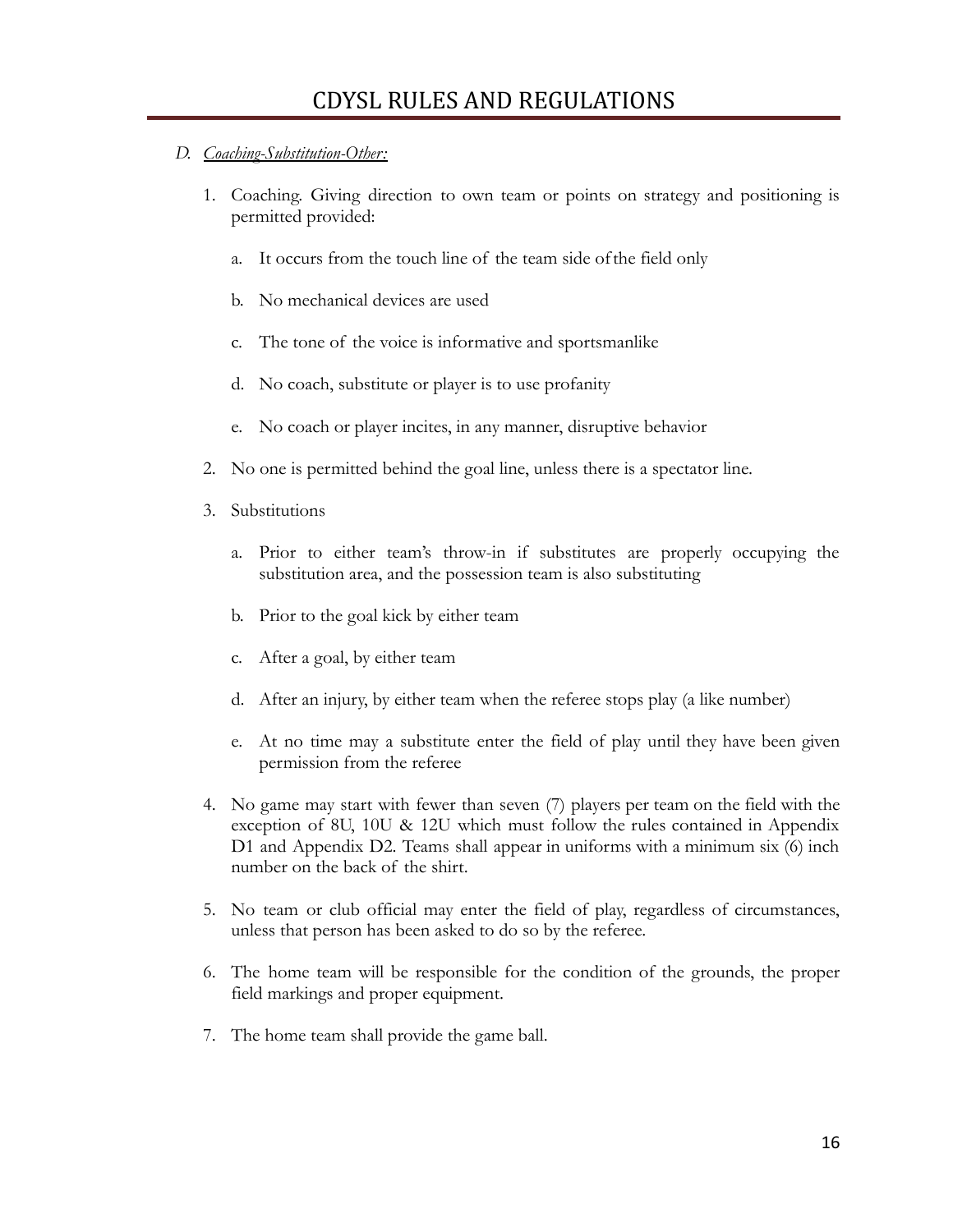#### *E. Referee Report(s):*

- 1. The referee shall complete a referee report whenever there is a games problem or ejection and send it to the CDYSL League Office within 24 hours of the game. Yellow, red cards and other problems shall be noted on this report.
- 2. To report disqualifications or misconducts of players or coaches, the following information shall be included: Date of game, Date of report, Age group, Coach's information, Names of the teams, Reasons, Player's name, Number, Game Number, etc.
- 3. A game cannot be started without a CDYSL registered person present for each team, as defined in Rule I (C) (2). This person shall present a CDYSL registration pass/roster to the referee.

#### *F. Referee Protection:*

- 1. The home team shall be responsible for the protection of the referee, assistant referees, and visiting team against any action of players and spectators, before, during and after the game.
- 2. Clubs or teams playing in public parks are equally responsible for the protection of the referee, linesmen, and officials before, during, and after the game.
- 3. Cases involving physical assault of a referee and/or assigned official, occurring in any and all games played under the jurisdiction of the League shall be immediately placed before the Eastern New York Youth Soccer Association (ENYYSA) for their determination.

#### *G. Referee Assignments:*

- 1. A referee, failing to appear for an assignment, shall be reported to his or her respective association in accordance with League policy.
- 2. A referee, failing to send in proper report(s) within the required time, shall be reported to his or her respective association.

#### *VI. GRIEVANCE PROCEDURE*

#### A. *Arbitration:*

1. A person, or club or any other member of CDYSL may initiate a grievance against a team, a club, or an individual, including a referee, by submitting a letter to the president of the League via certified mail or hand delivered to the office and stamped as received. E-mail or oral communication will not be accepted.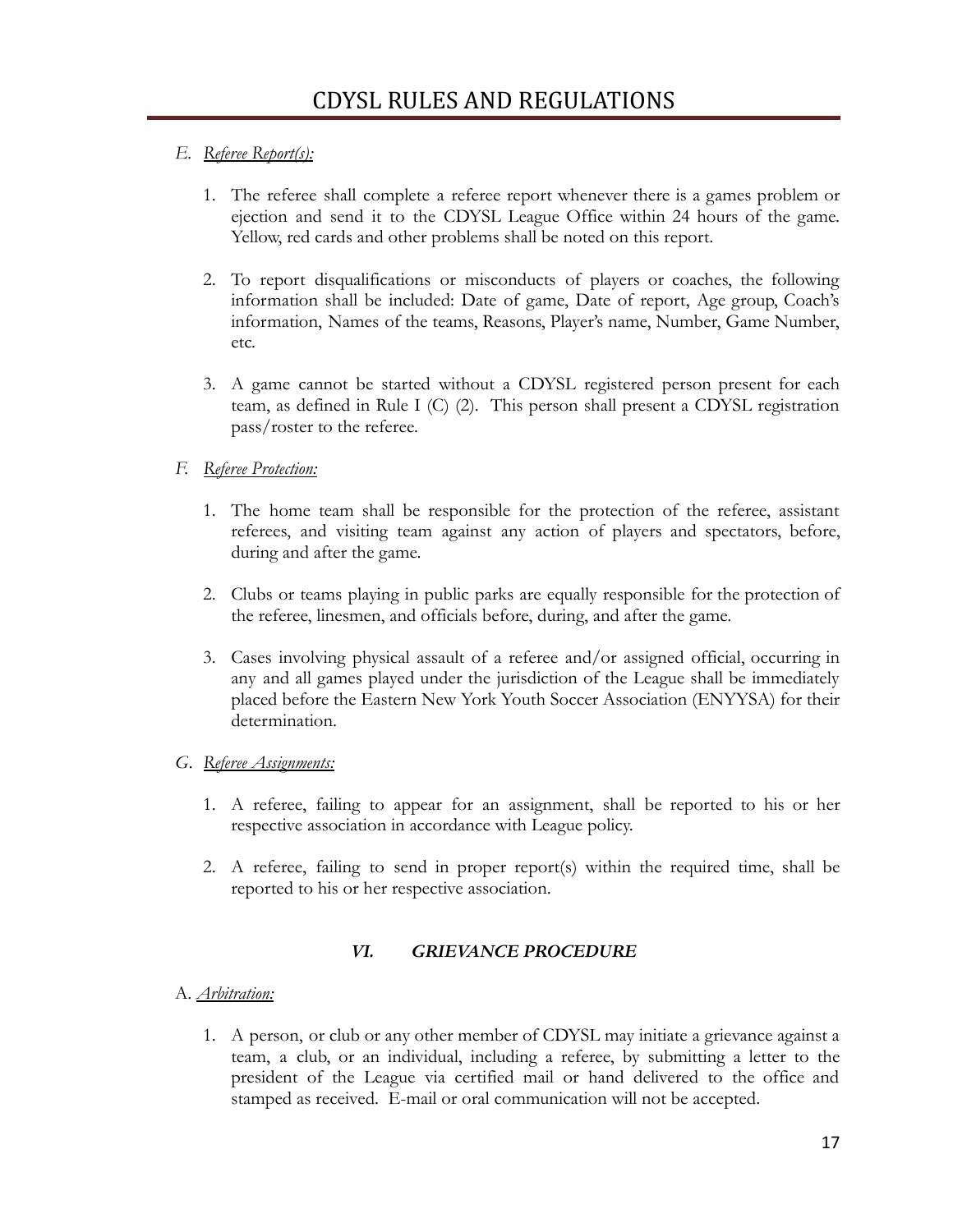- 2. Copies of this letter shall be sent to the party charged with the grievance by the League.
- 3. The letter shall explicitly describe the charges and shall be accompanied by a fee of \$50.00.
- 4. The President will refer the matter to the Arbitration Committee Chair within three (3) business days. The chairman of the Arbitration Board will call for a hearing to be conducted within ten (10) business days after the letter has been received from the President. Notice of the hearing time and place shall be sent via certified mail and to all parties involved.
- 5. All parties involved in the grievance will be heard. Witnesses, supporting documents and/or any other material, which can be used in the resolution of the grievance may be presented at this hearing.
- 6. The Arbitration Committee shall not have members who have direct relationships with the grieving parties.
- 7. Minutes of the hearing shall be recorded by the League Recording Secretary or their designee.
- 8. The Arbitration Committee will render a written decision of the hearing and notify all parties involved via certified mail within ten (10) business days.
- 9. Improperly filed grievances will not be considered.
- 10. Lawyers may not participate in these hearings in their representative capacity except in accordance with any position they may hold within a member club or the League.
- 11. The decision of the Arbitration Committee may be appealed.

#### B. *Appeal:*

- 1. Any person, team or club wishing to appeal a decision of the Arbitration Committee or Zero Tolerance Enforcement Committee may do so by filing a written appeal with the League President within five (5) days after the notification of the decision has been received. The appeal shall be sent via certified mail or hand delivered to the office and stamped as received. E-mail or oral communication will not be accepted.
- 2. The appeal shall describe explicitly the reason for the appeal and be accompanied by a fee of \$100.00 which will be returned if the appeal is upheld, and shall be retained by the League if the appeal is disallowed.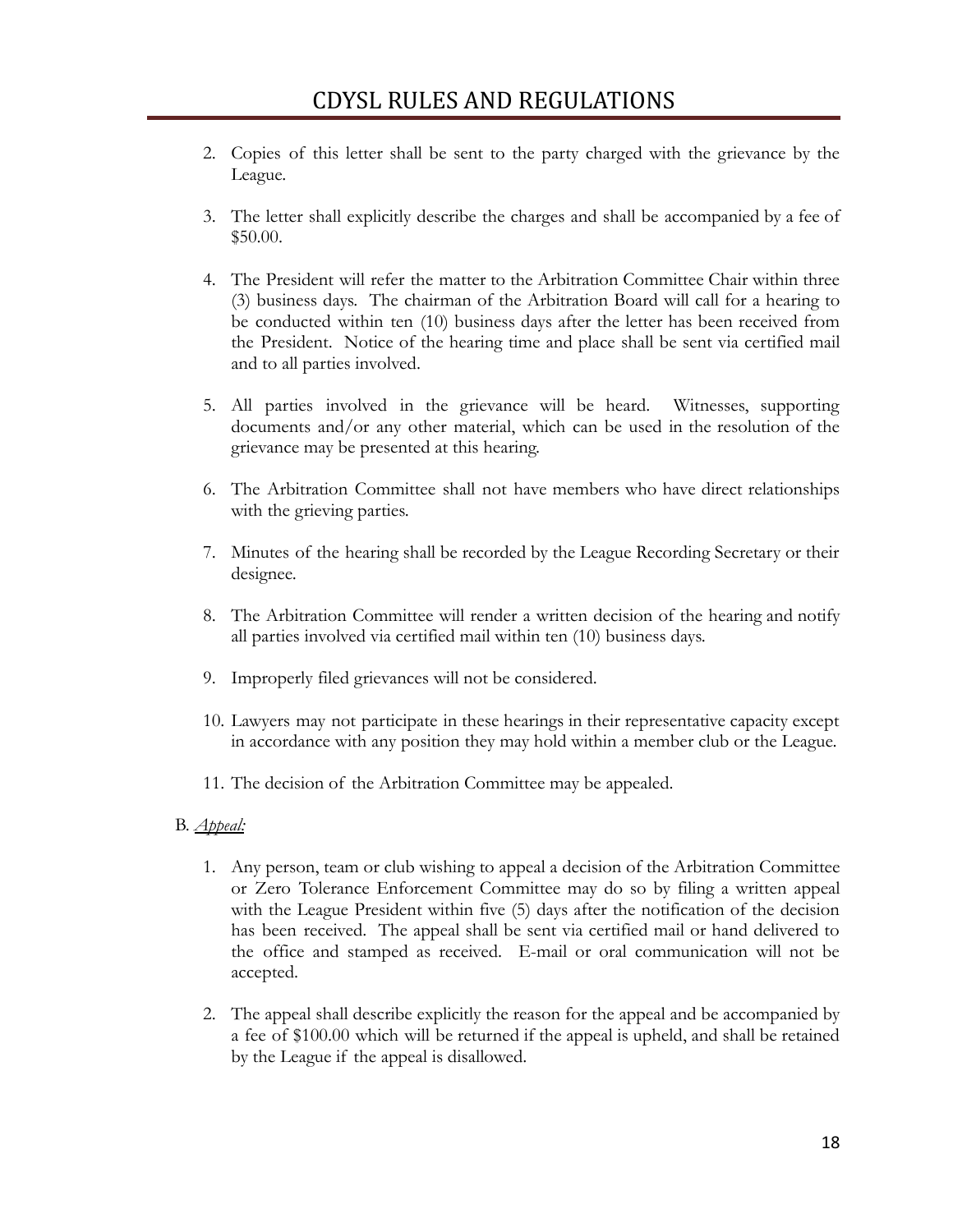- 3. The President will refer the appeal to the Appeals Committee within three (3) business days. The chairman of the Appeals Committee will call for a hearing within ten (10) days after the appeal has been received.
- 4. Improperly filed appeals will not be considered.
- 5. All parties involved in the appeal will be heard.
- 6. The Appeals Committee shall not have members who have direct ties with the involved parties.
- 7. Minutes of the hearing shall be recorded by the League Recording Secretary or their designee.
- 8. The Appeals Committee will render a written decision of the hearing and notify all parties involved via certified mail within ten (10) business days.
- 9. The time limits specified in this procedure may be extended or shortened by mutual agreement in writing of all parties involved.
- 10. Improperly filed appeals will not be considered.
- 11. Lawyers may not participate in these hearings in their representative capacity except in accordance with any position they may hold within a member club or the League.
- 12. All copies of the appeals proceedings shall be kepton file at the CDYSL offices.
- 13. The decision of the Appeals Committee may be appealed to the ENYYSA per their Rules and Regulations.

#### *VII. PROCEDURE FOR NEW CLUBS*

Any club residing within the territory of the Capital District Youth Soccer League (CDYSL) is eligible for membership in the League. Clubs outside the normal territory of CDYSL must first receive a written release from the league in which they reside and provide a substantive reason for wanting to become a member of the CDYSL.

- A. Clubs seeking membership status:
	- 1. Clubs within CDYSL shall submit to the League a letter of intent which shall be reviewed by the Membership Committee.

#### **\* Application Fee (with letter of intent) = \$50.00**

2. Member clubs shall be notified of receipt of the application and may contact the Membership Chair with any concerns they may have prior to the next CDYSL Board meeting.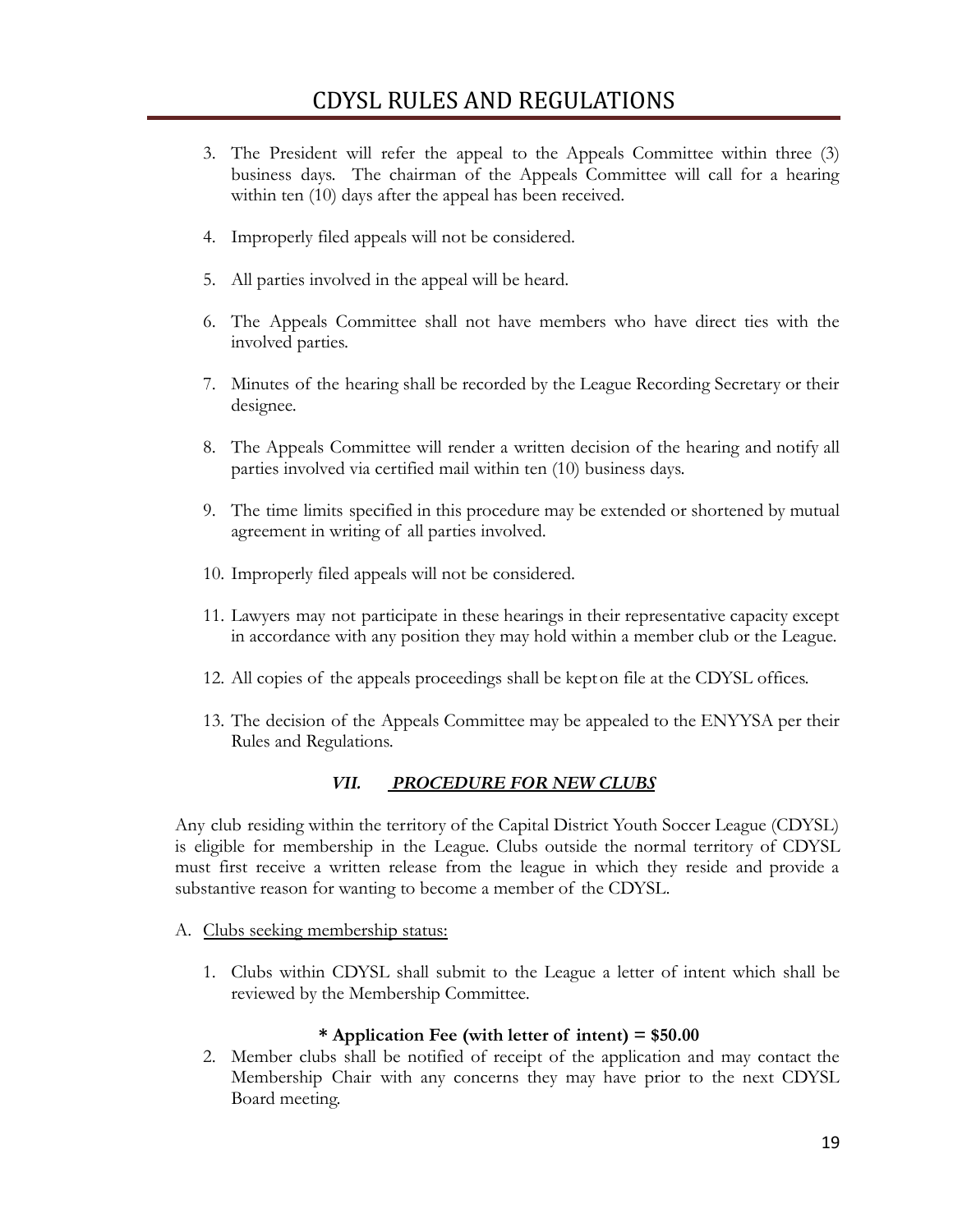- 3. The Membership Committee shall present to the League's Board of Directors at the next CDYSL meeting in regards to granting membership to the proposed club.
- 4. The intent of the League is to foster growth of soccer in our area, the Committee shall look very closely at the desires of the proposed club to promote soccer within its community.

#### B. Letter of intent:

- 1. A brief description of the club, the community where they are located and the expectations for the growth of soccer within the club.
- 2. The officers and/or key leaders of the club including address and phone numbers.
- 3. The organizational structure of the club, including bylaws and other documents requested by the Membership Committee.
- 4. The geographical territory from which the club plans to recruit and/or service players.
- 5. Whether the club intends to support travel and/or intramural teams.
- 6. The age, gender and proposed division of each teamplanning to play in League play.
- 7. Location(s) of the field(s) to be used by the club.
- 8. The colors of the club.
- 9. The uniform colors. (Note: The home team is required to change if there is a conflict).
- 10. Prospective clubs must provide proof that it has at least one field available for every two teams playing on the same day and time.

C. Accepting Membership: If the Membership Committee is recommending the club for membership, the club's representative will be notified and asked to appear at the following meeting of the CDYSL. The new club shall be given a copy of the Bylaws and Rules and Regulations of the CDYSL and any other pertinent information. The following items are expected of any clubs applying for membership.

- 1. Makes members available to serve on CDYSL committees
- 2. At least 3 teams fully registered with CDYSL and participating in Spring travel league play
- 3. Club representative at all Board of Directors meetings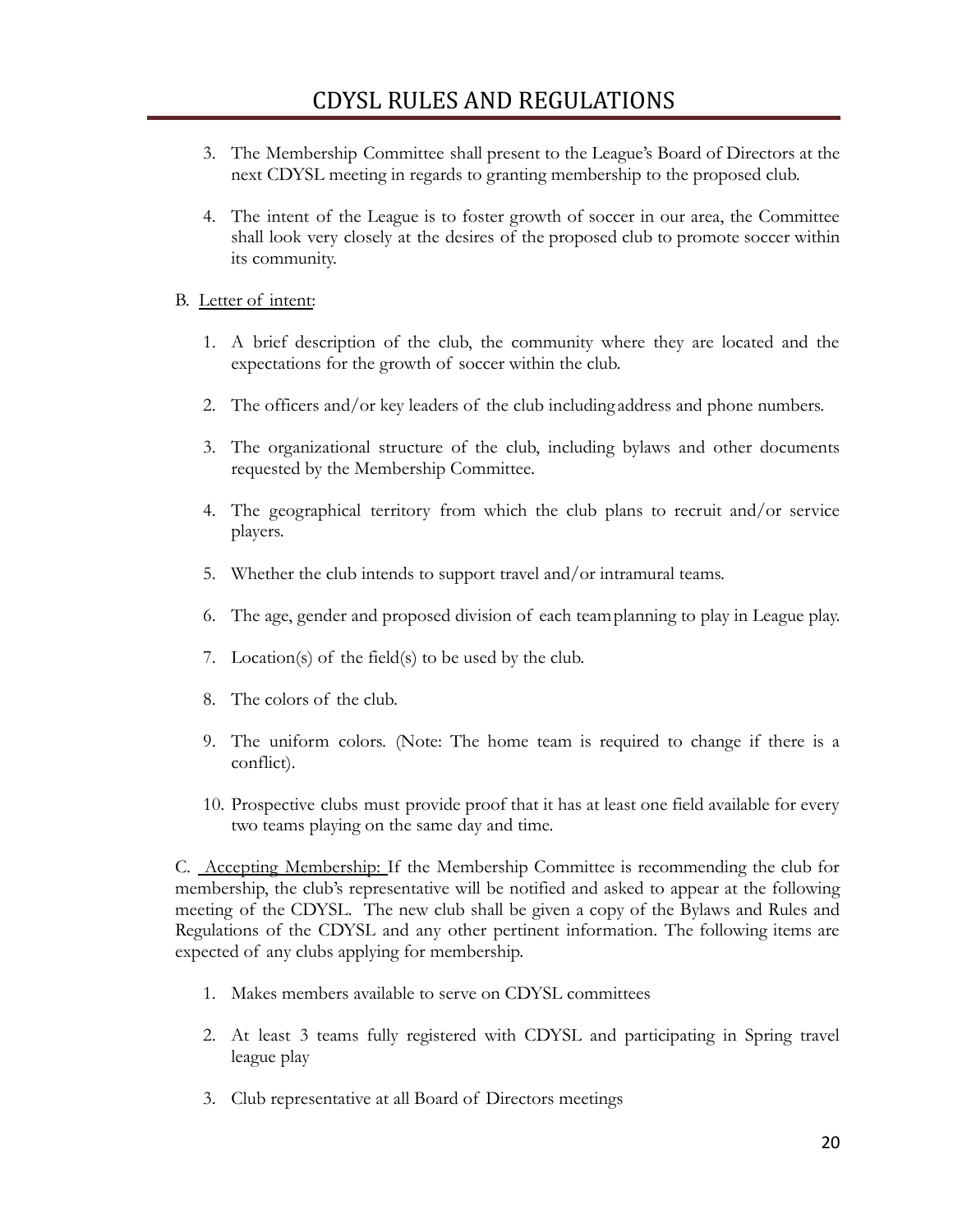- 4. A Club that participates as a member of CDYSL
- 5. The club will have voting rights as determined by number of registered teams

#### *VII PROCESS FOR ACCEPTANCE OF GUEST TEAMS*

- A. Guest team definition: team that is registered with a USYSA State Association (ENY, New York West, Massachusetts, etc.,) but is not registered with a member club of CDYSL.
- B. Application Process for acceptance of a guest teamfor CDYSL league play:

Guest teams must apply each year. Applications should be submitted in time for an initial reading at the January meeting. The application packet should include:

- 1. A completed application that includes
	- a. Indicate Age Group and prospective level of play (Division1, 2, etc.)
	- b. "Resume" of the team
	- c. Location of the club
	- d. Location of home fields
- 2. An approved roster proving registration with a USYSA State Association.
- 3. Proof of risk management clearance for all coaches/managers.
- 4. A performance bond of \$100.00
- 5. Written proof the team(s) have been released to play from their respective State Associations.
- C. Final Steps:
	- 1. After the first meeting of the full board after the application is received, the application shall be presented to the membership. Subsequent to the meeting, e-mails should be sent to all clubs listing the proposed guest teams. At the next full meeting, the full membership shall vote on acceptance of the team for that single season.
	- 2. Acceptance may be contingent on games where the guest team is the "home" team must be played at a field located within the CDYSL.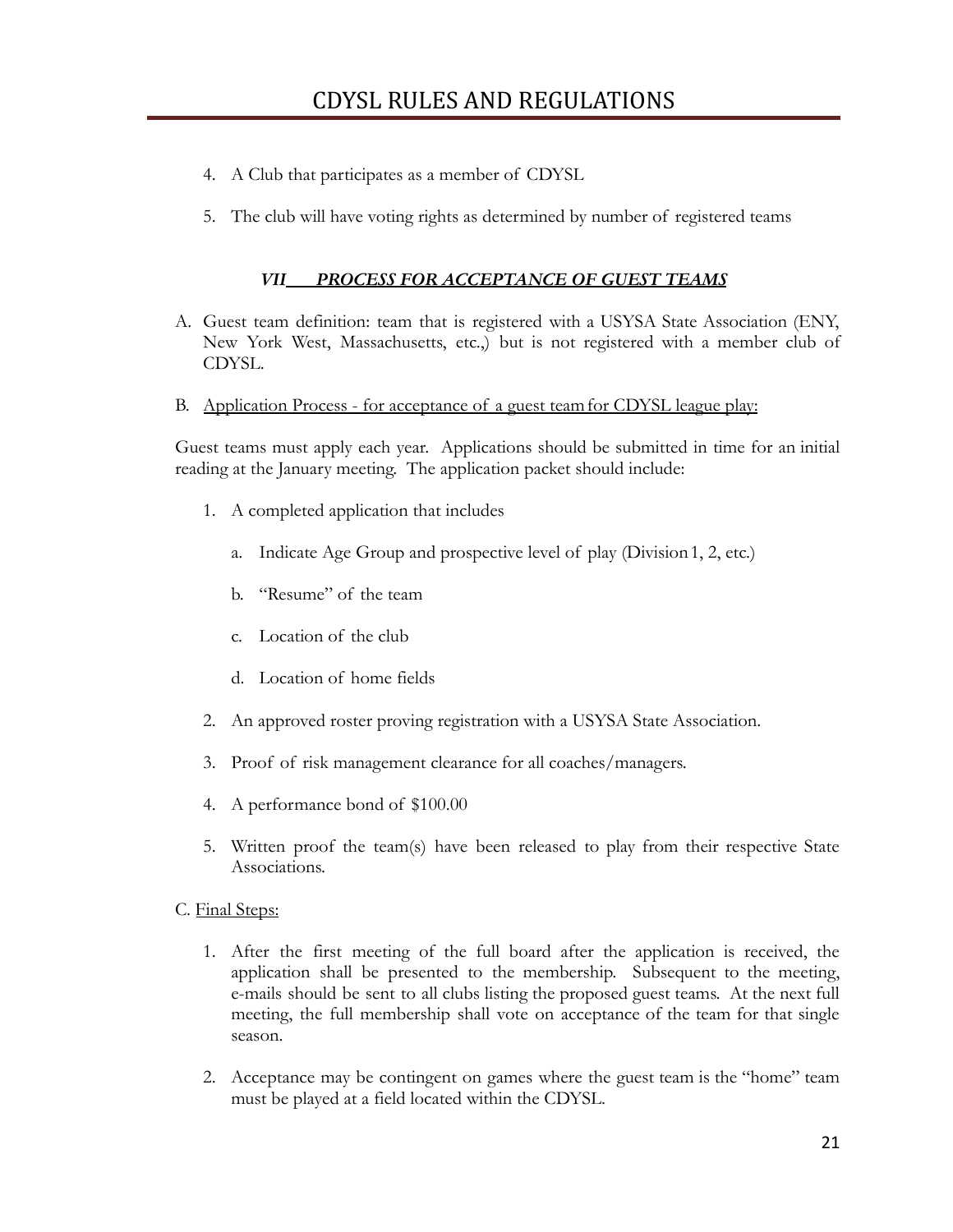3. Guest teams are obligated to the same referee fees, CDYSL fees, fines and rules of the CDYSL.

#### **IX.** *CONDUCT AND MISCONDUCT*

#### A. *Zero Tolerance Policy:*

The Capital District Youth Soccer League (CDYSL) exists to provide opportunities for the youth of the Capital Region to enjoy soccer. CDYSL has implemented a Zero Tolerance Policy to ensure that all games are played in a safe, sporting manner and provide an appropriate environment for our youth soccer players.

#### B. *Behavior Expectations:*

- 1. CDYSL has established Codes of Conduct for players, coaches, parents, and spectators. It is expected that all parties in attendance at CDYSL soccer matches behave in accordance with these Codes at all times.
- 2. CDYSL has instructed referees and club officers that they should not tolerate any deviations from the Codes of Conduct of players, coaches,or spectators; nor should they tolerate any actions, comments or gestures that are deemed obscene, offensive, threatening, intimidating, insulting, degrading, argumentative or disrespectful. This includes behavior directed at the referee as well as behavior directed at other players, coaches, or spectators.
- 3. Bullying is a violation of CDYSL's missions, goals, and policies. No player, referee, coach, spectator, or volunteer should be fearful of being bullied or harassed.
	- a. Bullying is defined as harassment, aggressive behavior, or other overt action, whether verbal or physical, which is intended, or could reasonably be expected, to cause distress, harm, ridicule, humiliation, and/or intimidation.
	- b. Bullying can be face-to-face, or carried out by phone, over the internet or other ways directed at another person through the "posting" of sensitive and/or private information.
	- c. The action of any one person or a group of individualswhich threaten the health and safety of participants will be considered in direct violation of this policy.
	- d. Any player, referee, coach, spectator, or volunteer who believes that he/she is being subjected to bullying behavior, may report the occurrence to CDYSL through the Zero Tolerance procedures. An investigation of the allegations will promptly be conducted.
	- e. Players being bullied must be supported and assisted to protect their right to play in a safe environment which allows their healthy social and athletic development.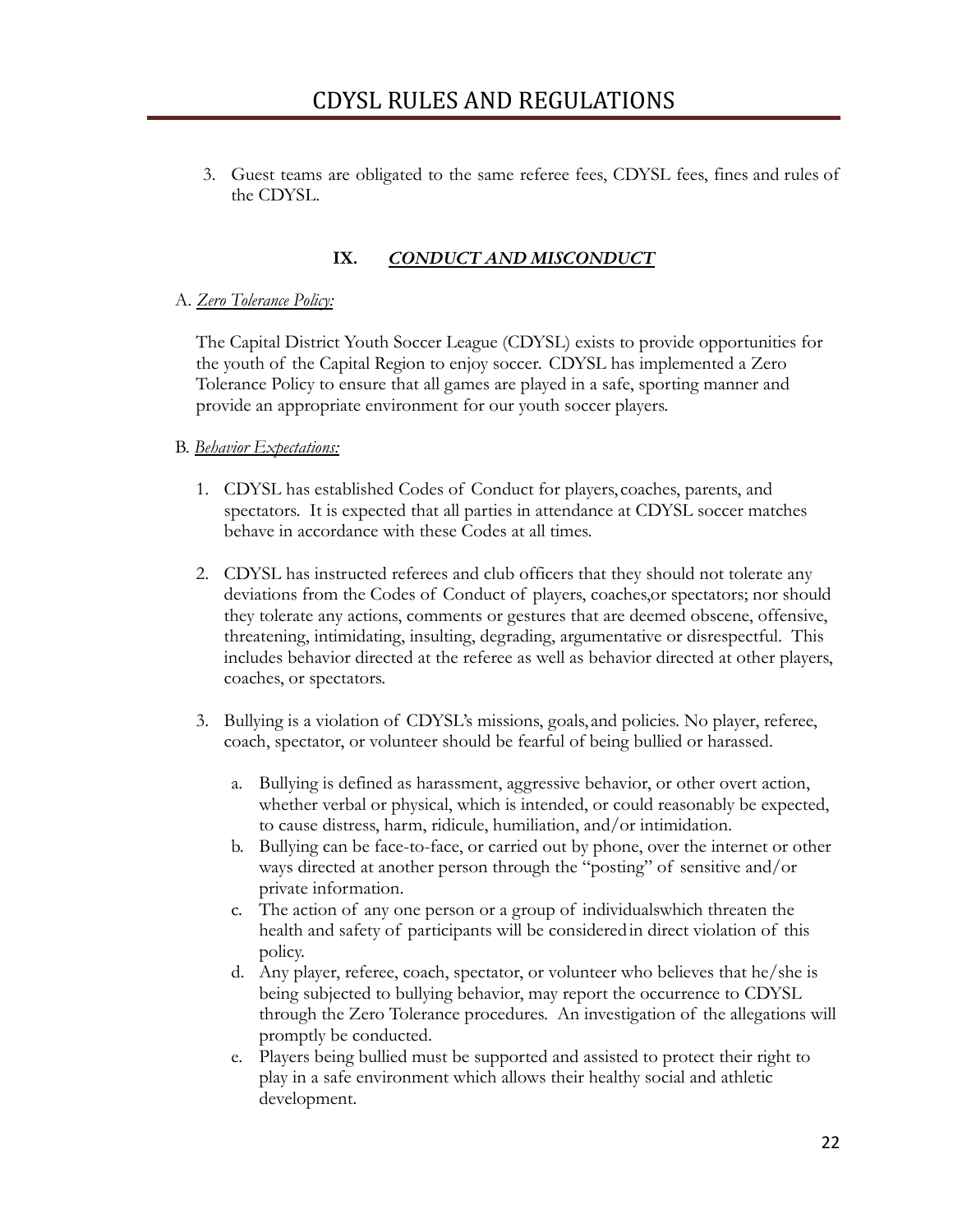#### C. *Codes of Conduct:*

#### 1. **Coaches' Code of Conduct**

- a. Coaches will always be fair, firm, and consistent.
- b. Coaches will promote a positive attitude and lead by example.
- c. Coaches will not argue with parents or officials and will always demonstrate good sportsmanship.
- d. Coaches will do the best they can to ensure each athlete is both physically and mentally ready for whatever task is asked of them.
- e. Coaches will adhere to the policies and procedures of CDYSL and set proper examples for everyone to follow.
- f. Coaches will stress teamwork and respect for every athlete.
- g. Coaches will allow each athlete the opportunity to compete and excel.
- h. Coaches will display control, respect, dignity, and professionalism to all involved with soccer; this includes but is not limited to officials, opponents, coaches, administrators, parents, spectators and the media.
- i. Coaches will ensure that coaching or training activities take place in a safe environment and are appropriate for the age, maturity, experience, and ability of the players; this should include establishing a system within their team to encourage and invite discussions about bullying.
- j. Coaches must encourage other players to take an active role in stopping bullying behavior on their team.
- k. Coaches will never strike, shove, and threaten to strike, or lay a hand upon an official, player or spectator.
- l. Coaches will never coach or train while under the influence of alcohol or drugs or allow a player to train or play as well.
- m. Coaches will never use trash talk, profane, obscene, or vulgar language under any circumstance.

#### 2. **Players' Code of Conduct**

- a. Players will play by the Laws of the Game.
- b. Players will control their temper; most of allresist the temptation to retaliate when you feel you have been wronged. It is every players' right to an environment which is safe and secure.
- c. Players will be good sports by cheering all good plays, whether it is your team or your opponents.
- d. Players will treat all players as they would like to be treated, respecting every individual's feelings and capabilities.
- e. Players will cooperate with your coaches, teammates, opponents, and referees.
- f. Players will remember that soccer is a team game and encourage teammates as every player makes mistakes and has off days; recognize each players' importance as a teammate or opponent.
- g. Players should demonstrate leadership by treating all players with respect regardless of differences in level of play and ability.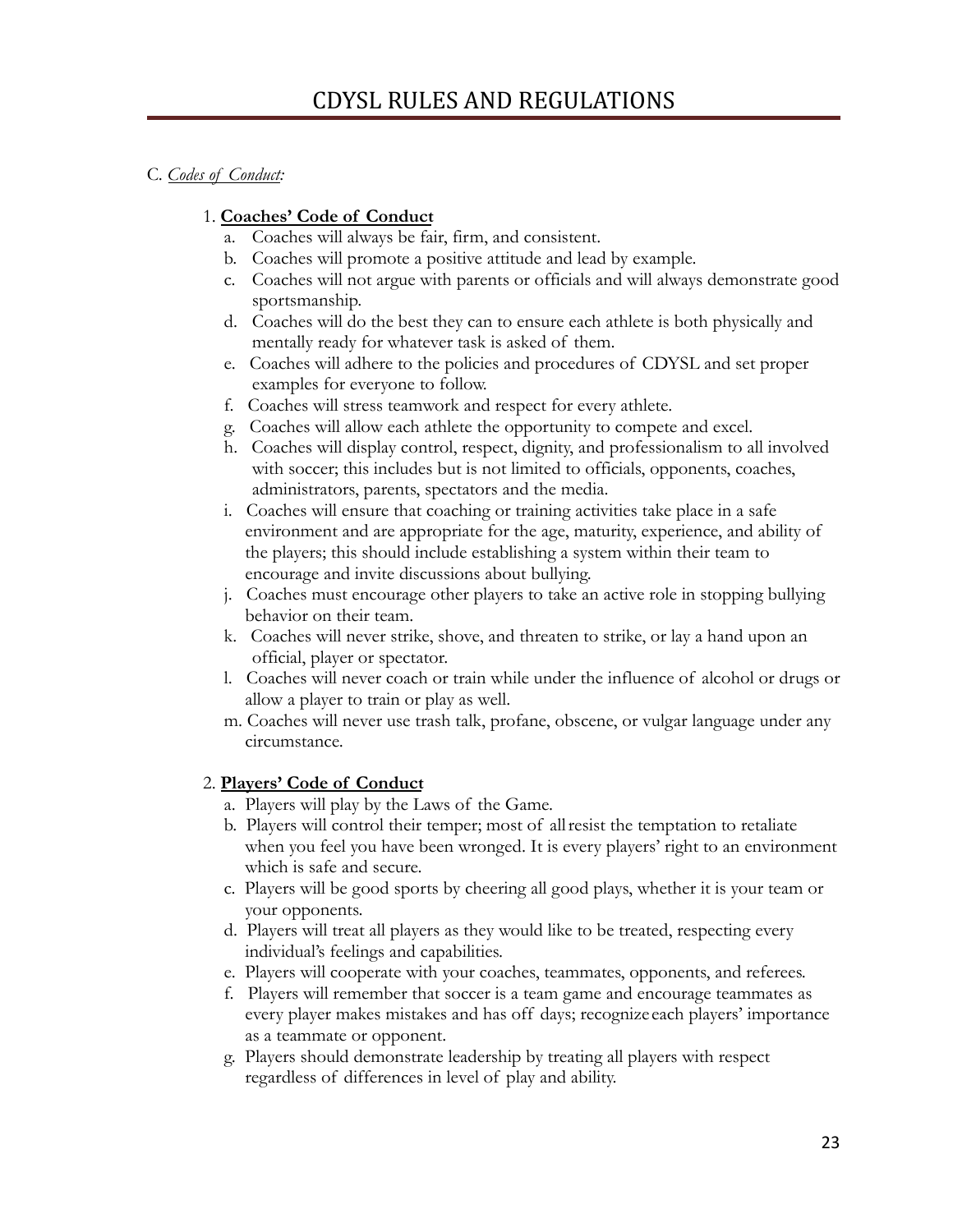- h. Players will never use degrading, humiliating and/or profane language on and off the field, directed at another player or person; this is STRICTLY PROHIBITED. Players will never use unnecessary rough tactics during the course of the game.
- i. Players will never appear in the contest area under the influence of alcohol or drugs.
- j. Players must always abide by the official's decision.

#### **3. Parents' Code of Conduct**

- a. Parents serve as a role model for their children. Become aware of this and work to be a positive role model. Applaud good plays by both teams.
- b. Parents should refrain from coaching or refereeing from the sidelines.
- c. Parents will not embarrass their child by yelling at players, coaches, or officials. By showing a positive attitude toward the game and all its participants, your child will benefit.
- d. Parents will emphasize skill development and practices and how they benefit your athlete; de-emphasize games in the lower age groups.
- e. Parents should support the efforts of the volunteer coaches and the league.
- f. Parents will never use profanity, drugs, alcohol and tobacco during any game or training session.
- g. Parents will always show good sportsmanship and set an example for their child.
- h. Parents will ask their child to treat other players, coaches, fans, and officials with respect regardless of race, sex, creed, or ability.
- i. Parents must encourage their player to take an active role in stopping bullying behavior on their team.
- j. Parents will place the emotional and physical well-being of their child ahead of their personal desire to win.
- k. Parents will never strike, shove, and threaten to strike, or lay a hand upon an official, player or spectator.

#### 4. **Code of Conduct for Directors, Volunteers and Spectators**

- a. Regardless of the time and sacrifices devoted,no director, officer or volunteer of the CDYSL league will receive any financial benefit or credit for their volunteer services.
- b. Organizational goals will be before personal goals. Put the best interest of the entire program ahead of individual desires. We arehere to serve all the children with quality programs.
- c. Minimize complaints and pettiness. Look for ways to improve the organization rather than pointing fingers.

d. Speak up when you have questions or disagree but support the final decision of the organization.

- e. Look at problems for an organization-wide perspective. Focus on the best interest of all the children and youth sports in general.
- f. Treat your colleagues respectfully. Give your colleagues the benefit of the doubt. Do not jump to conclusions. They are just like you doing their best to help build a quality program for kids.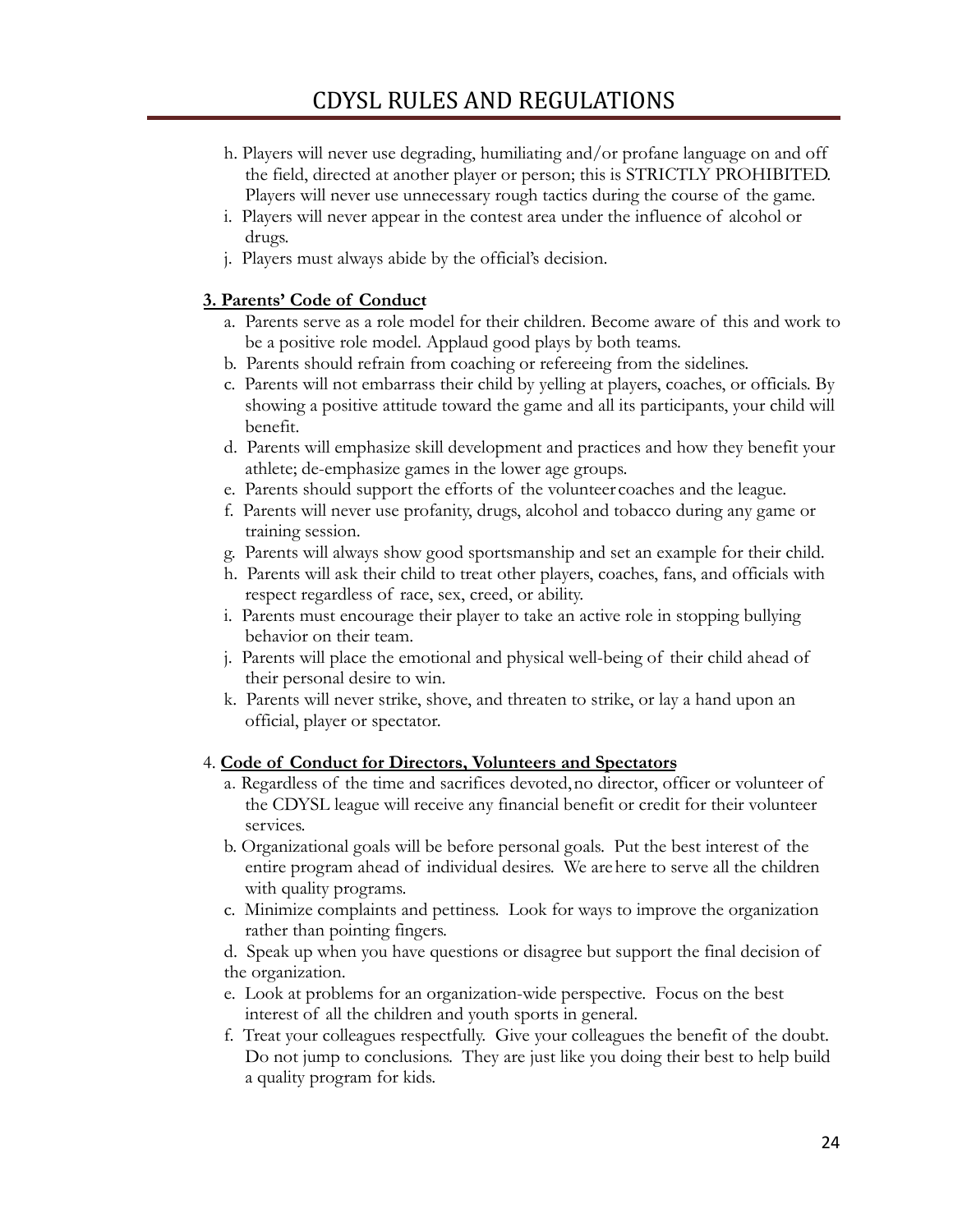g. Conflicts should focus on issues, not personalities of individuals. Courtesy goes a long way toward building harmony and cooperation.

#### D. *Enforcement*

- 1. Referees are to control player behavior using warnings, Yellow Cards and Red Cards.
- 2. Referees have been instructed to enforce this policy with coaches and spectators using any of the following procedures as they see appropriate.
	- a. Suspending the game, delaying the restart of the game to issue a verbal a. warning to the coach or instruct the coach(es) to issue warnings to the spectators.
	- b. Telling the offending coach they are ejected and must leave the game and surrounding area (Parking lot or further).
	- c. Instructing the coach that they must take action to have a spectator removed from the game and surrounding area. (Parking lot or further).
	- d. Abandoning the match.
- E. *Reporting Procedures*
	- 1. Referees are required to submit a report to CDYSL if any of the above listed actions were necessary to control the behavior at a match; however, they have the discretion to file a report at any time.
	- 2. Zero Tolerance Reports must be submitted in writing on the official ZTEC report.
	- 3. For the full procedure details, refer to the document *"Procedures for filing a Zero Tolerance Violation Report"* found on the CDYSL website under Forms and Documents.

#### F. *Zero Tolerance Enforcement Committee (ZTEC)*

- 1. The CDYSL Zero Tolerance Enforcement Committee (ZTEC) will review all reports of misconduct that have been issued. The ZTEC willdetermine if any further action is necessary.
- 2. The ZTEC penalties could include, but are not limited to:
	- a. Warnings issued to the club.
	- b. Financial penalties to the club.
	- c. Suspension of team personnel (coaches, assistant coaches,or players) for one or more games.
	- d. Individuals prohibited from attending future games.
- 3. Penalties imposed by the ZTEC can be appealed through the process detailed in Section VI subsection B of the CDYSL Rules.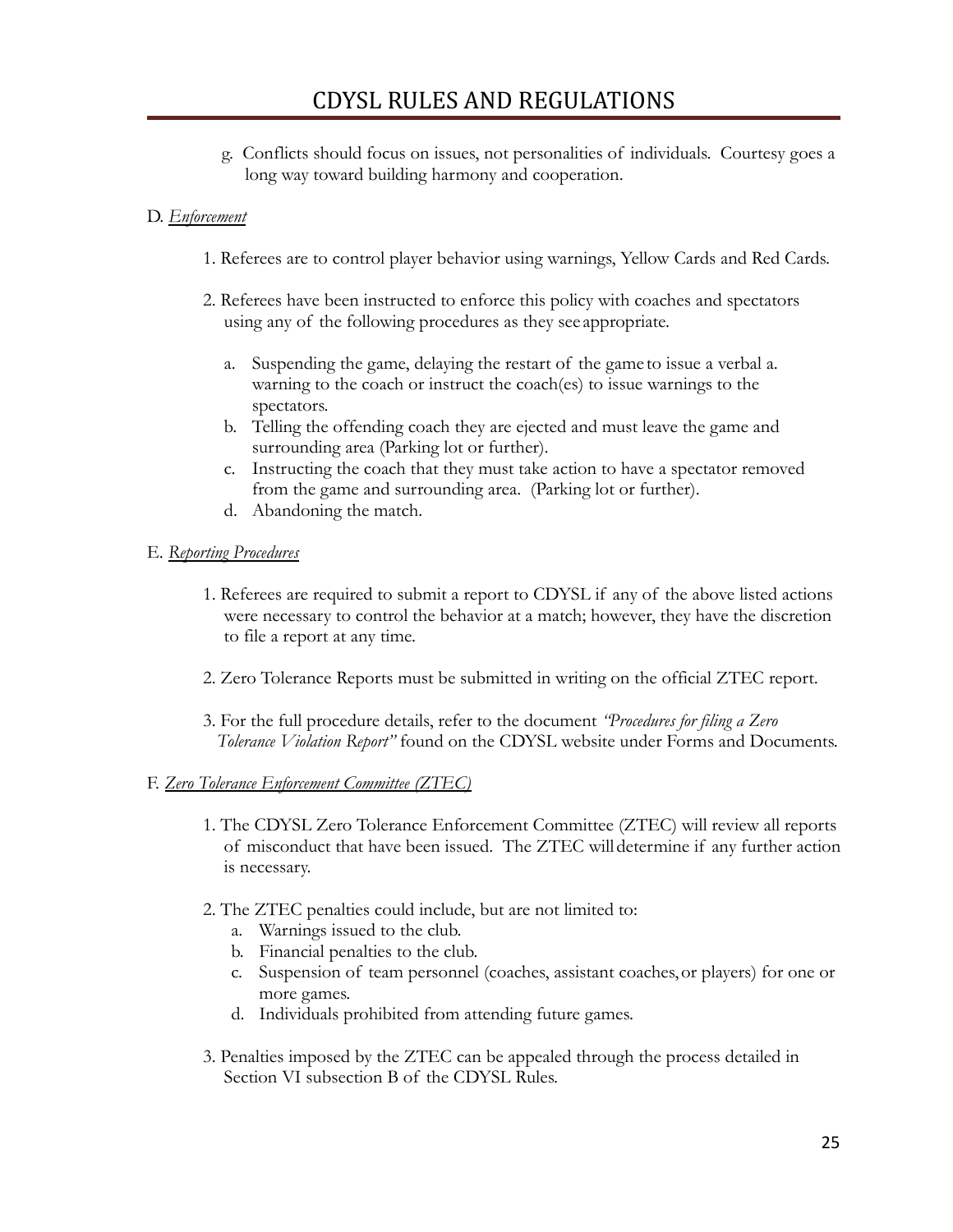#### *X. ADMINISTRATIVE RULES*

#### *A. Executive Committee:*

- 1. The Officers and four additional At-Large Representatives elected by the CDYSL Board shall constitute the CDYSL, Executive Committee, to do any and all things in the management of the affairs of the League, with the same force and effect as though a full quorum of the Board were duly convened, present and acting, except that the Executive Committee shall not have authority as to the following matters:
	- a. The submission to them members of any action requiring Members' approval under the New York State Not-For-Profit Corporation Law or other New York State law.
	- b. The filling of vacancies in the Board of Directorsor any committee.
	- c. The fixing of compensation of the Directors for serving on the Board or any Committee.
	- d. The amendment or repeal of the Constitution, Bylaws or Rules of CDYSL or the adoption of any new provisions to these documents.
	- e. The admission of new Clubs to the Leagues.
- 2. The President of the League shall be the chair of the Executive Committee, shall preside at meetings and shall, as long as the Executive Committee exists, have no additional authority to act independently from the Executive Committee or the Board, notwithstanding any executive authority which may be derived from the Constitution of Bylaws.
- 3. Fifty-one (51%) percent of filled positions of the executive committee shall constitute a quorum and the act of 4 or more members of the members present at the meeting at which a quorum is present shall be the act of the executive committee.
- 4. The meetings of the Executive Committee shall be held on a date and at a time to be established by the Executive Committee and that notice of such meetings shall be given to the Board, consistent with the manner in which notice is given to the Board for General membership meetings.
- 5. The General Meetings of the Board shall continue to be held at least six times a year, consistent with Article V of the CDYSL Constitution.
- 6. The Chairs of the other committee of the League and other persons selected by the Executive Committee shall be special advisors to the Executive Committee and shall report to the Executive Committee as it deems necessary.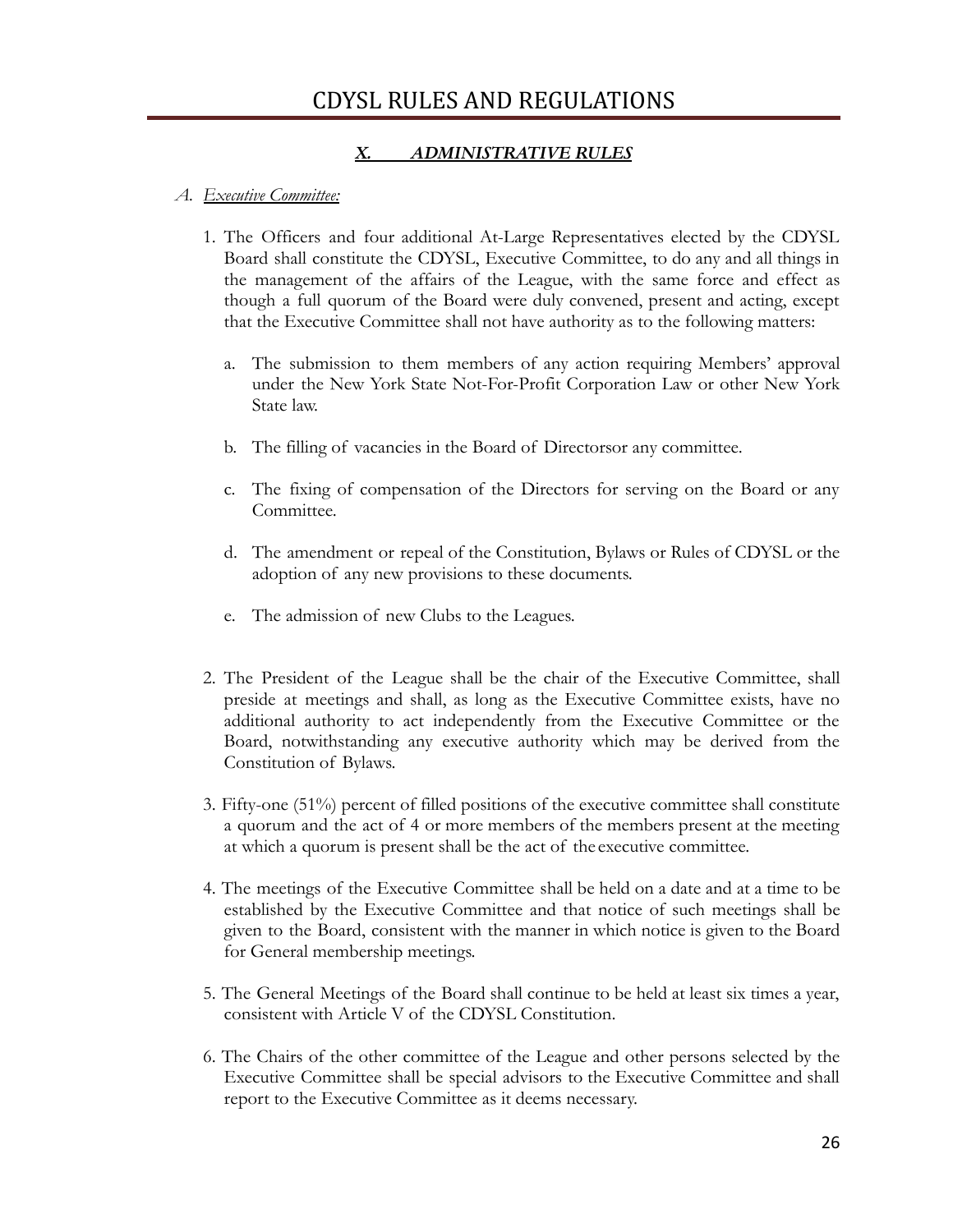- 7. That the terms of office for the four (4) At-Large members of the Executive Committee shall be for two years, with the terms staggered, allowing terms for two members to end each year. Initially, two members shall serve one-year terms.
- 8. The Executive Committee shall make, keep and maintain minutes of its meetings in the same manner as at Board meetings.

#### *B. Good Standing:*

- 1. Full Membership Clubs in good standing receive full benefits and access to participation in the league.
- 2. Any Clubs may be deemed not in good standing for the following reasons:
	- a. Violations of the league's bylaws or rules
	- b. Failure to pay fees, fines or dues by the advertised deadlines
	- c. Results of Grievance/Arbitration proceedings where club member(s) have been determined to have violated governing rules
	- d. Absence of representation at meetings of the Board,as described herein
	- e. Other actions or failures to act as prescribed in the bylaws or the League rules
- 3. Any Clubs deemed to be not in good standing will not receive the full benefit and access to participation in the league. In such a case, the league office will not process registration or other work for the club. The league will not approve travel permissions, tournament hosting applications, or rosters for cup competition. The league will also notify ENYYSA that the club is not in good standing.
- 4. Determination that the club is not in good standing is made by the Board, according to the specification in the bylaws, or by the Executive Committee via the powers assigned to it in the bylaws and the Rules and Regulations, Article IX.
- 5. When the Board or Executive Committee places a club in the "not in good standing" status, it shall also set forth the procedures by which the club can achieve a return to good standing, unless those procedures are otherwise specified in the bylaws or rules.
- *C. Attendance at General Meetings of the Board*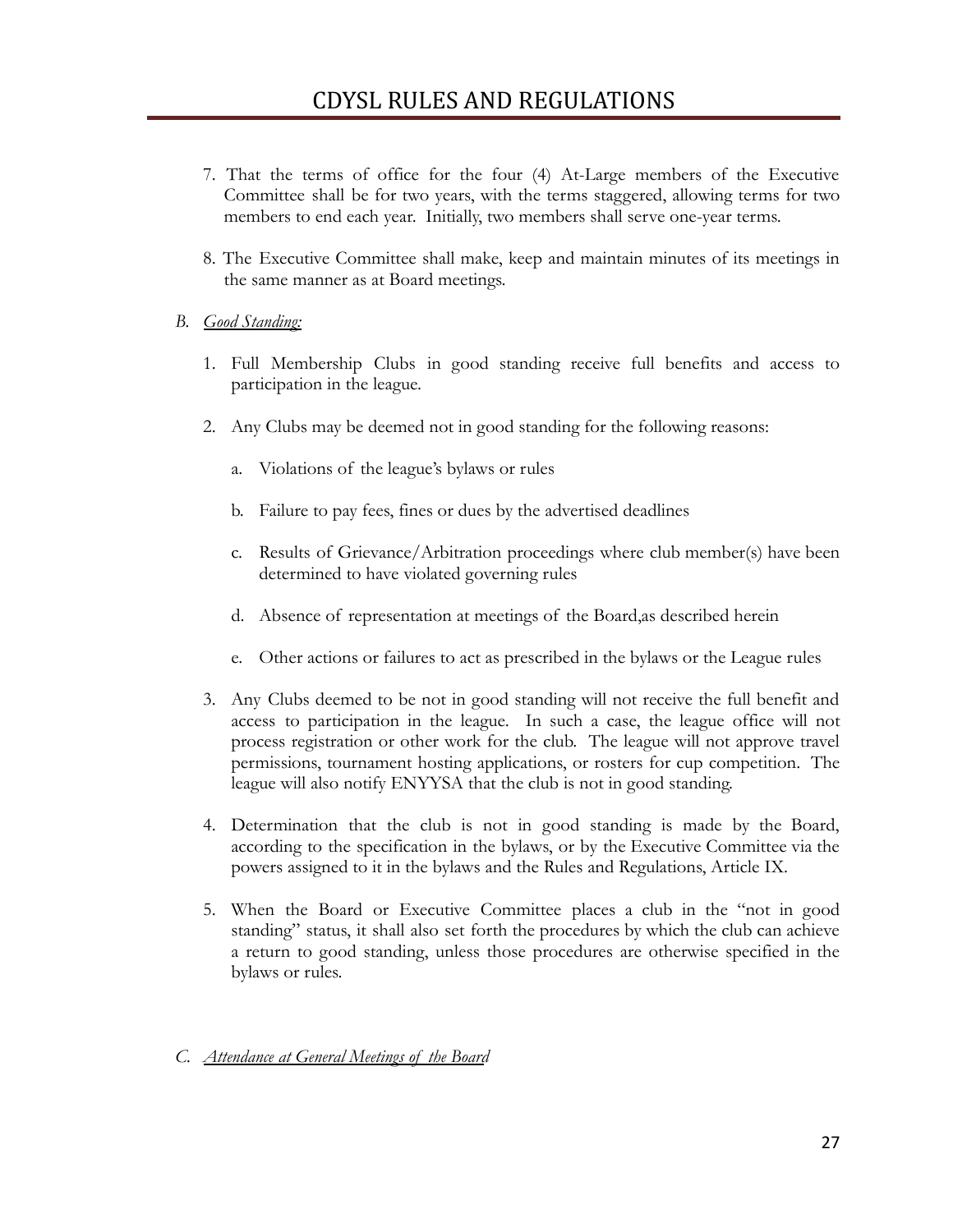- 1. Club representatives are expected to attend all board meetings, except for those clubs with zero travel teams, which only need to attend the AGM meeting in August. Clubs must ensure that the club representative or an alternate is present.
- 2. If a club is not represented at two Board meetings within the seasonal year (August through July), that club will automatically lose its good standing status at the time of the next Executive Committee meeting unless an appeal is successfully argued, in person, to the Executive Committee at that meeting.
- 3. Reversal of the status to good standing requires payment of an initial \$50 fine following the second missed meeting. Additional missed meetings result in successive doublings of the fine.
- *D. Finance:*
	- 1. Anticipated extraordinary operating expenses of \$1,000 or more should be signed-off by the League Operations Director and the Treasurer, then brought to the attention of the Executive Committee at its next monthly meeting for action. These types of extraordinary expenses should not impact the normal operating requirements of the CDYSL.
	- 2. When a budgeted line item exceeds 10%, per the printed monthly financials, a budget revision request will be submitted by the League Operations Director to the Executive Committee for approval. Said adjustment will be presented to the CDYSL Board at their next meeting.

#### *XI. PROGRAMS*

*A. Coaching Education:*

To set up and teach coaching courses that meet the qualifications by the CDYSL in order to have a "Coach Pass". Coaching courses may be the coaching course set by the National programming or the mini version for CDYSL Only.

*B. Exceptional Seniors Games:*

To work with Section 2 individuals for both boys and girls, to set up competition for the seniors via an "all-star game".

*C. LODP/PDA:*

Work with the committee in setting times, dates and other needs for the purpose of promoting camp style instructing for both boys and girls. Write an RFP and the committees shall determine either the outcome or hire in house the coaching staff and facility to host.

*D. TOP Soccer:*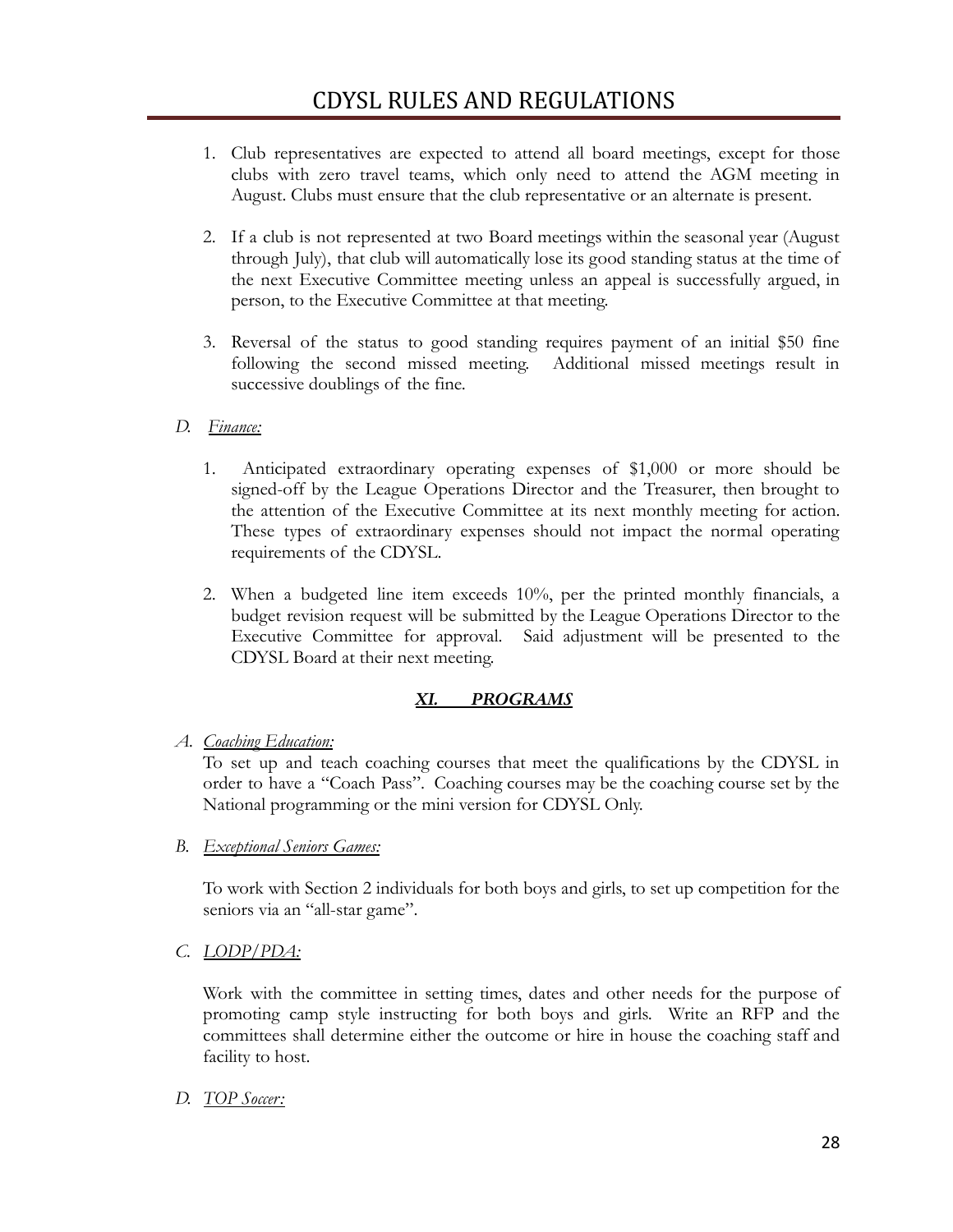To promote soccer to the disabled members of the community that want to play. Help with the committee to set up a "festival style" event for all TOP Soccer players to participate.

#### *E. Mini Workshop:*

A workshop that takes the place of the prior coaching meetings for Spring Play. The event is held in a location where clinics, instructions, and additional information can be offered to every member of the club represented byCDYSL.

#### *XIII. FORMS*

#### A. *Confidentiality Agreement/Conflict of Interest:*

- 1. As a volunteer Board Member, employee or subcontractor of the Capital District Youth Soccer League (CDYSL), the Undersigned agrees to complete a Confidentiality Agreement and a Conflict-of-interest document. (there is a 15-day time limit from elections or nominations to get the form signed and sent into the CDYSL office)
- 2. Elected officers, committee member chairpeople, ODP coaches and employees of the CDYSL, owe a fiduciary duty of care and loyalty to CDYSL. To fulfill those duties conflicts of interest must be avoided so thatoutside interests do not impair the exercise of judgment in matters relating to CDYSL. This policy covers CDYSL elected officers, committee member chairs, ODP coaches and employees. (there is a 15-day time limit from elections or nominations to get the form signed and sent into the CDYSL office)

#### **\*These forms are found under Forms & Documents on the CDYSL website for review.**

- 3. You have a "conflict of interest" when you, eitherdirectly or indirectly, have a professional or financial interest outside CDYSL that might unduly influence how you act on behalf of CDYSL.
	- a. Each year, you must disclose on the attached disclosure statement any known potential or actual conflict of interest(i.e., list your team, club, league, business or family Associations, involved with the Capital District Youth Soccer League and any other soccer-related affiliations with-in the CDYSL) that you can think of. You must submit this form to the CDYSL President.
	- b. In addition, you must fully disclose any other conflicts of interest that arise during the year.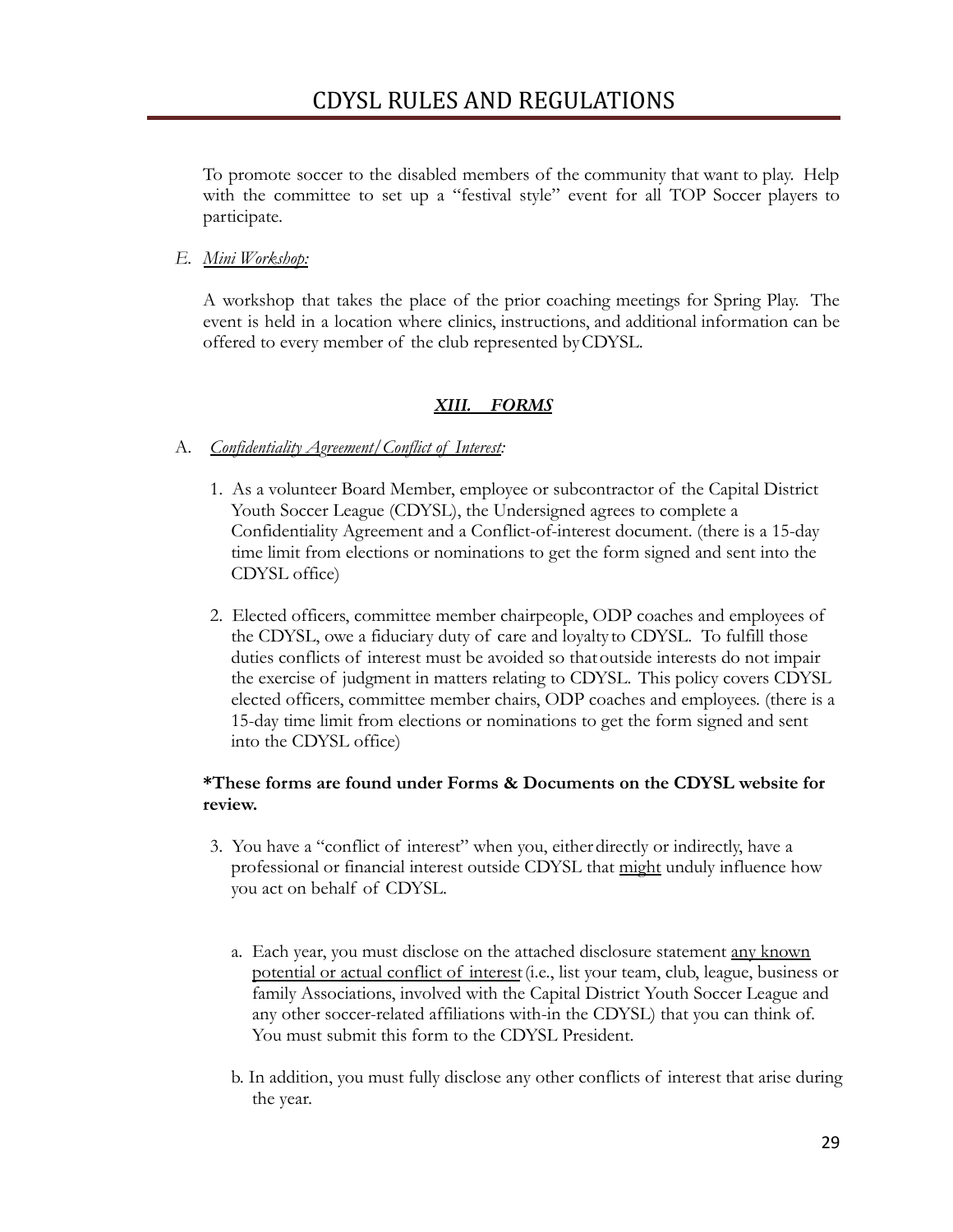- c. Each year, copies of each said personnel, knownpotential and actual conflicts shall be distributed to the Executive Board Officers, but shall otherwise be treated as confidential.
- 4. If you have a conflict of interest, you must discloseit and all material facts to the President with copies to the Executive Board Members. At that time the matter that gives rise to an actual or potential conflict of interest shall be reviewed by the Executive Board.
	- a. After disclosing your conflict of interest andall material facts, you may be required to provide the Board additional information. If the disclosure is made in advance, the agenda should reflect that the Board will discuss the conflict of interest.
	- b. The person with the conflict shall leave the board or committee meeting while the Board determines, by majority vote present, how to handle the matter.
	- c. The Board or committee shall record in the minutes and shows the disclosure and handling of the conflict.
	- d. The person with an actual conflict of interestis prohibited from voting on the matter that gives rise to an actual conflict of interest.
	- e. The presiding member of the board shall, if appropriate,appoint a disinterested person or committee to investigate alternatives in order to avoid any actual or perceived conflict of interest.
- 5. Violations of the Conflict-of-Interest Policy
	- a. If the Board or a committee has reasonable cause to believe that a member has failed to disclose actual or known conflicts of interest, it shall inform the member of the basis for such belief and afford themember an opportunity to respond and/or amend the Disclosure Statement.
	- b. Following the response, the Board may take appropriate disciplinary and corrective action up to and including removal, if in fact, there has been substantial and/or repeated failure to disclose actual conflicts of interest to the detriment of the Association.
- 6. The minutes of the Board and all committees with board-delegated powers shall contain: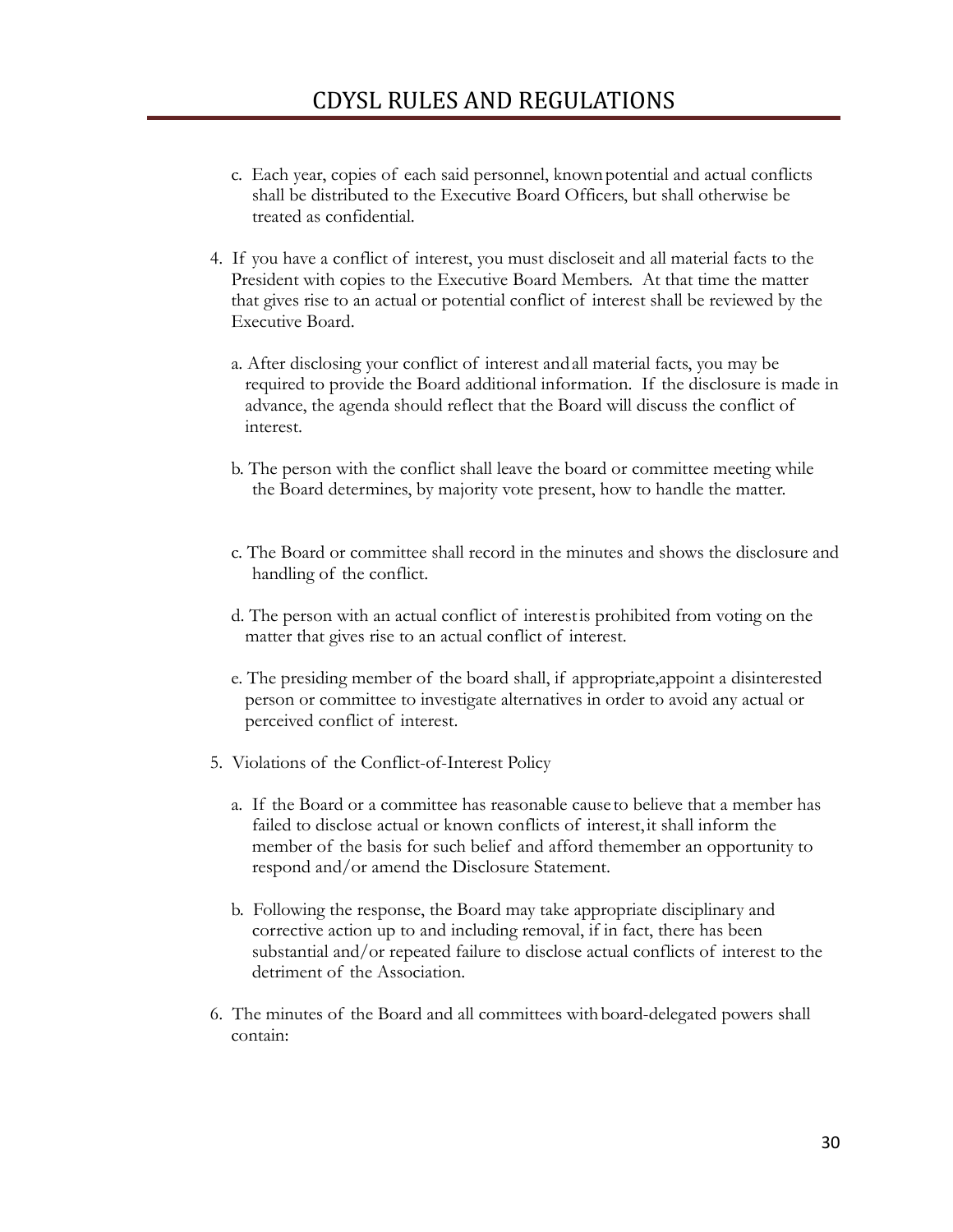- a. The names of the persons who disclosed or otherwise were found to have a conflict of interest, the nature of the conflict,and the Board's decision as to how to handle the conflict of interest.
- b. The names of the persons who were present for discussions and votes relating to the transaction, the content of the discussion, and a record of any votes taken in connection therewith.
- 7. Apparent Conflict of Interest is not an actual conflict of interest. It is merely the appearance of the conflict. Members are encouraged– but not required – to disclose any apparent conflict and either forego participation in the voting, or if a quorum is needed "abstain" from voting on the issue.

#### *C. Whistleblower Policy:*

#### **1. General Policy:**

All employees, directors and officers of Capital DistrictYouth Soccer League (CDYSL) will be protected from any disadvantage caused by raising legitimate concerns and shall report suspected illegal activities within the organization.

#### **2. Purpose:**

CDYSL encourages its employees, directors and officers to maintain high ethical standards. This whistleblower policy is meant to provide a confidential and effective means for reporting suspended violations of the law. It further serves to protect individuals who report suspected violations from retaliation in any form.

#### **3. Safeguards:**

#### **a. Confidentiality:**

An individual may report a suspected violation anonymously or on a confidential basis, keeping in mind that in the course of the investigationit may become necessary that the source of the complaint to be identified.

#### **b. Retaliation:**

No individual who reports a suspected violation in good faith, whether or not the allegation turns out to be correct, shall be subject to any form of retaliation, including harassment, demotion, or firing, by CDYSL or its employees. C. Anyone who retaliates against the complainant shall be subject to disciplinary action.

CDYSL will not retaliate against employees who disclose or threaten to disclose to a supervisor or public body, any activity, policy, or practice of CDYSL that the employee reasonably believes is in violation of a law, or a rule or regulation mandated pursuant to law, or is in violation of a clear mandateor public policy concerning the health, safety, welfare, or protection of the environment.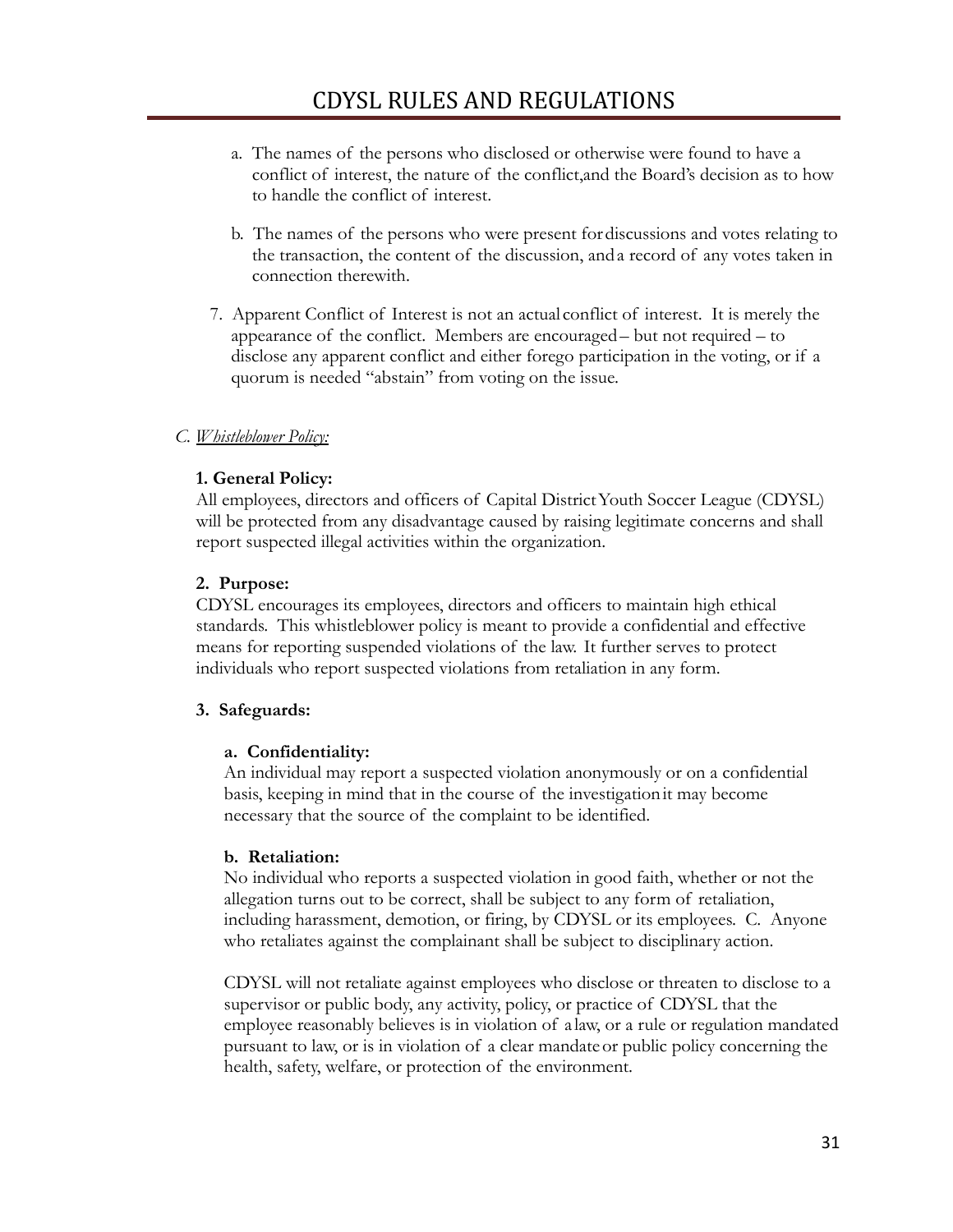#### **c. Malicious Allegations:**

An individual is not required to prove the truth of an allegation but is required to act in good faith. Any individual who does not act in good faith in reporting a suspected violation may be subject to disciplinary action.

#### *XIII. GUEST PLAYER POLICY*

In order to help clubs reduce the potential for games forfeitures due to a lack of players, CDYSL allows guest players for CDYSL spring league play.

CDYSL will allow "USYSA" Players Ages 08U through 19U Travel players to also play as "CDYSL Guest Players", for CDYSL games only, within their own club under the limitation outlined below. This policy only applies to the Spring CDYSL Games. A guest players' first obligation is to his/her primary team at all times.

Players wishing to apply for a League Guest Player Pass must submit a Guest Player Pass Request to register as a League Guest Player.

#### *A. Limitations*

- 1. All Guest players must be registered/passed as travel players for the same member club.
- 2. All Guest players must be identified/passed as League Guest Players on a certified League Guest Player roster for the same club.
- 3. Guest play between clubs is not authorized.
- 4. There is a limit to the number of guest players permittedper game.
- 5. There is a limit to the total number of players playing in a particular game when guest players are used.
- 6. For safety reasons, we will limit how many age groups up, a guest player can compete (i.e., we do not want a 12-year-old playing on a 17U team).
- 7. To avoid "stacking" a team, we want to prevent players registered with a higher Division team, either upper age group (U16 eligible player playing on U17 can't guest play on 16U) or higher Division team (Division A team player can't guest play on a Division B team).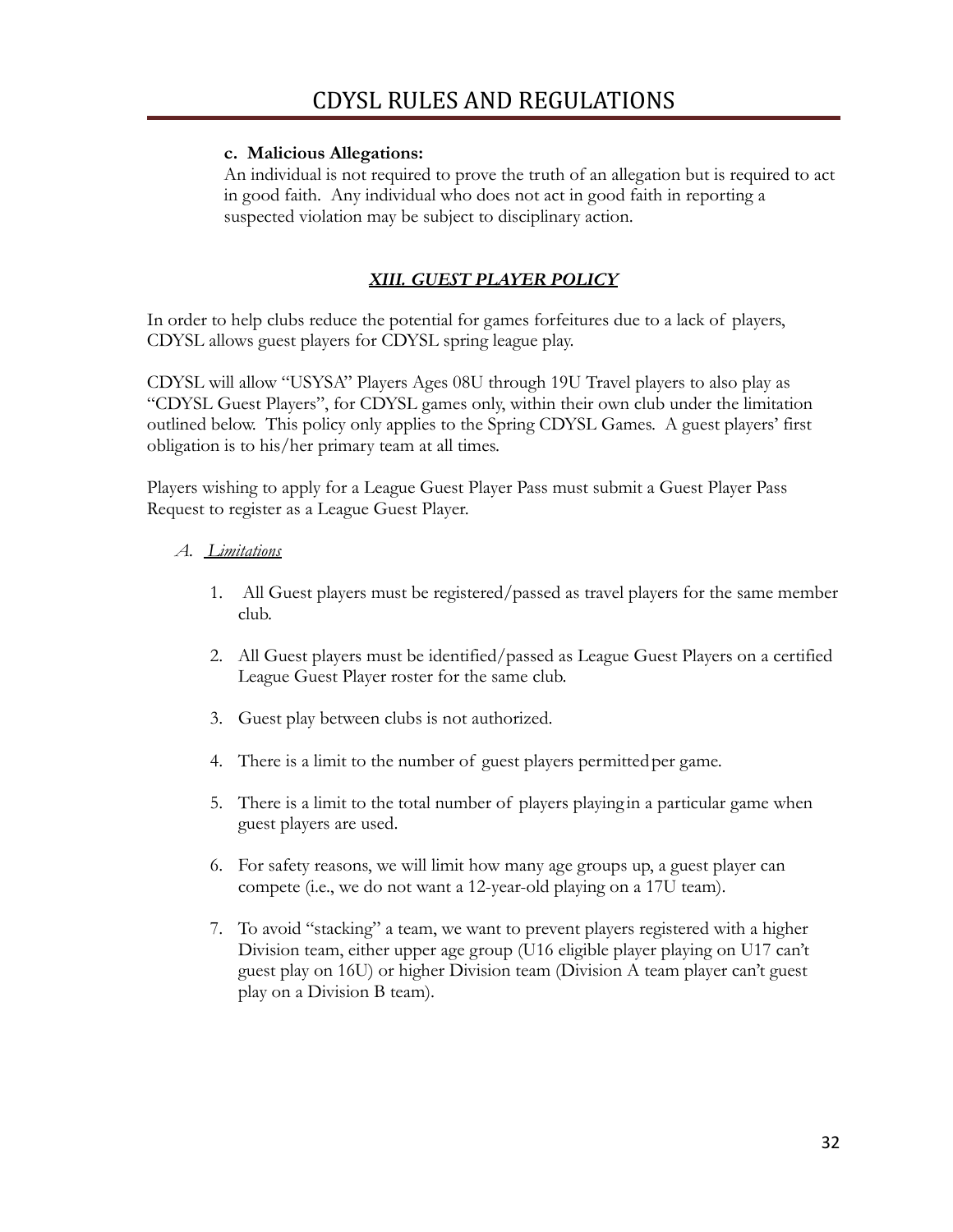#### *B. Player Eligibility*

(The following conditions must be met before a player can apply for CDYSL Guest Player status)

- 1. League Guest Player status is restricted to USYSA PLAYERS ages 08U and older regardless of the TEAM AGE for which the player isregistered.
- 2. Guest players must be officially registered as a primary player on a member club team roster.
- 3. Guest players may only be added to a secondary team registered with the same member club as the primary team. Guest play between clubs is not authorized.
- 4. Registered players that are listed on the guest player roster shall be age appropriate and from an equal or lower (division) team.
	- a.) Guest players may not play below age or division for which their primary team is officially registered:

(*A 10U age eligible player on a Division 3 team may guest play on another Division 3 team)*

*(A 13U age eligible player registered on a 13U team may guest play on 13U-16U team)*

*(A 16U age eligible player registered on a 18U team may not guest play on 16U or 17U team)*

5. 08U through 12U USYSA age players may NOT request guest player status on a team whose TEAM age is more than 2 years older than their PLAYER age regardless of whether or not their individual clubpolicies allow it.

*(An 08U age player registered on a 10U team may not apply to guest play on a 11U team)*

*(A 10U age player registered on a 12U team may not apply to guest play on a 13U team)*

*6.* 13U through 19U USYSA age players may NOT request guest player status on a team whose TEAM age is more than 3 years older than their PLAYER age regardless of whether or not their individual clubpolicies allow it.

*(14U age player registered on a 16U team may not apply to guest play on a 18U team)*

*(15U age player registered on a 16U team may not apply to guest play on a 19U team)*

7. Boys are NOT allowed to guest play on a team registered as a "girls" team.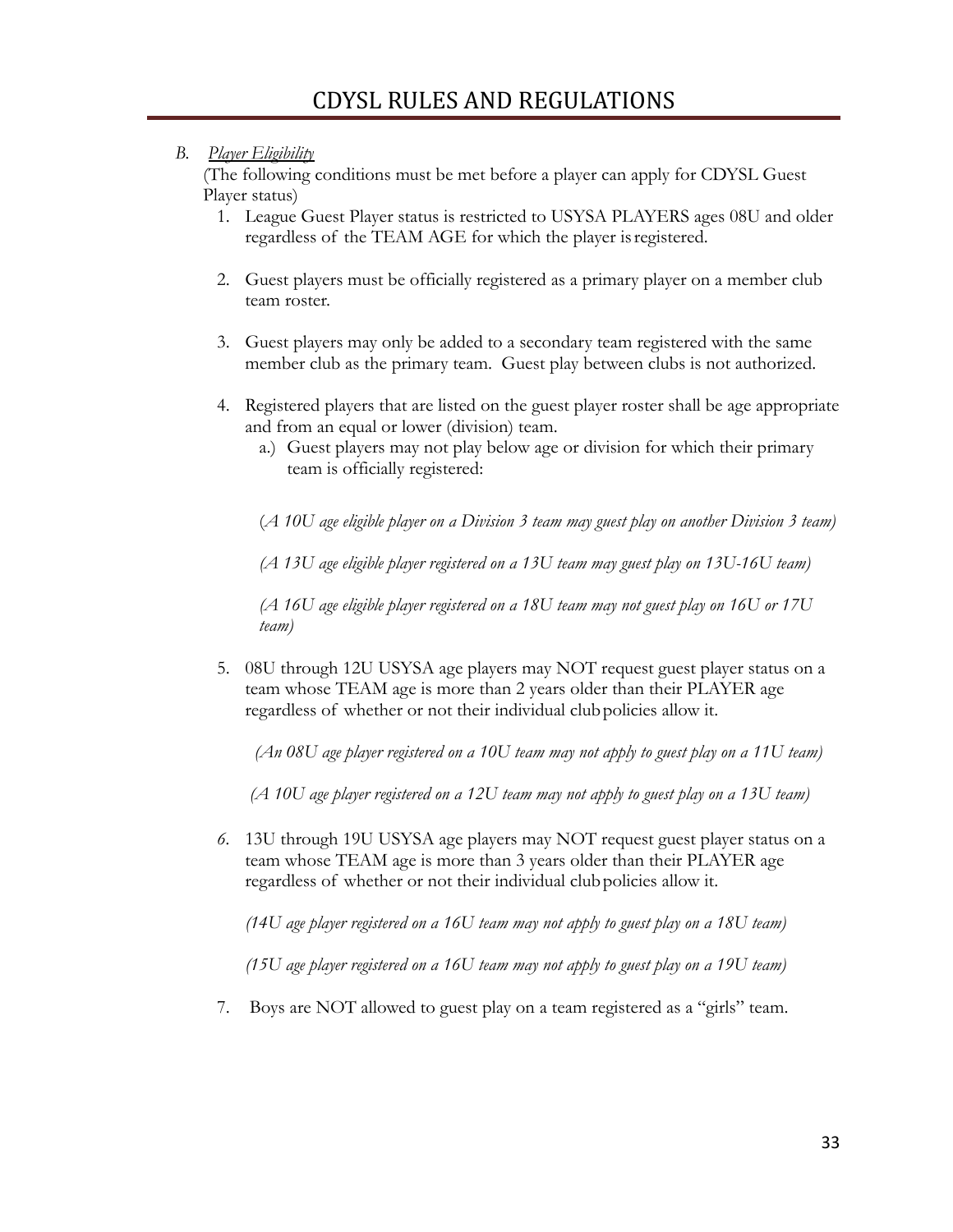#### *C. Registration Procedures for CDYSL Guest Players*

- 1. Download and complete a GUEST PLAYER ROSTER TEMPLATE (available on the CDYSL website under forms-www.cdysl.org). (This is the Roster Spreadsheet)
- 2. Indicate any teams you wish this player to be eligible for as a guest player.
- 3. Print a pass and turn into CDYSL office along with the Guest player roster template and an approved roster of the player's Primary team.
- 4. The League office will determine eligibility, may approve the request, may laminate the pass, and provide a certified League Guest Player roster. The CDYSL Guest Player pass will be laminated in a different color. These passes are valid for CDYSL Spring season play.

#### *D. Game Situations under which League Guest Players may be used*

Once a player is certified by the league as the League Guest Player, he/she may only play for the secondary team if the following conditions aremet:

- 1. The team requiring guest players for a particular game may not dress more than 14 players (on 08U through 12U teams) and 18 players participating in the game (on 13U through 19U teams) including the added guest player(s). This rule is imposed to avoid giving the team with the guest player (s) an unfair advantage over its opponent and to avoid unfair treatment of the players of the primaryteam roster.
- 2. 08U through 12U game day rosters shall not exceed seven (7) guest players.
- 3. 13U through 19U game day roster shall not exceed eleven (11) guest players.
- 4. There are no scheduling conflicts with the primary team. The eligible guest player's first obligation is to his/her primary team. In the event of a conflict, the eligible guest player must participate in the game played by their primary team.
- 5. League Guest Play passes and rosters identifying guest players for the game must be presented to the referee along with the Primary team passes and rosters before the game begins. (Primary players not playing should be crossed off).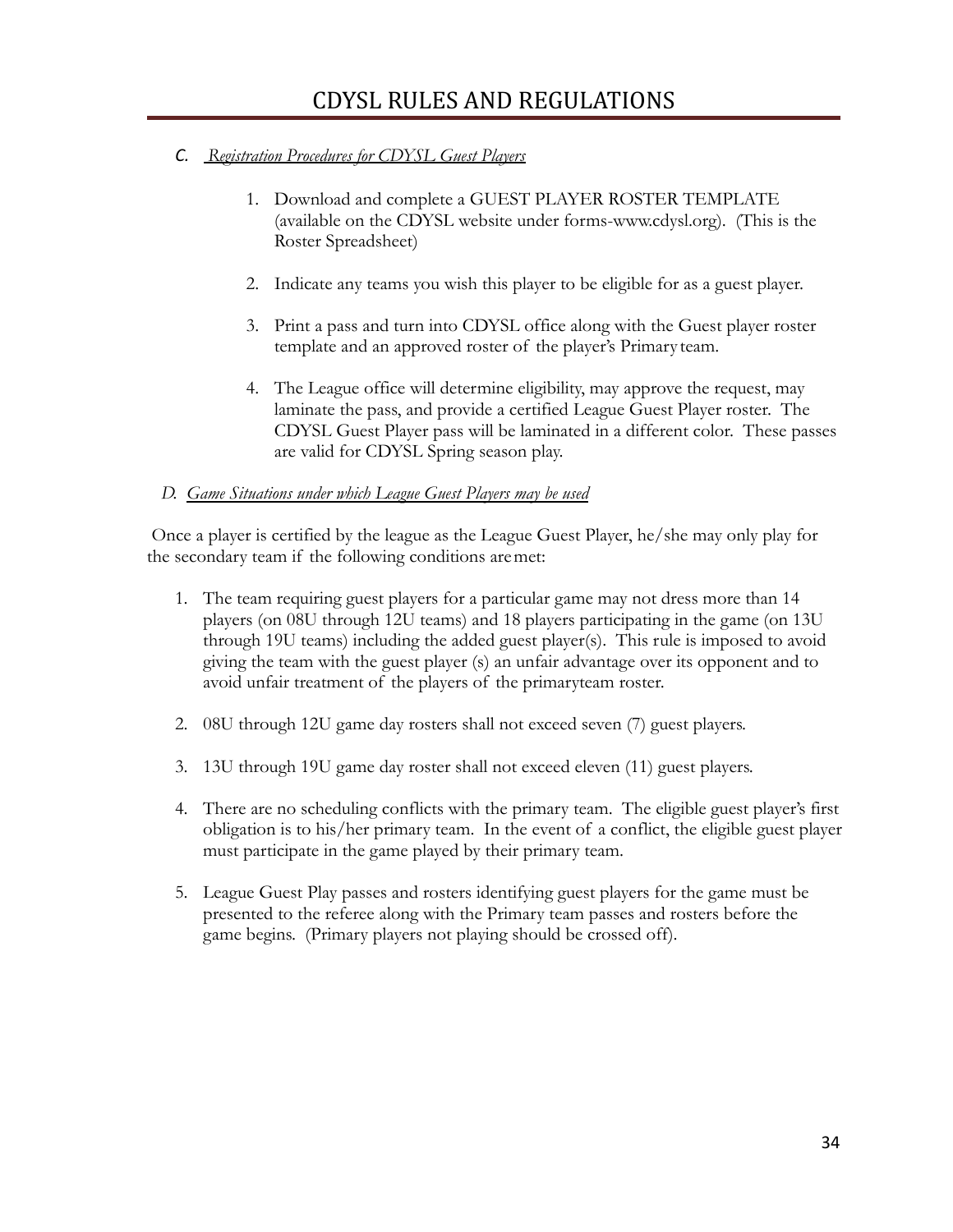| Sunniary of Gaest Flaver and Game Day Roster Linnes |                          |                                  |  |  |  |  |
|-----------------------------------------------------|--------------------------|----------------------------------|--|--|--|--|
| <b>USYSA Player Ages</b>                            | Maximum # of Guests per  | Maximum # of Players on          |  |  |  |  |
| Note: this age is listed in $()$ 's                 | <b>Game Day Roster</b>   | <b>Game Day Team Roster</b>      |  |  |  |  |
| on the Official Primary Roster.                     |                          | (including Guests)               |  |  |  |  |
| 08U                                                 | 7 (not limited except by |                                  |  |  |  |  |
|                                                     | player and primary team  | <b>See Small Game Guidelines</b> |  |  |  |  |
|                                                     | age)                     |                                  |  |  |  |  |
| 09U & 10U                                           |                          | 14                               |  |  |  |  |
| 11U & 12U                                           |                          | 18                               |  |  |  |  |
| $13U - 18U$                                         |                          | 22                               |  |  |  |  |
| 19U                                                 | No limit                 | 22                               |  |  |  |  |
|                                                     |                          |                                  |  |  |  |  |

#### **Summary of Guest Player and Game Day Roster Limits**

### **Appendix A:**

*Club Abbreviations*

Club Name Abbreviations used for team schedules/scores/standings are found on the league website under Forms and Documents.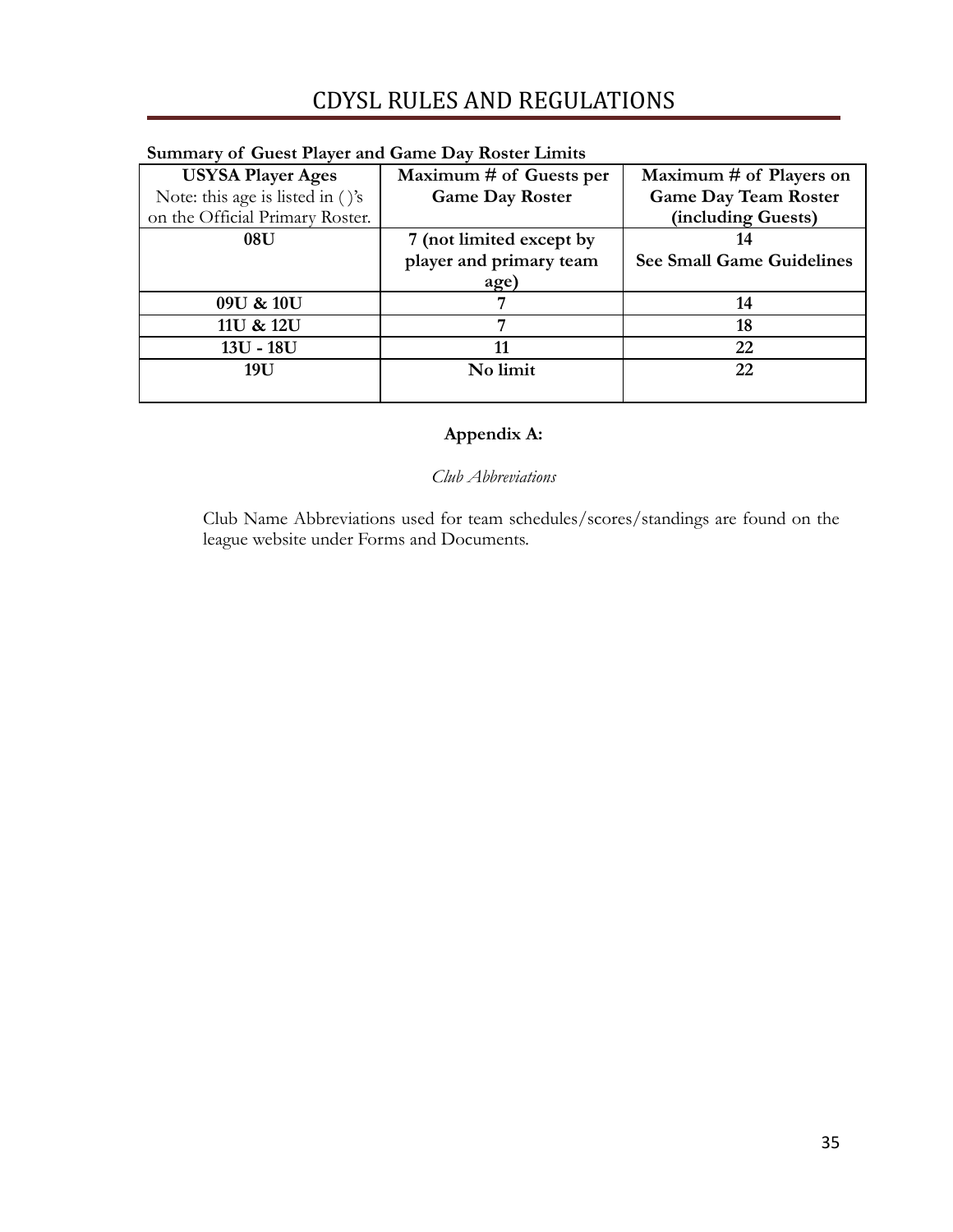#### **Appendix B:**

#### *Schedule of Fees and Fines*

Current Fees and Fines are to be publicized on the league's website and by notification to the clubs via their league representative.

#### *I. Schedule of Fines and Fees*

A. Player Registration Fees:

|                                           | <b>ENYYSA</b> | <b>CDYSL</b> | Total   |
|-------------------------------------------|---------------|--------------|---------|
| Travel Players                            | \$19.00       | \$16.00      | \$35.00 |
| Non-Travel Players:<br>Recreational Only* | \$7.00        | \$3.00       | \$10.00 |
| Recreational Plus                         | \$7.00        | \$8.00       | \$15.00 |

Note: Risk Management for Coaches/All adults listed on rosters ENYYSA handles all background checks Filing for Risk

Management is now handled on-line. See the Coaches section on the CDYSL website (www.cdysl.org) for access to the link. RM checks must be filed every two years for each coach and manager listed on a team roster.

| <b>Transfer Fees</b>                      |         |         |         |  |
|-------------------------------------------|---------|---------|---------|--|
| Recreational to Travel                    | \$12.00 | \$13.00 | \$25.00 |  |
| Rec Plus to Travel                        | \$12.00 | \$10.00 | \$22.00 |  |
| Rec to Rec Plus                           |         | \$5.00  | \$5.00  |  |
| Lost Player/Pass replacements             |         | \$25.00 | \$25.00 |  |
| League Guest Player fee/Transfer Team Fee |         | \$5.00  | \$5.00  |  |
| CSV Upload Fee                            |         | \$25.00 | \$25.00 |  |

#### *II. Team Commitment Fees:*

● \$125 per team

Note: This fee is refundable if a team withdraws beforeFeb 28th when final placements are posted.

#### *III. Team Withdrawal Fines*

● The team commitment fee as determined by the CDYSL league will NOT be refunded if team withdrawal occurs after March 1,of the current Spring season.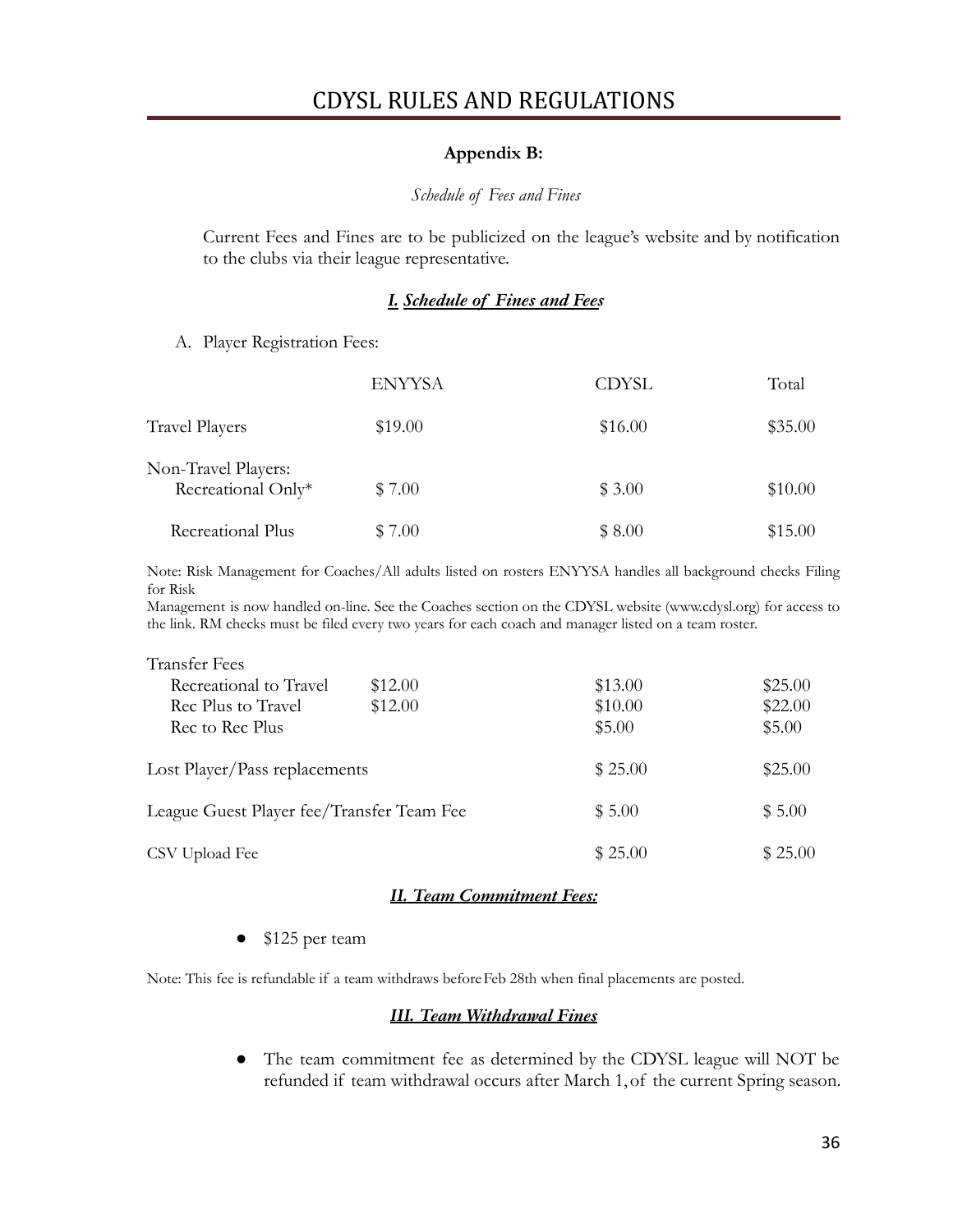- Active and/or Reactivated Waitlisted Teams withdrawn after March 1st will forfeit their team commitment fee and be assessed an additional \$250
- Teams withdrawn after April 1st will forfeit their team commitment fee and be assessed an additional \$500

#### **IV. Referee Fees for League Games:**

Each coach is responsible for payment of half of the referee fee(s) before the start of the game. Games for 14U, 16U, 17U & 18/19U Boys/Girls in Div. I & 2 will be assigned 3 referees where possible

| Age Group    | Referee Fees        | Ref Fees 22/23            | Asst. Referee  | Asst. Referee  |
|--------------|---------------------|---------------------------|----------------|----------------|
|              | 2020-2022           |                           | Fees 2020-2022 | Fees 2022/2023 |
| $U17/18/19*$ | \$84                | \$85                      | \$43           | \$49           |
| U15/16       | \$74                | \$75                      | \$38           | \$39           |
| U13/14       | \$59                | \$60                      | \$31           | \$32           |
| U11/12       | \$49                | \$50                      | \$26           | \$27           |
| U9/10        | \$46                | \$47                      | \$24           | \$25           |
| $U7/8**$     | $$34 \times 2$ (see | $$35 \times 2$ (see note) | N/A            |                |
|              | note)               |                           |                |                |

\* 3 man referee assignments for Div. 1 and 2 14U through 19U when possible.

\*\*Note: CDYSL U8 games use the dual field method. CDYSL recommends each of the 4 vs. 4 games be refereed by referees with a minimum of Grade 9 classification will be scheduled.

#### *V. Game Rescheduling Fees:*

The following chart summarizes the fees and fines structure based upon the time requests are submitted and whether or not games are actually played:

| Time Frame                                                                 | Reason                                                    | Fee                                                                |  |
|----------------------------------------------------------------------------|-----------------------------------------------------------|--------------------------------------------------------------------|--|
| 3 days or less prior to the scheduled game                                 | Any                                                       | \$100 plus referee fees                                            |  |
| 4-10 days prior to scheduled game                                          | Any                                                       | \$50 no referee fees                                               |  |
| 11 days or more prior to scheduled games                                   | Any                                                       | \$20 no referee fee                                                |  |
|                                                                            | Weather cancellation                                      | No charge                                                          |  |
| On field weather cancellation by referee                                   | Any game that is cancelled on the field by the<br>referee | No charge (teams will be responsible for 1/2 of<br>the referee fee |  |
| Schedule a game that is TBR'd for any reason<br>other than a weather delay | Any                                                       | \$20 no referee fee                                                |  |
| All Forfeits/No Shows                                                      | Any                                                       | \$100 plus referee fees if 3 days or less to the<br>scheduled game |  |

*\*A MINIMUM OF 5 BUSINESS DAYS MUST BE GIVEN FROM THE DATE OF THE RESCHEDULING REQUEST AND THE PROPOSED DATE OF THE NEW GAME.*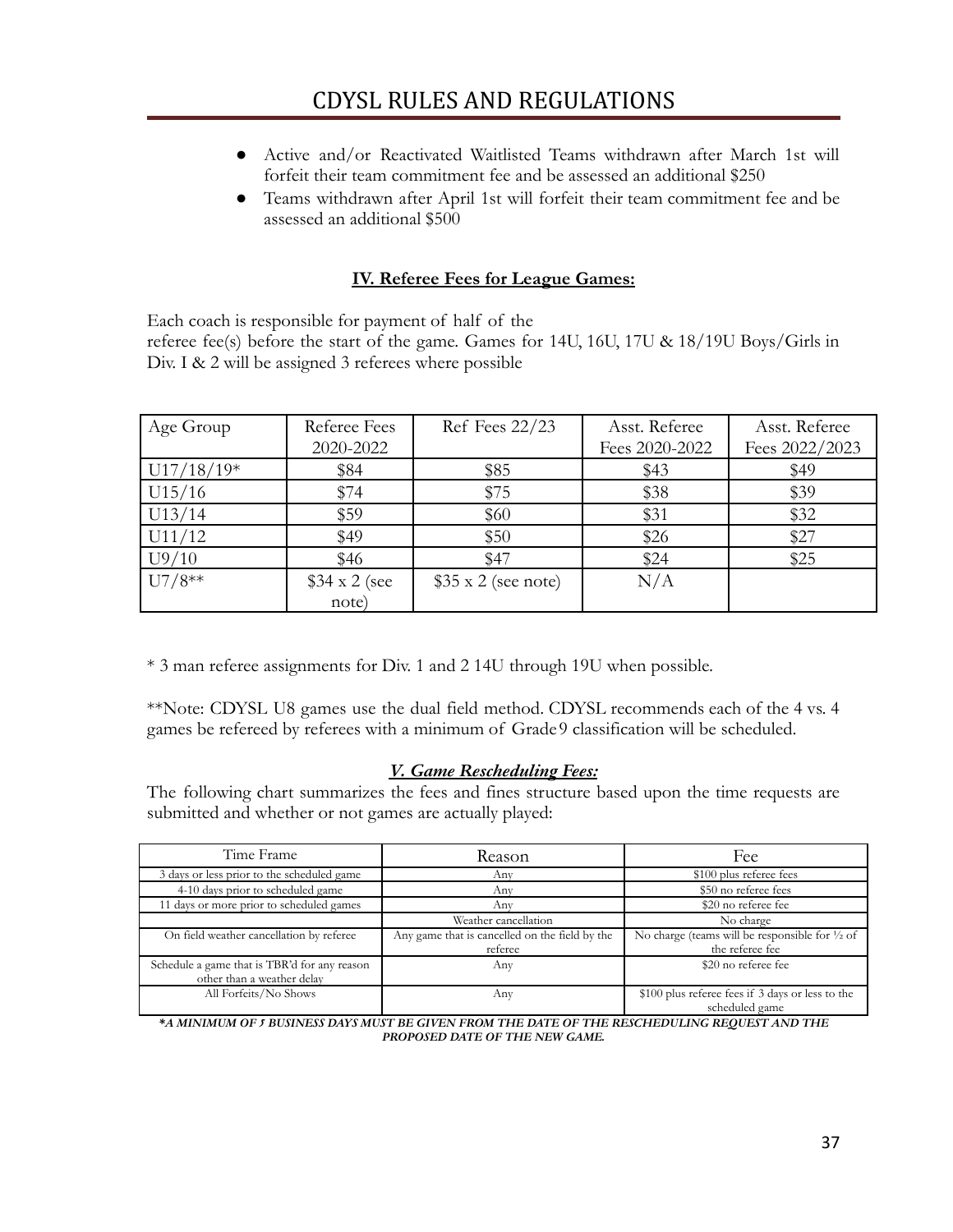#### Exceptions:

| <b>EXCEPTIONS.</b>                                                                         |                           |       |          |     |     |            |
|--------------------------------------------------------------------------------------------|---------------------------|-------|----------|-----|-----|------------|
| Cancelled due to<br>Weather/Field<br>Closure<br>** If CDYS is<br>$notified - see$<br>below | None                      | \$0   | Yes      | \$0 | \$0 | No Contest |
| Cancelled due to<br>Weather/Field<br>Closure<br>**When CDYS is<br>NOT notified             | Half Fees by<br>Home Team | \$0   | Yes      | \$0 | \$0 | No Contest |
| No Show to<br>Game                                                                         | Full                      | \$100 | $\rm No$ | N/A | N/A | Forfeit    |

\*\* Note: Referee fees are only waived for Weather and Field Closures IF CDYSL is contacted prior to game time according to the field closure guidelines posted on the website and in the coach's guide under Referee Compensation. Failure to contact CDYSL

will result in HOME team being charged half the referee fees for the game

Guidelines for Submitting a Request to Reschedule:

- All requests to reschedule games must be submitted via the on-line rescheduling form.
- With the exception of requests submitted for weather related postponements. The new date/time location should be agreed to by the opposing coach BEFORE submitting the request (times must follow CDYSL time slot guidelines, reasons for rescheduling must follow current acceptable guidelines – see website and Coaches Guide for more information)

#### *VI. Failure to file a Game Report Fines*

● Both teams have an obligation to make sure game reports are filed and confirmed on-line within 4 days after a game is scheduled to be played. After 4 days, scores will be locked and teams must contact the league office to report scores and/or verify game status.

*NOTE: Even though 08U, 10U and 19U games are non-result oriented, teams are expected to file game reports to verify that the game was played and to report problems*

- If neither team reports the game score and/or verify game status to CDYSL (including games played in NRO divisions) within 10 days of the scheduled game date BOTH teams will be fined \$5 for failure to file a game report
- Final determination of scores for standings (forfeit vs. no play) will be decided after a Game Committee review.

#### *VII. Failure of Club to Contact CDYSL regarding FieldClosings:*

- $$50$  plus  $\frac{1}{2}$  Referee fees for 1st game(s) May also result in game forfeiture fines
	- 1. Failure to comply with League/State/National rules: a. Forfeit(s) will be charged to offending team for each game where rules have not been abided
		- b. \$50 fine per offense.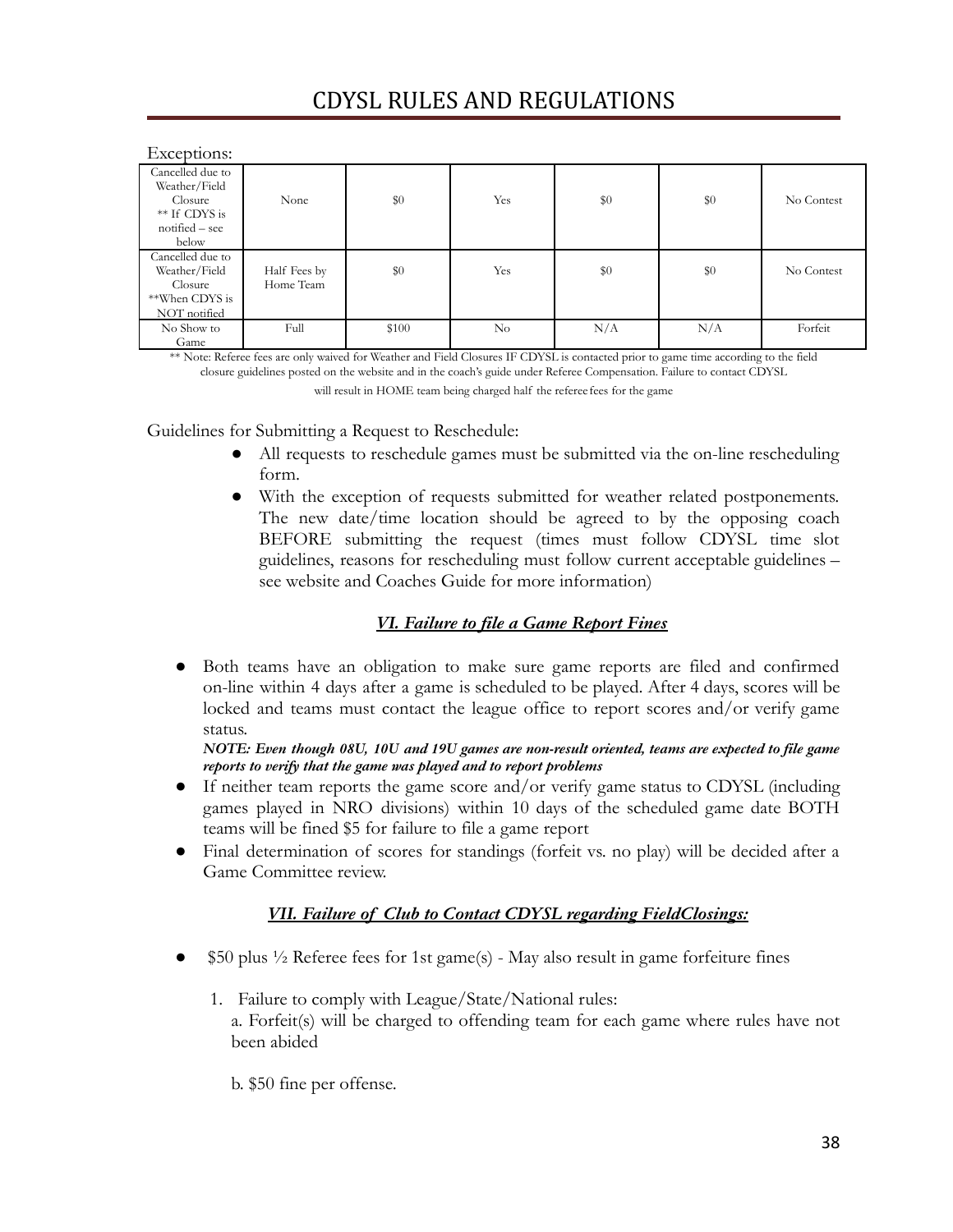#### **Appendix C:**

#### *Coaching and Refereeing License Program*

The League, upon request, will provide for Coaching Clinics and Referee Clinics, and will assist member clubs in sponsoring activities aimed at promoting or improving soccer in our communities.

The CDYSL in cooperation with ENYYSA and the Eastern New York State referee Association (ENYSRA) will offer courses for people wishing to gain a Coaching License and/or a Referee License. The fee for the License course will be paid by the candidates.

#### **Coaching Licenses:**

ENYYSA offers licenses, which can be earned by attending courses offered by the State Coaching Staff.

Levels of licenses offered at the State level are as follows:

#### **TYPE OF LICENSE DURATION**

| 4v4 Grassroots in person   | 4 hours | 2 hours classroom and 2 hours field |
|----------------------------|---------|-------------------------------------|
| 7v7 Grassroots in person   | 4 hours | 2 hours classroom and 2 hours field |
| 9v9 Grassroots in person   | 4 hours | 2 hours classroom and 2 hours field |
| 11v11 Grassroots in person | 4 hours | 2 hours classroom and 2 hours field |

**(Before you can register for any of the following Grassroot Courses listed below, you must take the free 20 minute introductory on-line course.)**

#### **(There are 2 hour on-line versions of all the abovecourses)**

D License 2 course meetings separated by a month long developmental period.

National C 2 course meetings separated by a 4-6 week developmental period

The Grassroot Courses can be taken in any order. However, in order to take the D license course you need to take 2 Grassroot courses, one of which must be the 11v11 Grassroots course and one of the 2 hour on-line Grassroot courses.

For more information on coaching education go on the CDYSL website and click on the *Coaches Tab*, click on *Coaching Education*, click on *License Information.*

To receive a license, a candidate must attend all of the course sessions and must meet the course requirements.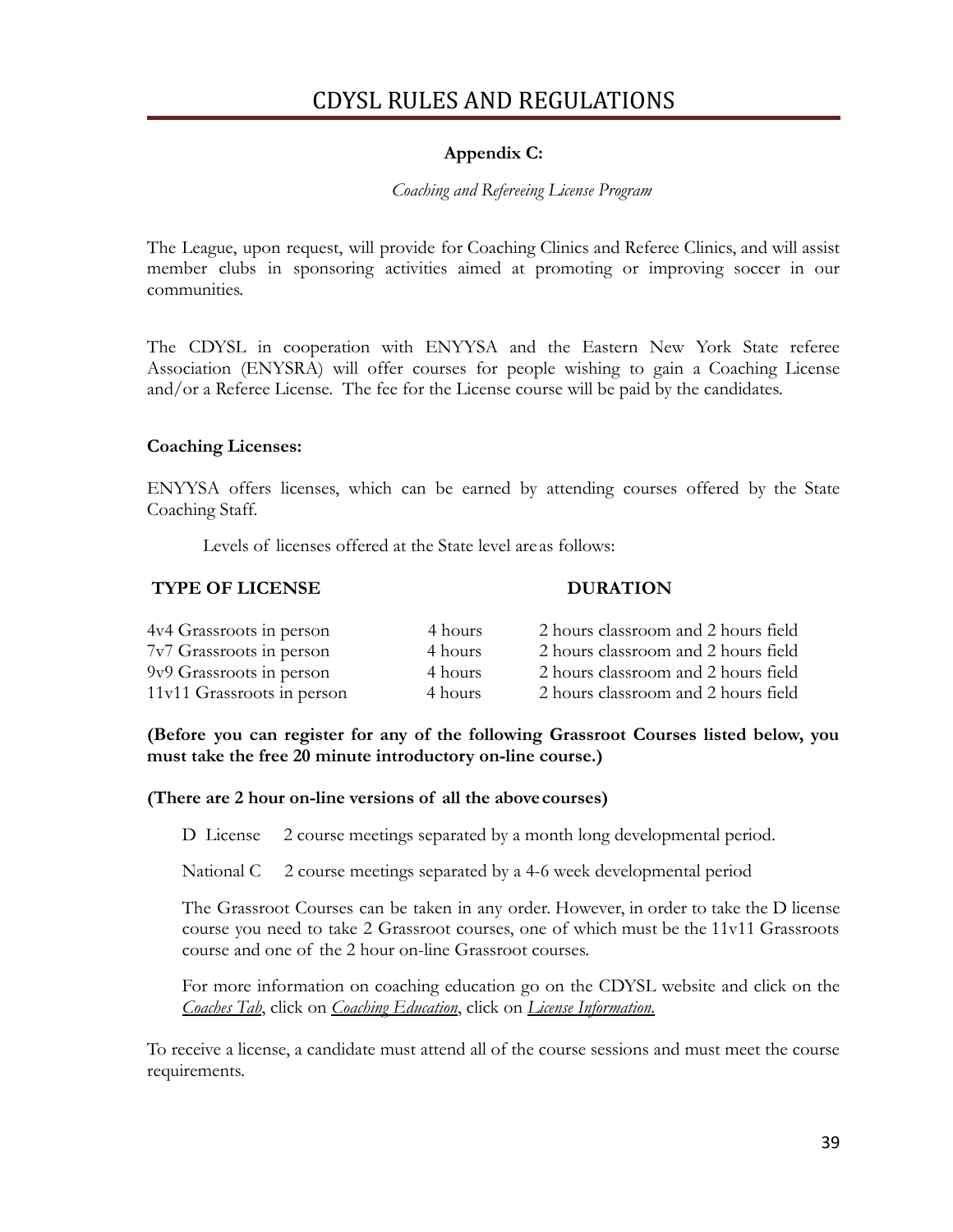A club or group wishing to sponsor a Coaching Course, or needing more details, should contact the CDYSL Office.

#### B. CDYSL Coach Licenses:

The director of coaching education for the CDYSL, with the approval of the Executive Board has developed a CDYSL curriculum for the CDYSL Level I and Level II coaching licenses that are similar to the other nationally recognized certifications. The Level I will be a nine (9) hour course and the Level II will be an eighteen (18) hour course. The curriculum is similar in content to the ENYYSA certification courses but will be customized to fit the needs of the CDYSL coaches. In addition, the courses will be significantly less costly than those presently given by Eastern New York and will fulfill the coaching requirement that CDYSL has for all head coaches.

Coaches should be aware that CDYSL Level I and Level II licenses will not be accepted by Eastern New York or any other USYSA State Associations as a prerequisite for taking a higher level coaching course. Therefore, if it is the intention of a coach to progress through the ENY certification, it is not recommended that these courses be taken.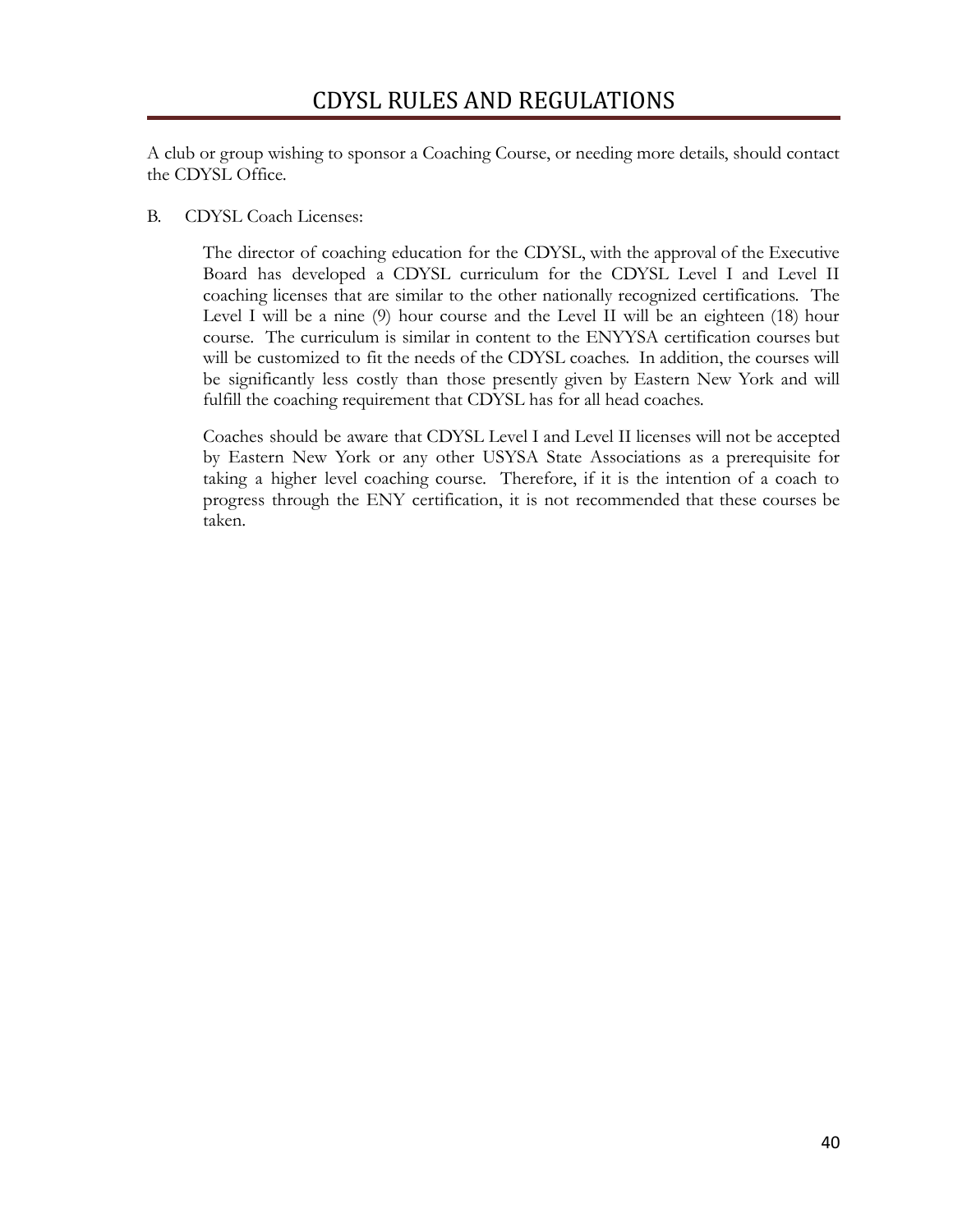### **Appendix D1:**

*08U and 10U Rules; USYSA Modified Playing Rules for CDYSL League Play Special League Rules for 08U/10U*

#### U08 Playing Rules and Related League Rules

U08 Playing Rules employ the dual sided games format

#### Summary:

- $4 \text{ vs. } 4 \text{ play}$
- No goalkeepers
- Small fields, small goals, as per USYSA
- "Dual-Field" method
- Maximum Roster size: 14
- Minimum Roster Size: 10
- Games scheduled between pairs of clubs
- Four (4) 12 minute quarters of play
- Roster split into two squads on game day
- Referees should be certified referees, at least for the 05 season

#### Fields:

- 40-50 yards x 20-30 yards, as specified by USYSA
- **CDYSL recommends that clubs use fields smaller than the maximum**
- The best approach is to lay these out inside full sized fields in a manner similar to that outlined in the accompanying sketch
- Markings:
	- o Distinctive lines not more than five (5) inches wide
	- o A halfway line shall be marked out across the field
	- o A center circle with five (5) yards radius this lining is not essential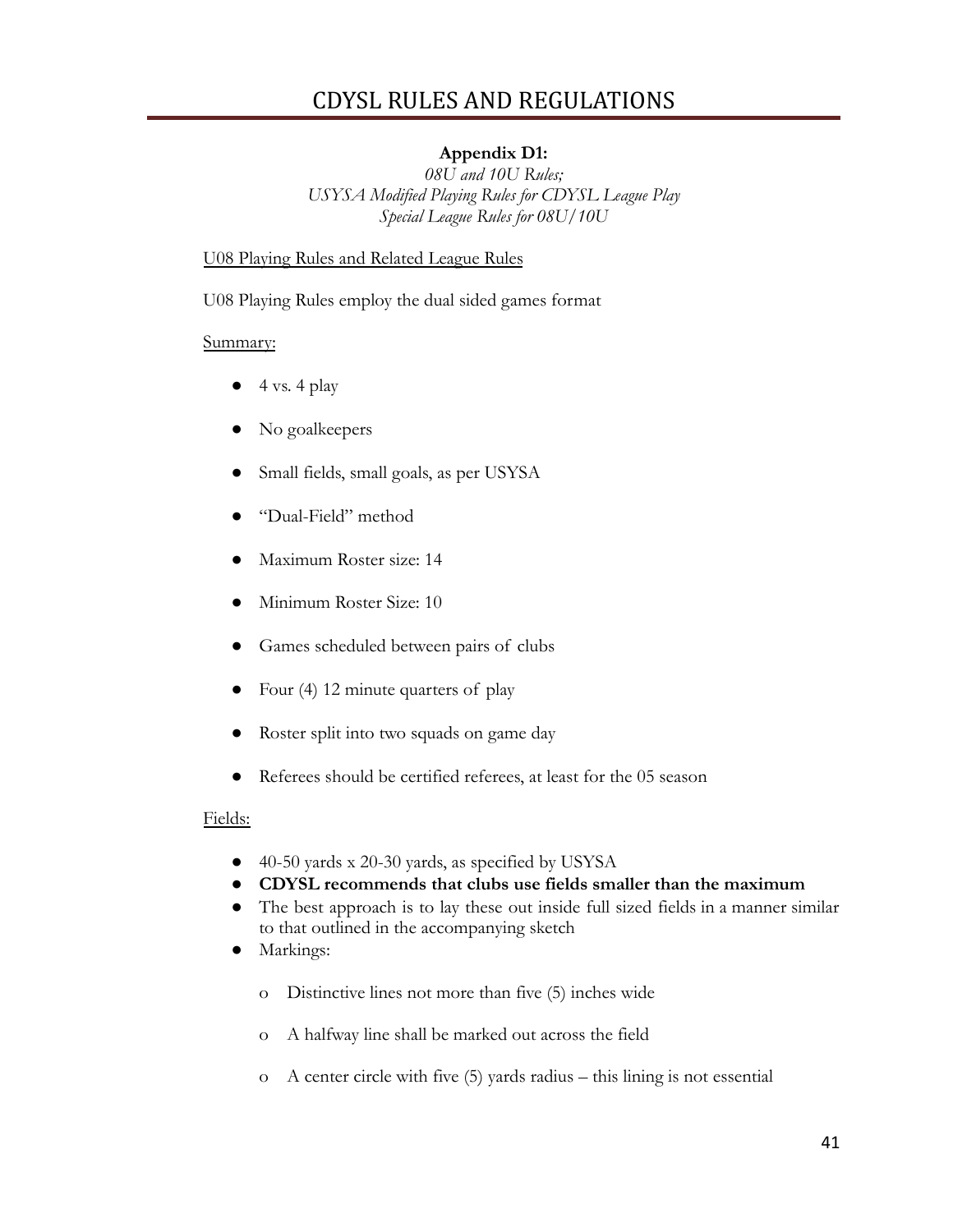- o Four corner arcs each with a two (2) foot radius this lining is not essential
- o Goal area: Three (3) yards from each goal post and three (3) yards into the field of play joined by a line drawn parallel with the goal line; or a semi-circle of four (4) yards radius from the goal line centeredin the goal

#### Goals:

**CDYSL strongly recommends the six (6) foot wide popup style goals (hockey sized, or the Pugg Goals provided by the league via its August 2004 purchase program).** The USYSA limit in goal size is 6'x18' for U08 play, but USYSA recommends using the smaller sized goals. CDYSL clubs wishing to use goals larger than the recommended 6' popup style should request this on the fields commitment form submitted in January. Goals also need not be commercially available goals. Flags or cones could also be used.

Ball:

Size 3

Rules of Play:

- 4 vs. 4 play, no goalkeeper
- Dual Field method.
	- o Each team's roster is split in half on game day, into two groups/squads balanced for skill; different splits are used on different game days.
	- o Two quarters play for squads 1 vs. 1, and 2 vs. 2 and the second half would be two more quarters of play for squads 1 vs. 2 and2 vs. 1
- If, on game day, fewer than 10 players on one team are available for a match, then coaches, at their discretion, may switch play to 3 vs. 3, or limit play to one 4 vs. 4 game, and/or reassign players from one club's team to the other so that playing time can be balanced. Coaches are encouraged to be extremely flexible on player assignment and style of play when one or both teams are short on players. Coaches should favor positive participation experiences over competitive advantages.
- Substitutions: Anytime ball is out of play with the permission of the Referee or Game Official.
- Playing time: Each player SHALL play a minimum of 50% of the total playing time.
- Team and games may be coed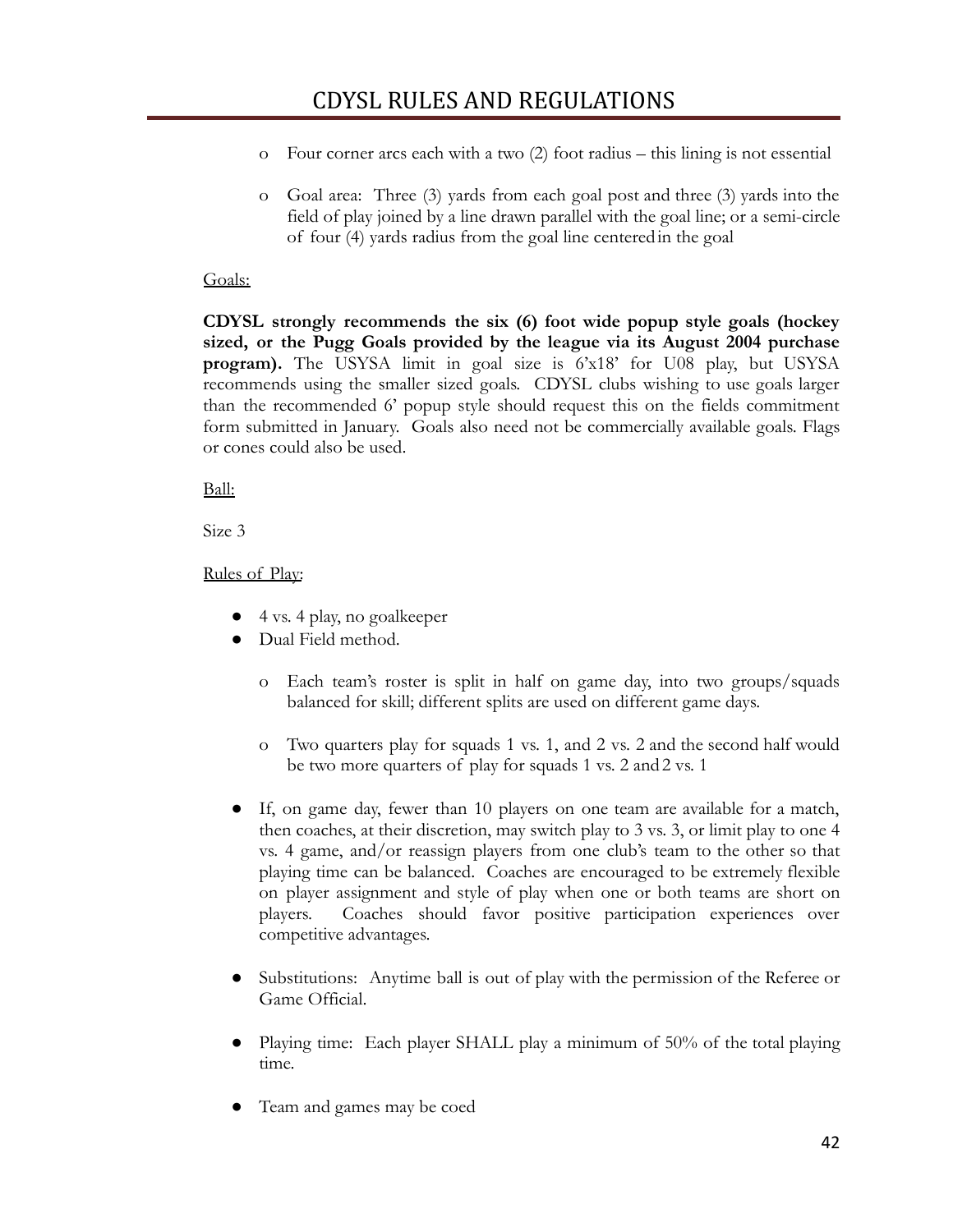- Four (4) Twelve (12) minute quarters  $-$  Two (2) minute breaks for quarters, Five (5) minutes for halftime.
- No overtime periods.
- Standard game rules, with the following emphases:
	- o There is no offside in small-sided games
	- o Fouls and Misconduct: Conform to FIFA with the following exception:

A. All fouls shall result in an indirect free kick with opponent five (5) yards away

B. The referee or game manager must explain ALL infractions to offending player

- o Free Kicks: Conform to FIFA with the following exception:
	- A. All free kicks will be indirect
	- B. Opponents must be five (5) yards away
- o Penalty Kicks: There are no Penalty Kicks in small-sided games.
- o Throw-In: An improperly executed throw-in can be redone, once. Referee and/or coach should provide guidance on the redo of the throw-in.
- o Goal Kick: Conform to FIFA with the following exceptions:
	- A. Goal kick may be taken anywhere within the goal area
	- B. Opponents must be five (5) yards away from the ball
- o Corner Kick: Conform to FIFA with the following exceptions:
	- A. Opponents must be five (5) yards away from the ball
	- B. Corner Kicks are Indirect Free Kicks
- o Goaltending is not permitted. Defensive players may not occupy the goal box area without actively marking an offensive player.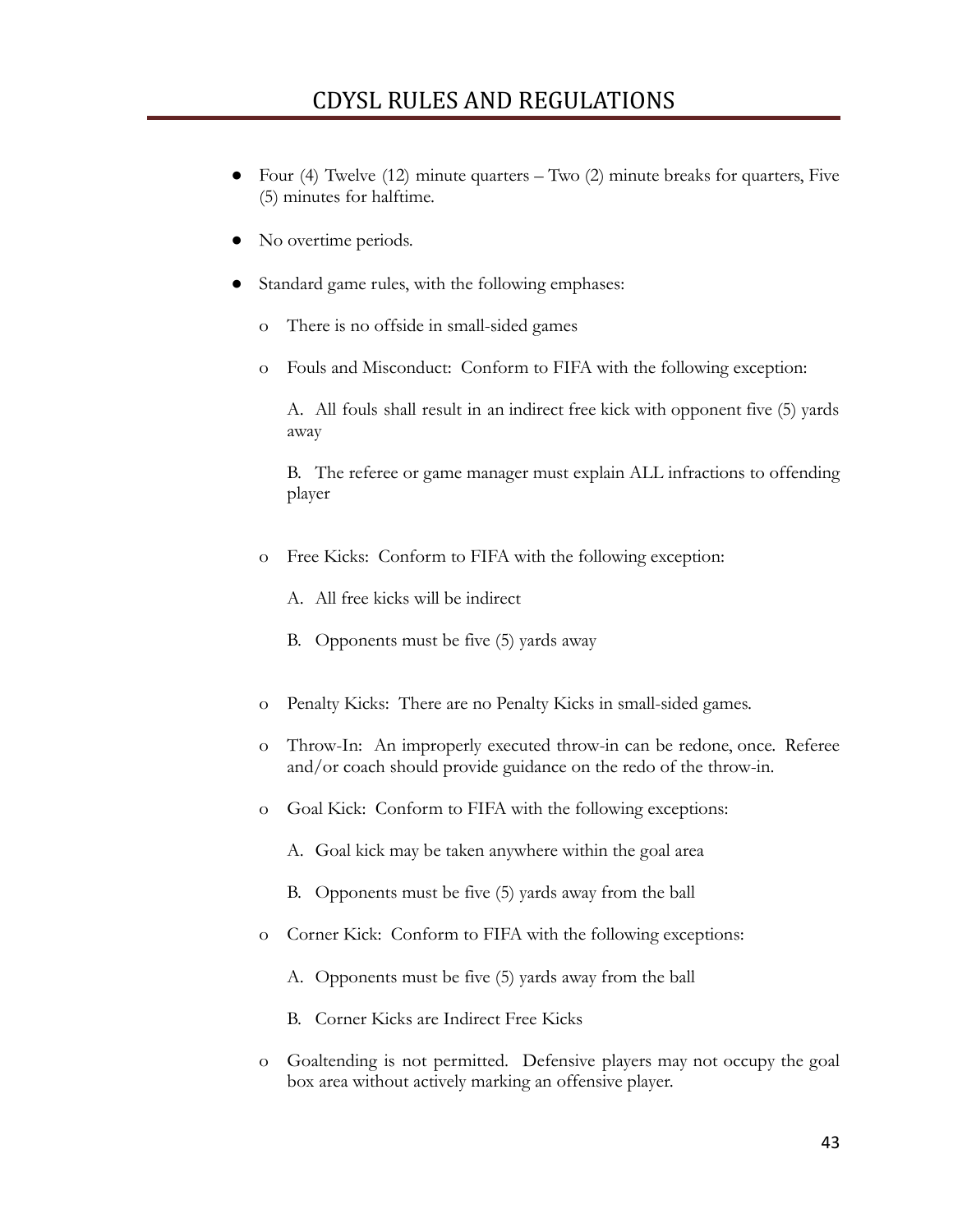#### Players Equipment: Conform to FIFA, in addition:

- Footwear: Tennis shoes or soft-cleated soccer shoes are permitted
- Shin guards are mandatory

#### Referee:

- With the dual field method, two game officials will be required
- CDYSL may employ certified referees for 08U play (recommended for the initial 2005 season). CDYSL will strive to use Grade 9 certified referees for U08 games. However, a game manager style of refereeing may be used when necessary, or in future years, as recommended by USYSA.

#### Awards:

- 4 vs. 4 08U league play is Non-Result-Oriented
- Season participation awards for all
- Standings are not posted
- Game score records may be kept by CDYSL to help evaluate the placement process and team rostering practices employed by clubs

#### Roster size:

- Maximum roster size is fourteen (14), so that seven (7) players each can be assigned to the two squads
- Minimum roster size is ten  $(10)$

#### Dual Field Method, additional procedures:

- Two (2) games will take place between the pairs of squads, on adjacent fields, if possible (see sketch)
- Players cannot shuttle back and forth between adjacent games, but some flexibility in player assignment to squads is afforded by the option to switch to 3 vs. 3 or one 4 vs. 4 field as described above when game attendance is low for one or both teams.
- Coaches/players are located in between the two fields, parents on the sides, but not behind end lines.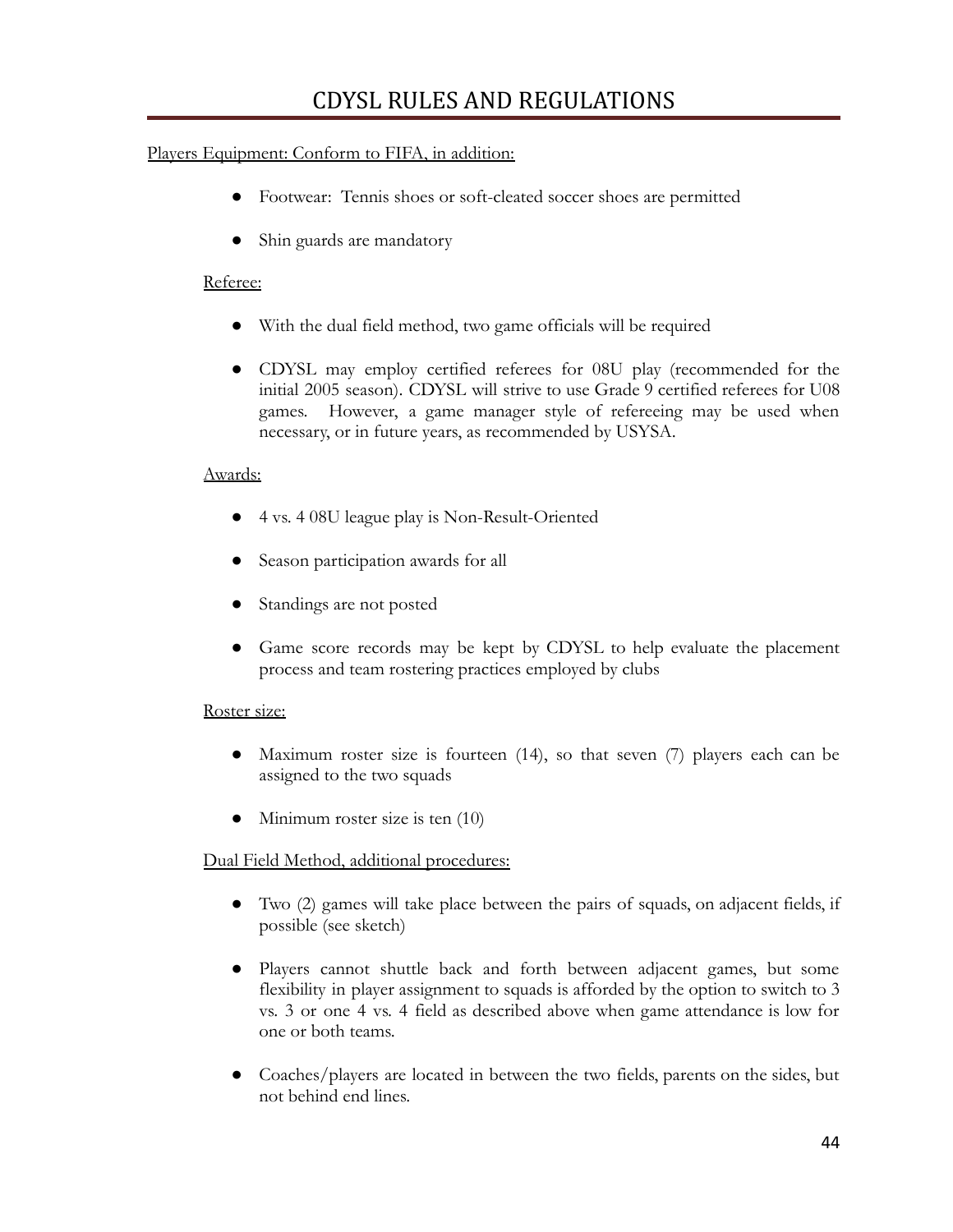#### CDYSL Scheduling:

- Each game night, teams from two cubs would be scheduled to play either home or away against only one opponent club.
- Clubs must have enough pairs of fields (dual fields) to cover games for half the number of 08U teams the club registers. This is not a change from pre-existing procedures where, for example, a club that registers four (4) U08 teams would be expected to provide fields for two (2) teams on a given game night (the other two would be scheduled away).

#### Team Composition:

- U08 teams are not permitted to play up into older age divisions
- Clubs from teams according to age/experience criteria
	- a. An "experienced" team would be composed of at least 70% players with 08U club soccer playing experience in the prior year(s) or 80% players who are true 08U (not 07U or 06U). Such teams could ask to be placed in "Experienced" divisions. On a 14-player roster, 70% is ten (10) players and 80% is eleven (11) players.
	- b. An "inexperienced" team would be all those not covered above in "A", and would play in geographically arranged divisions.
- Clubs that have enough players for multiple U08 teams should not compose "A", "B", etc. level teams based on skill level. Assignment to one of multiple teams within a club should not be based on tryouts. Instead, age/experience criteria are to be employed. Multiple "experienced" teams within a club should be created randomly, without regard to skill.
- Clubs may still need to employ tryouts to determine acceptance to the age group when the roster limits result in an excess of players. However, following the above language, these tryouts are to be used for team assignments, once it is determined that a player will be assigned to travel teams within the club. Clubs are strongly encouraged to recruit adequate numbers of players so that none need to be turned away.

#### CDYSL Divisional Placements:

● Two types of divisions will be created, Experienced and Geographic.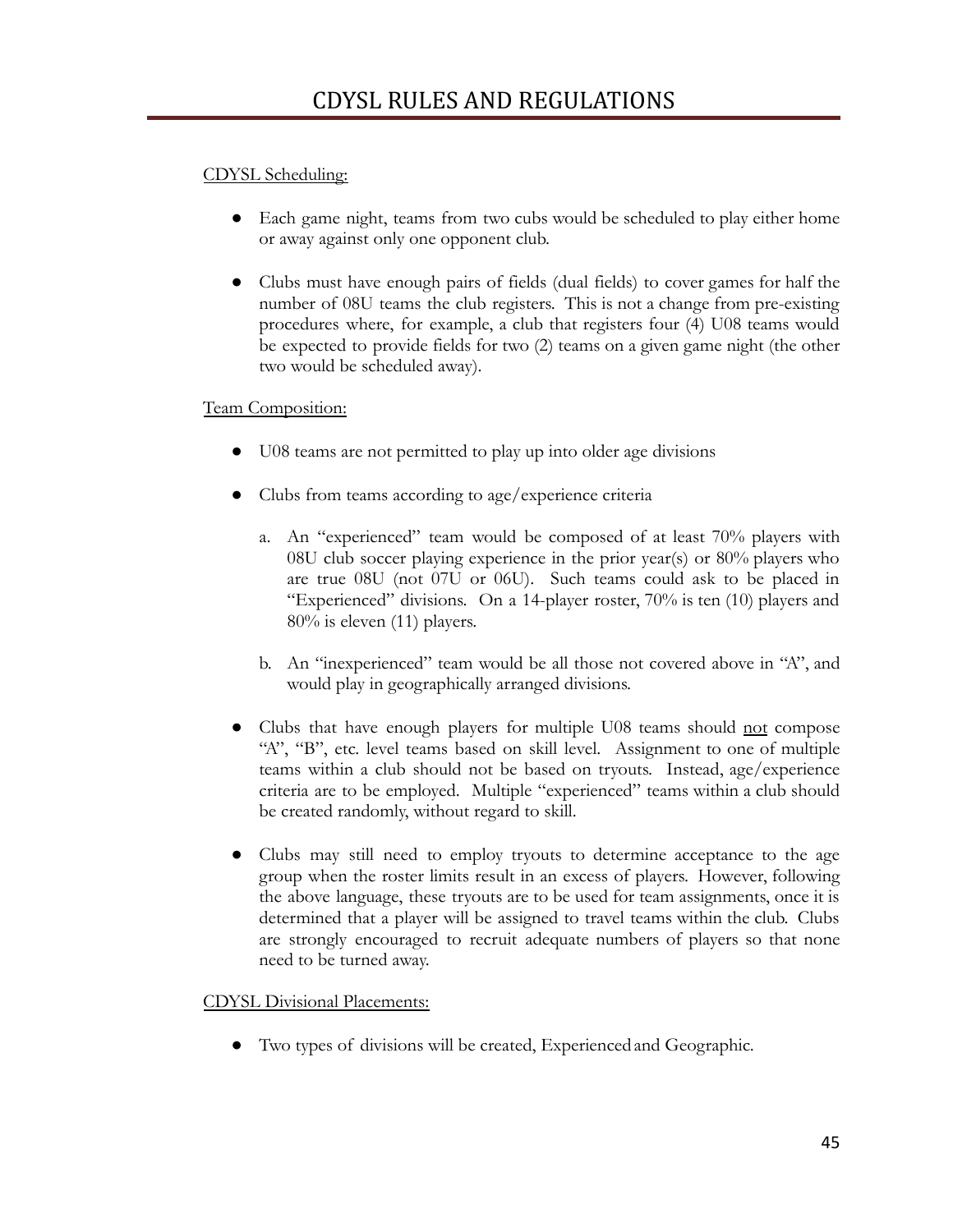- Experienced divisions will be comprised of "Experienced" teams as defined above.
- Within Experienced divisions, CDYSL will also attempt placement of teams into geographical alignments.
- Inexperienced teams will be placed into geographical divisions with other inexperienced teams.
- Team placement forms will be required. A special form will be used for U08 divisions. Rosters should be attached to placement forms since the definition of experienced/inexperienced teams is based on roster makeup.

#### Changing USYSA Rules/Recommendations for small-sided games:

- USYSA has produced a series of recent changes in its rules/recommendations for small-sided game play. CDYSL shall flexibly accommodate any new rules changes from USYSA/ENY. The Games committee and the Rules committee are permitted to adopt any new USYSA rules/recommendations without full league review/approval, unless:
	- 1. The core 4 vs. 4, dual field method is changed, or
	- 2. Team composition procedures or roster limits are proposed to change

The following diagrams outline the recommended method of laying out fields for the "dual field method"

|                                                                                                                      | 4 vs. 4: Play "dual field" format |  |  |  |  |  |  |  |
|----------------------------------------------------------------------------------------------------------------------|-----------------------------------|--|--|--|--|--|--|--|
| $\mathbf F$<br>F<br>Coach<br>$\mathbf A$<br>$\mathbf A$<br>Field "A"<br>Field "B"<br>And<br>Subs<br>N<br>N<br>S<br>S |                                   |  |  |  |  |  |  |  |

**HOW TO DO IT 4 vs. 4: Play "dual field" format**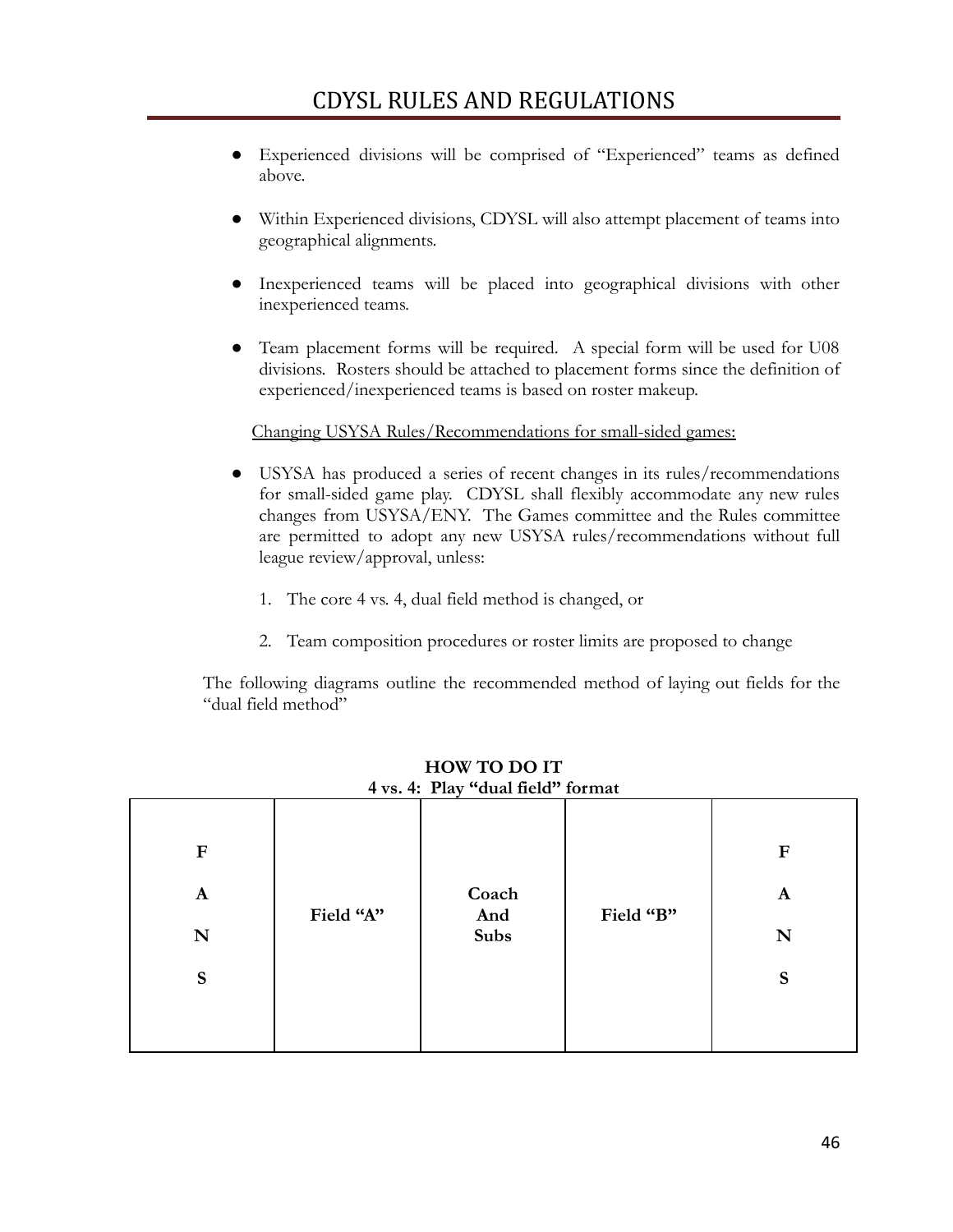#### 10U Modified Playing Rules and Related League Rules

10U Rules are FIFA Game Rules with the following exceptions, modifications, and additional specifications:

- 1. Field Dimensions are as follows:
	- a. 70-80 yards long and 40-50 yards wide
	- b. Penalty Mark Distance is 12 yards
	- c. Center Circle is 8 yards
	- d. Penalty Area is scaled to be appropriate for the field size used, maximum of 18 yards deep
	- e. Goal Box is scaled to be appropriate for the field size used, maximum of 6 yards deep.
- 2.. Goals are a maximum of 6 1/2 feet high by 18 feetwide.
	- a. CDYSL may allow exceptions to specified field and goal size if the exceptions are stated on the Field Commitment Form. Exceptions shall be determined by the Games Committee.
	- b. A size number 4 ball shall be used for U10's.
	- c. The maximum number of players on the field at any one time is seven, one of whom may be a goalie. A minimum of four players is needed to play a game.
	- d. The maximum number of players on the roster should not exceed 14. Minimum roster size is seven.
	- e. For U10's, direct and indirect kicks are awarded and opponents must be eight yards away before the kick will be allowed.
	- f. The office rule will be enforced.
	- g. For corner kicks, opponents must be ten (10) yards away from the ball.

h. Some seeded 10U divisions may be created as long as a 10U State Cup competition is sponsored by Eastern New York Youth Soccer Association. Clubs may also form teams with tryouts and examination of skill level as long as 10U State Cup play is sponsored by ENYYSA.

i. No heading of the ball, result is an indirect kick.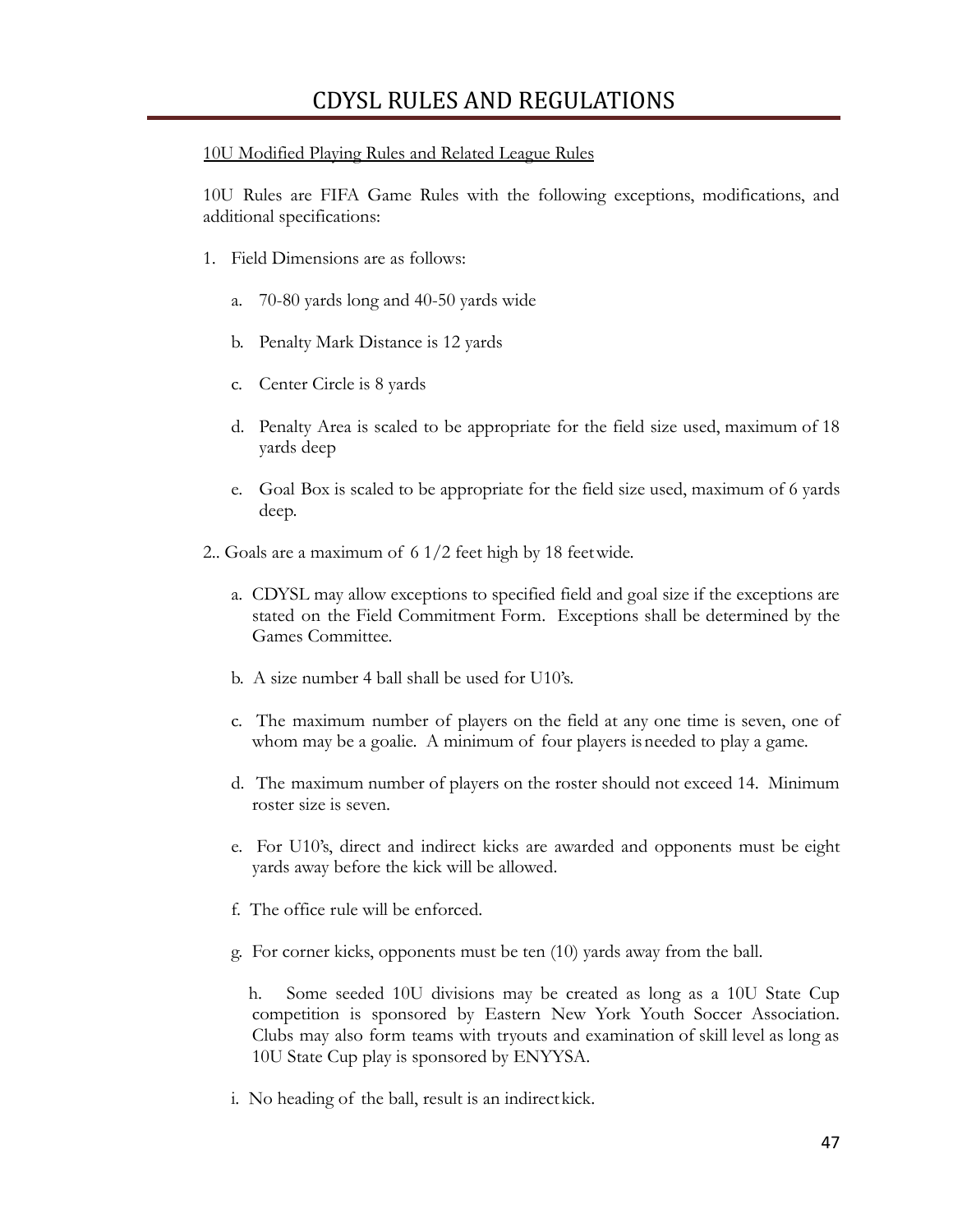- j. No drop kicks or punts from the goalie
- k. Use of the build out line for all goal kicks andgoalie possessions.
- l. A goalie may throw the ball, drop, and dribble or kick the ball
- m. Goal kicks cannot be played by the defense until it has been touched twice.

n. Awards:

- 1. 10U league play is Non-Result-Oriented
- 2. Season participation awards for all
- 3. Standings are not posted
- 4. Game score records may be kept by CDYSL to help evaluate the placement process and team rostering practices employed by clubs.

#### **Appendix D2:**

#### *12U Rules; USYSA Modified Playing Rules for CDYSL League Play Special League Rules for 12U*

#### Number of Field Players:

9 vs. 9 including goalkeeper

#### Field Size:

Fields are recommended to be 70-80 yards long x 45-55 yards wide according to USYSA and Region I rules. For 2009 CDYSL will continue to allow clubs to use the same fields that U10 teams use or modify full-size fields in a manner that makes lining simple (this latter option is preferred – perhaps play between the 18U's).

#### Goal Size:

In 2009, CDYSL will permit clubs to use whatever goal sizes work best for their fields, USYSA mandates  $7' \times 21'$ . Note that teams that host the State Cup may be bound to an explicit size, once ENY rules for 8 vs. 8 U12 State Cup play come out.

#### Rules of Play:

Standard CDYSL/FIFA rules apply. U11 no heading.

#### Length of Game:

Play will consist of two (2) thirty (30) minute halves.